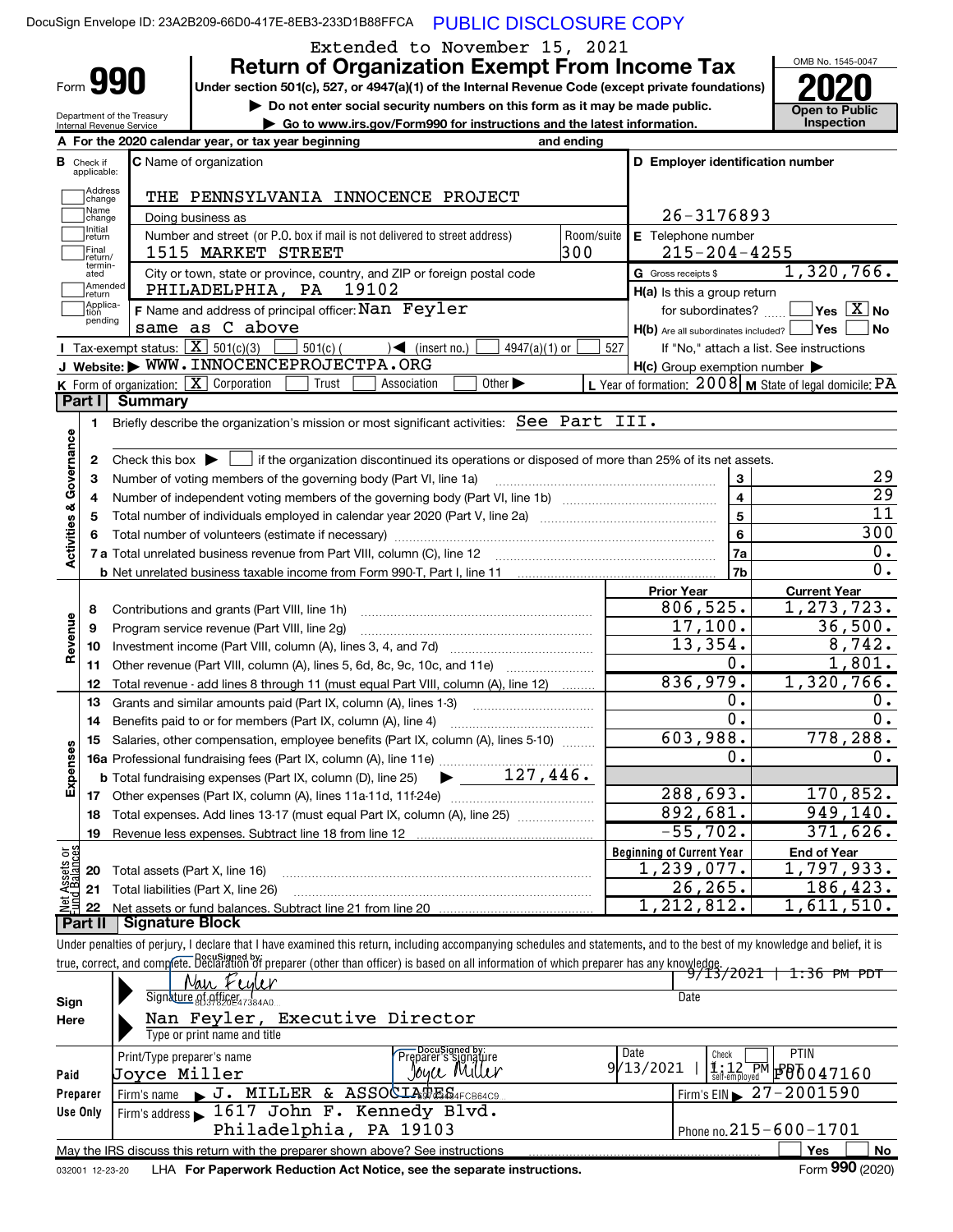|              | 26-3176893<br>THE PENNSYLVANIA INNOCENCE PROJECT<br>Page 2<br>Form 990 (2020)                                                                |
|--------------|----------------------------------------------------------------------------------------------------------------------------------------------|
|              | <b>Part III   Statement of Program Service Accomplishments</b>                                                                               |
|              | $\overline{\text{X}}$                                                                                                                        |
| 1            | Briefly describe the organization's mission:                                                                                                 |
|              | The Pennsylvania Innocence Project works to exonerate those convicted                                                                        |
|              | of crimes they did not commit, to prevent innocent people from being                                                                         |
|              | convicted and to help the wrongfully convicted in their transition to                                                                        |
|              | freedom.                                                                                                                                     |
| $\mathbf{2}$ | Did the organization undertake any significant program services during the year which were not listed on the                                 |
|              | $Yes \quad X$ No<br>prior Form 990 or 990-EZ?                                                                                                |
|              | If "Yes," describe these new services on Schedule O.                                                                                         |
| 3            | $Yes \quad X$ No<br>Did the organization cease conducting, or make significant changes in how it conducts, any program services?             |
|              | If "Yes," describe these changes on Schedule O.                                                                                              |
| 4            | Describe the organization's program service accomplishments for each of its three largest program services, as measured by expenses.         |
|              | Section 501(c)(3) and 501(c)(4) organizations are required to report the amount of grants and allocations to others, the total expenses, and |
|              | revenue, if any, for each program service reported.                                                                                          |
| 4a           | 38,301.<br>$753$ , $867$ . Including grants of \$<br>$\frac{\phantom{+}}{\phantom{+}}$ (Expenses \$<br>) (Revenue \$<br>Code:                |
|              | PaIP executes the mission in several ways: (1) conducting thorough                                                                           |
|              | legal and factual review of claims of innocence raised by incarcerated                                                                       |
|              | individuals, and where such review reveals credible claims of actual                                                                         |
|              | innocence, partners with pro bono outside counsel to provide legal                                                                           |
|              | representation seeking exoneration; (2) engaging in advocacy, and, when                                                                      |
|              | appropriate, working with the law enforcement community to address                                                                           |
|              | systemic causes of wrongful convictions, increase access to justice,                                                                         |
|              | and prevent wrongful convictions; (3) providing clinical training and                                                                        |
|              | experience to students in the fields of law, journalism, criminal                                                                            |
|              | justice, and forensic science to educate a new generation of advocates                                                                       |
|              | for the innocent; and 4) providing support to exonerees who, often                                                                           |
|              | after many years in prison, return to their communities.                                                                                     |
| 4b           | ) (Revenue \$<br>(Code:                                                                                                                      |
|              |                                                                                                                                              |
|              |                                                                                                                                              |
|              |                                                                                                                                              |
|              |                                                                                                                                              |
|              |                                                                                                                                              |
|              |                                                                                                                                              |
|              |                                                                                                                                              |
|              |                                                                                                                                              |
|              |                                                                                                                                              |
|              |                                                                                                                                              |
|              |                                                                                                                                              |
|              |                                                                                                                                              |
| 4c           | ) (Revenue \$<br>(Code: ) (Expenses \$<br>including grants of \$                                                                             |
|              |                                                                                                                                              |
|              |                                                                                                                                              |
|              |                                                                                                                                              |
|              |                                                                                                                                              |
|              |                                                                                                                                              |
|              |                                                                                                                                              |
|              |                                                                                                                                              |
|              |                                                                                                                                              |
|              |                                                                                                                                              |
|              |                                                                                                                                              |
|              |                                                                                                                                              |
|              |                                                                                                                                              |
| 4d           | Other program services (Describe on Schedule O.)                                                                                             |
|              | (Expenses \$<br>) (Revenue \$<br>including grants of \$                                                                                      |
|              | 753,867.<br>4e Total program service expenses ><br>Form 990 (2020)                                                                           |
|              |                                                                                                                                              |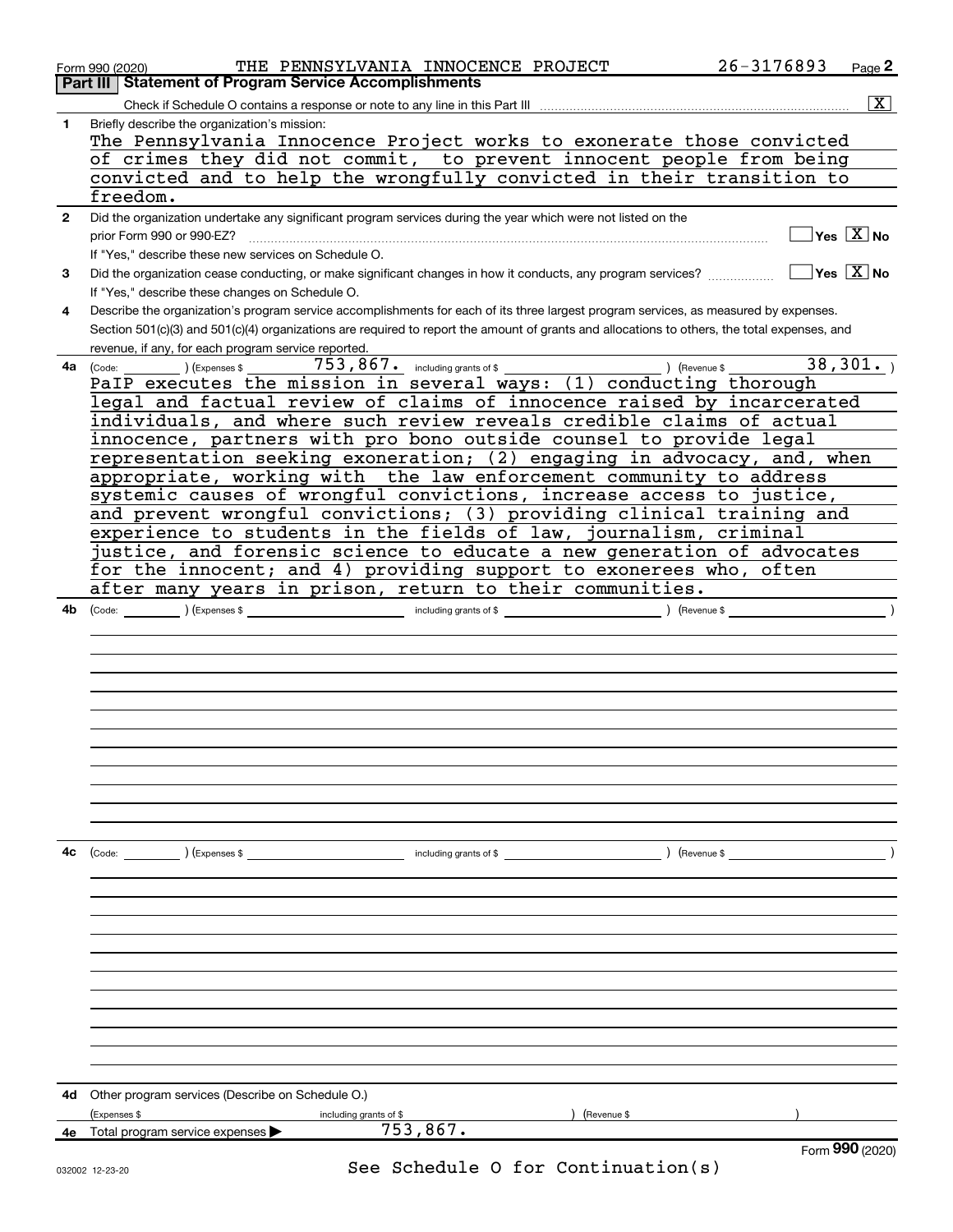|  | Form 990 (2020) |  |
|--|-----------------|--|

Part IV | Checklist of Required Schedules

|     |                                                                                                                                                                                                                                                   |                 |   | Yes   No |
|-----|---------------------------------------------------------------------------------------------------------------------------------------------------------------------------------------------------------------------------------------------------|-----------------|---|----------|
| 1.  | Is the organization described in section $501(c)(3)$ or $4947(a)(1)$ (other than a private foundation)?                                                                                                                                           |                 |   |          |
|     | If "Yes," complete Schedule A measure and a context of the state of the state of the state of the state of the                                                                                                                                    | 1               | х |          |
| 2   |                                                                                                                                                                                                                                                   | $\overline{2}$  | X |          |
| 3   | Did the organization engage in direct or indirect political campaign activities on behalf of or in opposition to candidates for                                                                                                                   |                 |   |          |
|     |                                                                                                                                                                                                                                                   | 3               |   | x        |
| 4   | Section 501(c)(3) organizations. Did the organization engage in lobbying activities, or have a section 501(h) election in effect                                                                                                                  |                 |   |          |
|     |                                                                                                                                                                                                                                                   | 4               |   | x        |
| 5   | Is the organization a section 501(c)(4), 501(c)(5), or 501(c)(6) organization that receives membership dues, assessments, or                                                                                                                      |                 |   |          |
|     |                                                                                                                                                                                                                                                   | 5               |   | x        |
| 6   | Did the organization maintain any donor advised funds or any similar funds or accounts for which donors have the right to                                                                                                                         |                 |   |          |
|     | provide advice on the distribution or investment of amounts in such funds or accounts? If "Yes," complete Schedule D, Part I                                                                                                                      | 6               |   | x        |
| 7   | Did the organization receive or hold a conservation easement, including easements to preserve open space,                                                                                                                                         |                 |   |          |
|     |                                                                                                                                                                                                                                                   | $\overline{7}$  |   | x        |
| 8   | Did the organization maintain collections of works of art, historical treasures, or other similar assets? If "Yes," complete                                                                                                                      |                 |   |          |
|     |                                                                                                                                                                                                                                                   | 8               |   | x        |
| 9   | Did the organization report an amount in Part X, line 21, for escrow or custodial account liability, serve as a custodian for                                                                                                                     |                 |   |          |
|     | amounts not listed in Part X; or provide credit counseling, debt management, credit repair, or debt negotiation services?                                                                                                                         |                 |   |          |
|     |                                                                                                                                                                                                                                                   | 9               |   | x        |
| 10  | Did the organization, directly or through a related organization, hold assets in donor-restricted endowments                                                                                                                                      |                 |   |          |
|     |                                                                                                                                                                                                                                                   | 10              |   | x        |
| 11  | If the organization's answer to any of the following questions is "Yes," then complete Schedule D, Parts VI, VII, VIII, IX, or X                                                                                                                  |                 |   |          |
|     | as applicable.                                                                                                                                                                                                                                    |                 |   |          |
|     | a Did the organization report an amount for land, buildings, and equipment in Part X, line 10? If "Yes," complete Schedule D.                                                                                                                     |                 |   |          |
|     |                                                                                                                                                                                                                                                   | 11a             |   | x        |
|     | <b>b</b> Did the organization report an amount for investments - other securities in Part X, line 12, that is 5% or more of its total                                                                                                             |                 |   |          |
|     |                                                                                                                                                                                                                                                   | 11 <sub>b</sub> |   | x        |
|     | c Did the organization report an amount for investments - program related in Part X, line 13, that is 5% or more of its total                                                                                                                     |                 |   |          |
|     |                                                                                                                                                                                                                                                   | 11c             |   | x        |
|     | d Did the organization report an amount for other assets in Part X, line 15, that is 5% or more of its total assets reported in                                                                                                                   |                 |   | x        |
|     |                                                                                                                                                                                                                                                   | 11d             |   | X        |
|     | e Did the organization report an amount for other liabilities in Part X, line 25? If "Yes," complete Schedule D, Part X                                                                                                                           | 11e             |   |          |
| f   | Did the organization's separate or consolidated financial statements for the tax year include a footnote that addresses                                                                                                                           |                 | х |          |
|     | the organization's liability for uncertain tax positions under FIN 48 (ASC 740)? If "Yes," complete Schedule D, Part X<br>12a Did the organization obtain separate, independent audited financial statements for the tax year? If "Yes," complete | 11f             |   |          |
|     |                                                                                                                                                                                                                                                   | 12a             | х |          |
|     | <b>b</b> Was the organization included in consolidated, independent audited financial statements for the tax year?                                                                                                                                |                 |   |          |
|     | If "Yes," and if the organization answered "No" to line 12a, then completing Schedule D, Parts XI and XII is optional                                                                                                                             | 12b             |   |          |
| 13  |                                                                                                                                                                                                                                                   | 13              |   | ▵<br>х   |
| 14a | Did the organization maintain an office, employees, or agents outside of the United States?                                                                                                                                                       | 14a             |   | x        |
| b   | Did the organization have aggregate revenues or expenses of more than \$10,000 from grantmaking, fundraising, business,                                                                                                                           |                 |   |          |
|     | investment, and program service activities outside the United States, or aggregate foreign investments valued at \$100,000                                                                                                                        |                 |   |          |
|     |                                                                                                                                                                                                                                                   | 14b             |   | x        |
| 15  | Did the organization report on Part IX, column (A), line 3, more than \$5,000 of grants or other assistance to or for any                                                                                                                         |                 |   |          |
|     |                                                                                                                                                                                                                                                   | 15              |   | x        |
| 16  | Did the organization report on Part IX, column (A), line 3, more than \$5,000 of aggregate grants or other assistance to                                                                                                                          |                 |   |          |
|     |                                                                                                                                                                                                                                                   | 16              |   | x        |
| 17  | Did the organization report a total of more than \$15,000 of expenses for professional fundraising services on Part IX,                                                                                                                           |                 |   |          |
|     |                                                                                                                                                                                                                                                   | 17              | х |          |
| 18  | Did the organization report more than \$15,000 total of fundraising event gross income and contributions on Part VIII, lines                                                                                                                      |                 |   |          |
|     |                                                                                                                                                                                                                                                   | 18              |   | x        |
| 19  | Did the organization report more than \$15,000 of gross income from gaming activities on Part VIII, line 9a? If "Yes."                                                                                                                            |                 |   |          |
|     |                                                                                                                                                                                                                                                   | 19              |   | х        |
| 20a |                                                                                                                                                                                                                                                   | 20a             |   | x        |
|     | b If "Yes" to line 20a, did the organization attach a copy of its audited financial statements to this return?                                                                                                                                    | 20 <sub>b</sub> |   |          |
| 21  | Did the organization report more than \$5,000 of grants or other assistance to any domestic organization or                                                                                                                                       |                 |   |          |
|     |                                                                                                                                                                                                                                                   | 21              |   | x        |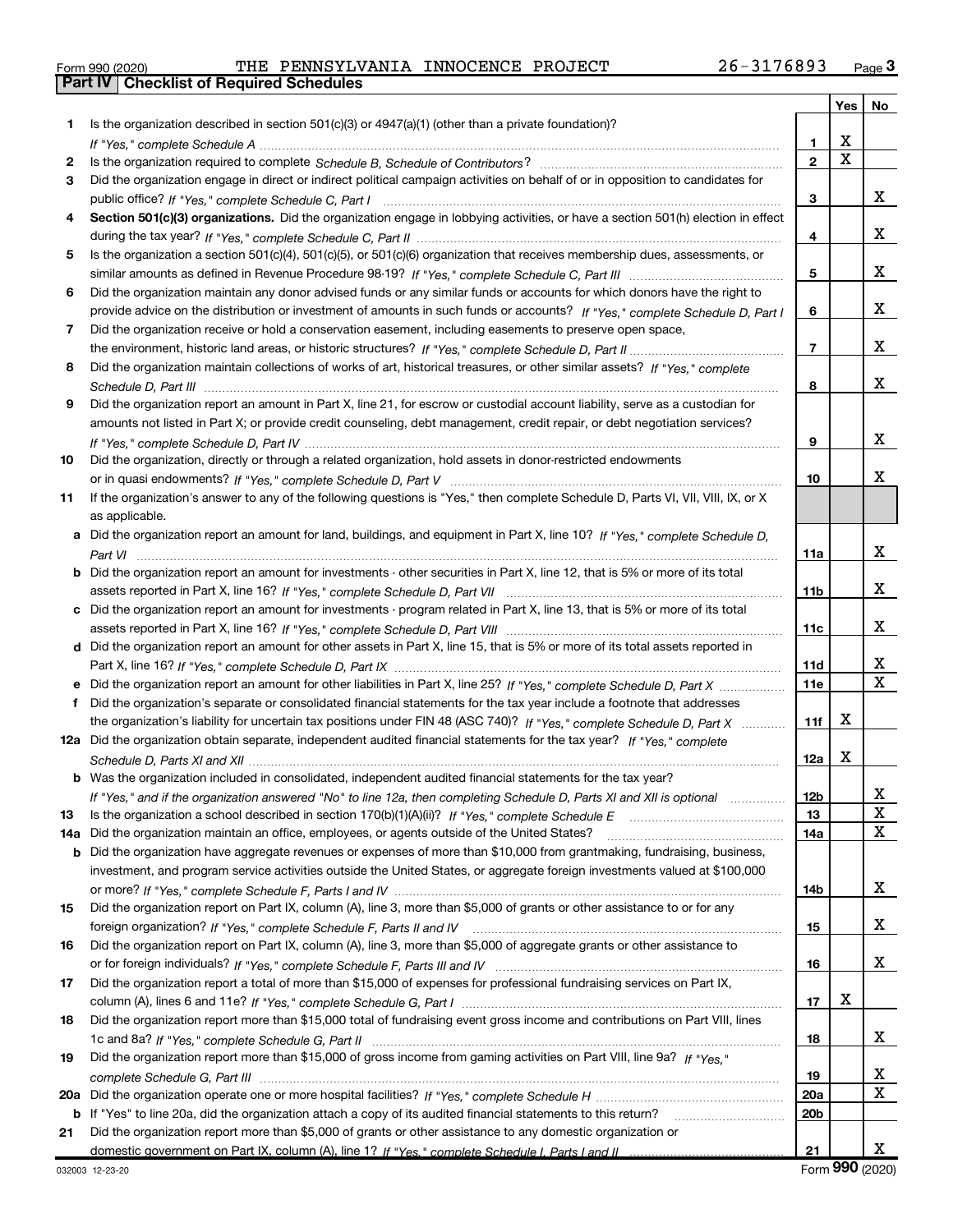|  | Form 990 (2020) |
|--|-----------------|
|  |                 |

Part IV | Checklist of Required Schedules

(continued)

|               |                                                                                                                                  |                 | Yes | No     |
|---------------|----------------------------------------------------------------------------------------------------------------------------------|-----------------|-----|--------|
| 22            | Did the organization report more than \$5,000 of grants or other assistance to or for domestic individuals on                    |                 |     |        |
|               |                                                                                                                                  | 22              |     | x      |
| 23            | Did the organization answer "Yes" to Part VII, Section A, line 3, 4, or 5 about compensation of the organization's current       |                 |     |        |
|               | and former officers, directors, trustees, key employees, and highest compensated employees? If "Yes." complete                   |                 |     |        |
|               |                                                                                                                                  | 23              |     | x      |
|               | 24a Did the organization have a tax-exempt bond issue with an outstanding principal amount of more than \$100,000 as of the      |                 |     |        |
|               | last day of the year, that was issued after December 31, 2002? If "Yes," answer lines 24b through 24d and complete               |                 |     |        |
|               |                                                                                                                                  | 24a             |     | x      |
|               | <b>b</b> Did the organization invest any proceeds of tax-exempt bonds beyond a temporary period exception? <i>marrouummannen</i> | 24 <sub>b</sub> |     |        |
|               | c Did the organization maintain an escrow account other than a refunding escrow at any time during the year to defease           |                 |     |        |
|               |                                                                                                                                  | 24c             |     |        |
|               |                                                                                                                                  | 24d             |     |        |
|               | 25a Section 501(c)(3), 501(c)(4), and 501(c)(29) organizations. Did the organization engage in an excess benefit                 |                 |     |        |
|               |                                                                                                                                  | 25a             |     | x      |
|               | b Is the organization aware that it engaged in an excess benefit transaction with a disqualified person in a prior year, and     |                 |     |        |
|               | that the transaction has not been reported on any of the organization's prior Forms 990 or 990-EZ? If "Yes," complete            |                 |     |        |
|               | Schedule L. Part I                                                                                                               | 25 <sub>b</sub> |     | x      |
| 26            | Did the organization report any amount on Part X, line 5 or 22, for receivables from or payables to any current                  |                 |     |        |
|               | or former officer, director, trustee, key employee, creator or founder, substantial contributor, or 35%                          |                 |     |        |
|               | controlled entity or family member of any of these persons? If "Yes," complete Schedule L, Part II                               | 26              |     | x      |
| 27            | Did the organization provide a grant or other assistance to any current or former officer, director, trustee, key employee,      |                 |     |        |
|               | creator or founder, substantial contributor or employee thereof, a grant selection committee member, or to a 35% controlled      |                 |     |        |
|               | entity (including an employee thereof) or family member of any of these persons? If "Yes," complete Schedule L, Part III         | 27              |     | x      |
| 28            | Was the organization a party to a business transaction with one of the following parties (see Schedule L, Part IV                |                 |     |        |
|               | instructions, for applicable filing thresholds, conditions, and exceptions):                                                     |                 |     |        |
|               | a A current or former officer, director, trustee, key employee, creator or founder, or substantial contributor? If               |                 |     |        |
|               |                                                                                                                                  | 28a             |     | х      |
|               |                                                                                                                                  | 28 <sub>b</sub> |     | X      |
|               | c A 35% controlled entity of one or more individuals and/or organizations described in lines 28a or 28b? If                      |                 |     |        |
|               |                                                                                                                                  | 28c             |     | х      |
| 29            |                                                                                                                                  | 29              |     | X      |
| 30            | Did the organization receive contributions of art, historical treasures, or other similar assets, or qualified conservation      |                 |     |        |
|               |                                                                                                                                  | 30              |     | x<br>X |
| 31            | Did the organization liquidate, terminate, or dissolve and cease operations? If "Yes," complete Schedule N, Part I               | 31              |     |        |
| 32            | Did the organization sell, exchange, dispose of, or transfer more than 25% of its net assets? If "Yes," complete                 |                 |     |        |
|               |                                                                                                                                  | 32              |     | х      |
| 33            | Did the organization own 100% of an entity disregarded as separate from the organization under Regulations                       |                 |     |        |
|               |                                                                                                                                  | 33              |     | x      |
| 34            | Was the organization related to any tax-exempt or taxable entity? If "Yes," complete Schedule R, Part II, III, or IV, and        |                 |     | X      |
|               |                                                                                                                                  | 34              |     | x      |
|               | 35a Did the organization have a controlled entity within the meaning of section 512(b)(13)?                                      | 35a             |     |        |
|               | b If "Yes" to line 35a, did the organization receive any payment from or engage in any transaction with a controlled entity      |                 |     |        |
|               |                                                                                                                                  | 35b             |     |        |
| 36            | Section 501(c)(3) organizations. Did the organization make any transfers to an exempt non-charitable related organization?       |                 |     | x      |
|               | Did the organization conduct more than 5% of its activities through an entity that is not a related organization                 | 36              |     |        |
| 37            | and that is treated as a partnership for federal income tax purposes? If "Yes," complete Schedule R, Part VI                     | 37              |     | x      |
| 38            | Did the organization complete Schedule O and provide explanations in Schedule O for Part VI, lines 11b and 19?                   |                 |     |        |
|               | Note: All Form 990 filers are required to complete Schedule O                                                                    | 38              | х   |        |
| <b>Part V</b> | <b>Statements Regarding Other IRS Filings and Tax Compliance</b>                                                                 |                 |     |        |
|               | Check if Schedule O contains a response or note to any line in this Part V                                                       |                 |     |        |
|               |                                                                                                                                  |                 | Yes | No     |
|               | 10<br>1a Enter the number reported in Box 3 of Form 1096. Enter -0- if not applicable<br>1a                                      |                 |     |        |
| b             | 0<br>Enter the number of Forms W-2G included in line 1a. Enter -0- if not applicable<br>1b                                       |                 |     |        |
|               | Did the organization comply with backup withholding rules for reportable payments to vendors and reportable gaming               |                 |     |        |
|               | (gambling) winnings to prize winners?                                                                                            | 1c              |     |        |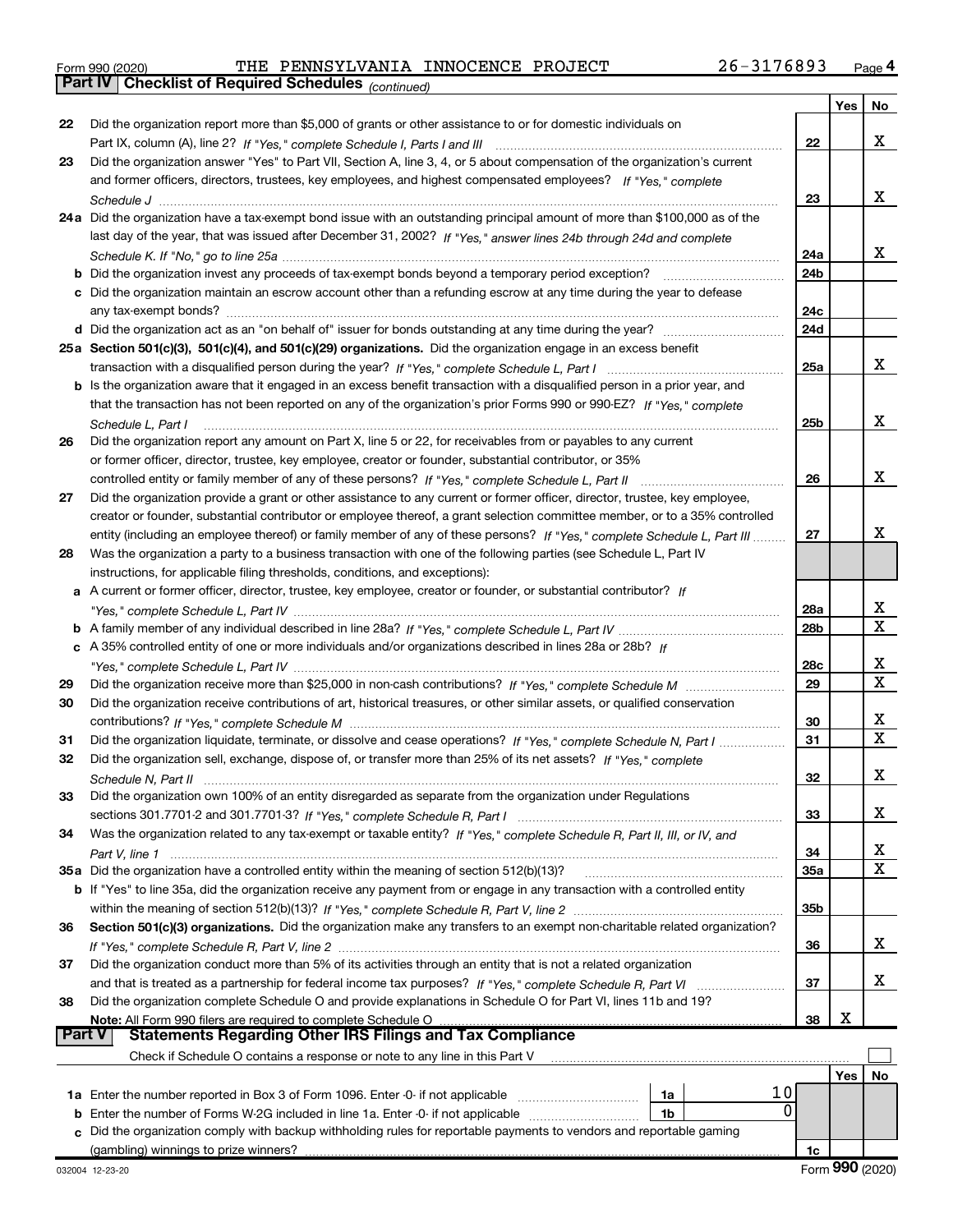| Form 990 (2020) | PENNSYLVANIA INNOCENCE PROJECT |  | 26-3176893 | Page |
|-----------------|--------------------------------|--|------------|------|

Part V | Statements Regarding Other IRS Filings and Tax Compliance

| Part v | Statements Regarding Other IRS Filings and Tax Compilance<br>(continued)                                                                        |                |     |             |  |  |  |
|--------|-------------------------------------------------------------------------------------------------------------------------------------------------|----------------|-----|-------------|--|--|--|
|        |                                                                                                                                                 |                | Yes | No.         |  |  |  |
|        | 2a Enter the number of employees reported on Form W-3, Transmittal of Wage and Tax Statements,                                                  |                |     |             |  |  |  |
|        | 11<br>filed for the calendar year ending with or within the year covered by this return<br>2a                                                   |                |     |             |  |  |  |
|        |                                                                                                                                                 | 2 <sub>b</sub> | X   |             |  |  |  |
|        |                                                                                                                                                 |                |     |             |  |  |  |
|        | 3a Did the organization have unrelated business gross income of \$1,000 or more during the year?                                                | За             |     | X           |  |  |  |
|        |                                                                                                                                                 | 3b             |     |             |  |  |  |
|        | 4a At any time during the calendar year, did the organization have an interest in, or a signature or other authority over, a                    |                |     |             |  |  |  |
|        | financial account in a foreign country (such as a bank account, securities account, or other financial account)?                                | 4a             |     | х           |  |  |  |
|        | <b>b</b> If "Yes," enter the name of the foreign country                                                                                        |                |     |             |  |  |  |
|        | See instructions for filing requirements for FinCEN Form 114, Report of Foreign Bank and Financial Accounts (FBAR).                             |                |     |             |  |  |  |
| 5а     | Was the organization a party to a prohibited tax shelter transaction at any time during the tax year?                                           | 5a             |     | X           |  |  |  |
| b      |                                                                                                                                                 | 5b             |     | $\mathbf X$ |  |  |  |
| с      |                                                                                                                                                 | 5с             |     |             |  |  |  |
|        | 6a Does the organization have annual gross receipts that are normally greater than \$100,000, and did the organization solicit                  |                |     |             |  |  |  |
|        | any contributions that were not tax deductible as charitable contributions?                                                                     | 6a             |     | х           |  |  |  |
|        | <b>b</b> If "Yes," did the organization include with every solicitation an express statement that such contributions or gifts                   |                |     |             |  |  |  |
|        | were not tax deductible?                                                                                                                        |                |     |             |  |  |  |
| 7      | Organizations that may receive deductible contributions under section 170(c).                                                                   |                |     |             |  |  |  |
| a      | Did the organization receive a payment in excess of \$75 made partly as a contribution and partly for goods and services provided to the payor? | 7a             |     | х           |  |  |  |
| b      | If "Yes," did the organization notify the donor of the value of the goods or services provided?                                                 | 7b             |     |             |  |  |  |
|        | c Did the organization sell, exchange, or otherwise dispose of tangible personal property for which it was required                             |                |     |             |  |  |  |
|        | to file Form 8282?                                                                                                                              | 7c             |     | х           |  |  |  |
| d      | 7d<br>If "Yes," indicate the number of Forms 8282 filed during the year                                                                         |                |     |             |  |  |  |
| е      | Did the organization receive any funds, directly or indirectly, to pay premiums on a personal benefit contract?                                 | 7е<br>7f       |     |             |  |  |  |
| f      | Did the organization, during the year, pay premiums, directly or indirectly, on a personal benefit contract?                                    |                |     |             |  |  |  |
| g      | If the organization received a contribution of qualified intellectual property, did the organization file Form 8899 as required?                | 7g             |     |             |  |  |  |
| h      | If the organization received a contribution of cars, boats, airplanes, or other vehicles, did the organization file a Form 1098-C?              | 7h             |     |             |  |  |  |
| 8      | Sponsoring organizations maintaining donor advised funds. Did a donor advised fund maintained by the                                            |                |     |             |  |  |  |
|        | sponsoring organization have excess business holdings at any time during the year?                                                              | 8              |     |             |  |  |  |
| 9      | Sponsoring organizations maintaining donor advised funds.                                                                                       |                |     |             |  |  |  |
| а      | Did the sponsoring organization make any taxable distributions under section 4966?                                                              | 9а             |     |             |  |  |  |
| b      | Did the sponsoring organization make a distribution to a donor, donor advisor, or related person?                                               | 9b             |     |             |  |  |  |
| 10     | Section 501(c)(7) organizations. Enter:                                                                                                         |                |     |             |  |  |  |
| a      | Initiation fees and capital contributions included on Part VIII, line 12<br>10a                                                                 |                |     |             |  |  |  |
|        | b Gross receipts, included on Form 990, Part VIII, line 12, for public use of club facilities<br>10 <sub>b</sub>                                |                |     |             |  |  |  |
| 11.    | Section 501(c)(12) organizations. Enter:                                                                                                        |                |     |             |  |  |  |
|        | 11a                                                                                                                                             |                |     |             |  |  |  |
|        | <b>b</b> Gross income from other sources (Do not net amounts due or paid to other sources against                                               |                |     |             |  |  |  |
|        | 11b                                                                                                                                             |                |     |             |  |  |  |
|        | 12a Section 4947(a)(1) non-exempt charitable trusts. Is the organization filing Form 990 in lieu of Form 1041?                                  | 12a            |     |             |  |  |  |
|        | 12b<br><b>b</b> If "Yes," enter the amount of tax-exempt interest received or accrued during the year                                           |                |     |             |  |  |  |
| 13     | Section 501(c)(29) qualified nonprofit health insurance issuers.                                                                                |                |     |             |  |  |  |
|        |                                                                                                                                                 | 13а            |     |             |  |  |  |
|        | Note: See the instructions for additional information the organization must report on Schedule O.                                               |                |     |             |  |  |  |
|        | <b>b</b> Enter the amount of reserves the organization is required to maintain by the states in which the                                       |                |     |             |  |  |  |
|        | 13b                                                                                                                                             |                |     |             |  |  |  |
|        | 13 <sub>c</sub>                                                                                                                                 |                |     | х           |  |  |  |
| 14a    | Did the organization receive any payments for indoor tanning services during the tax year?                                                      | 14a            |     |             |  |  |  |
|        | b If "Yes," has it filed a Form 720 to report these payments? If "No," provide an explanation on Schedule O                                     | 14b            |     |             |  |  |  |
| 15     | Is the organization subject to the section 4960 tax on payment(s) of more than \$1,000,000 in remuneration or                                   |                |     | х           |  |  |  |
|        |                                                                                                                                                 | 15             |     |             |  |  |  |
|        | If "Yes," see instructions and file Form 4720, Schedule N.                                                                                      |                |     | х           |  |  |  |
| 16     | Is the organization an educational institution subject to the section 4968 excise tax on net investment income?                                 | 16             |     |             |  |  |  |
|        | If "Yes," complete Form 4720, Schedule O.                                                                                                       |                |     |             |  |  |  |

Form 990 (2020)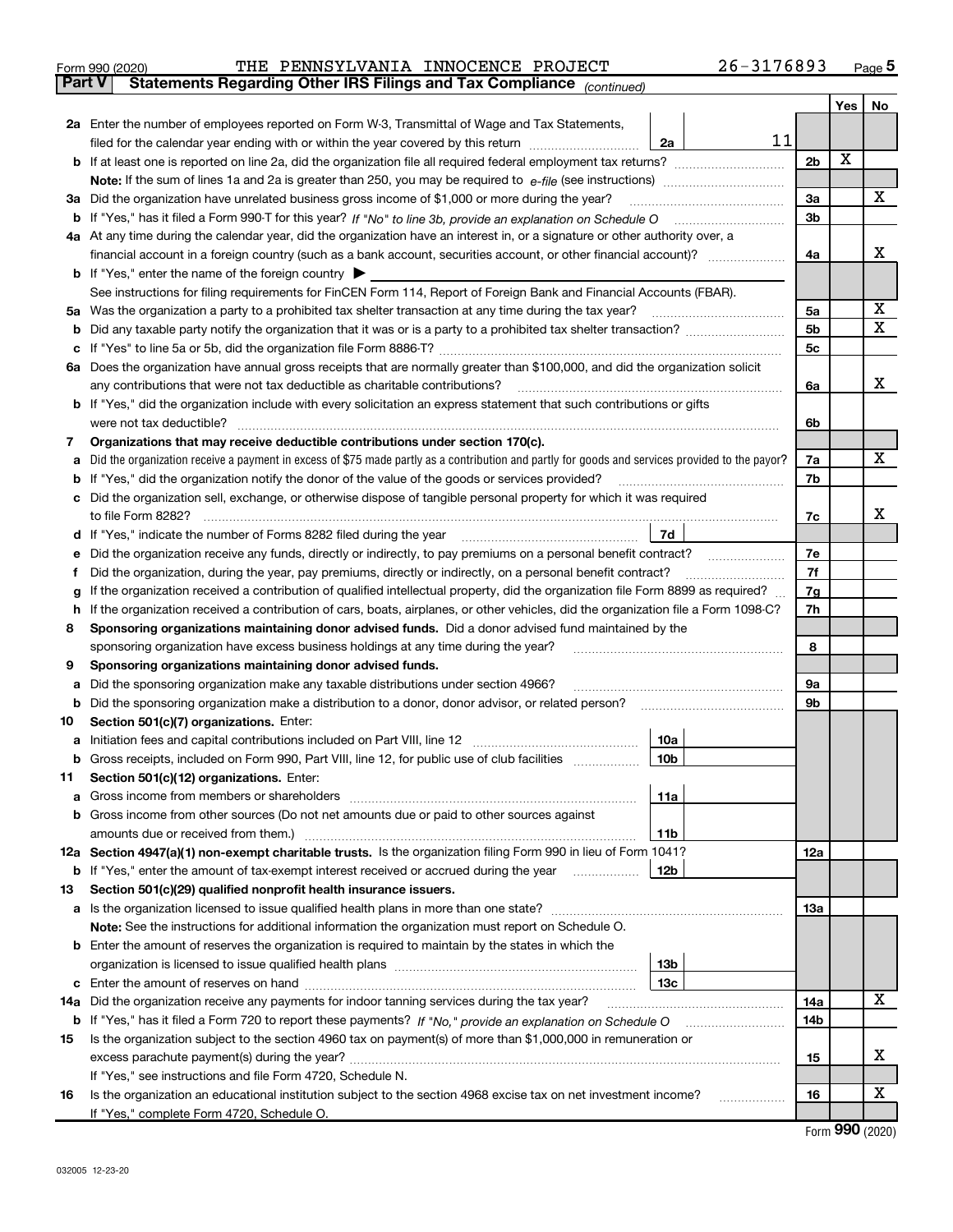|  | Form 990 (2020) |
|--|-----------------|
|  |                 |

#### Form 990 (2020) THE PENNSYLVANIA INNOCENCE PROJECT 26-3176893 Page

Part VI | Governance, Management, and Disclosure  $F_{Or}$  each "Yes" response to lines 2 through 7b below, and for a "No" response to line 8a, 8b, or 10b below, describe the circumstances, processes, or changes on Schedule O. See instructions.

|     | Check if Schedule O contains a response or note to any line in this Part VI                                                                                                  |    |  |    |                 |        | $\overline{\mathbf{X}}$ |  |
|-----|------------------------------------------------------------------------------------------------------------------------------------------------------------------------------|----|--|----|-----------------|--------|-------------------------|--|
|     | <b>Section A. Governing Body and Management</b>                                                                                                                              |    |  |    |                 |        |                         |  |
|     |                                                                                                                                                                              |    |  |    |                 | Yes    | No                      |  |
|     | 1a Enter the number of voting members of the governing body at the end of the tax year                                                                                       | 1a |  | 29 |                 |        |                         |  |
|     | If there are material differences in voting rights among members of the governing body, or if the governing                                                                  |    |  |    |                 |        |                         |  |
|     | body delegated broad authority to an executive committee or similar committee, explain on Schedule O.                                                                        |    |  |    |                 |        |                         |  |
| b   | Enter the number of voting members included on line 1a, above, who are independent                                                                                           | 1b |  | 29 |                 |        |                         |  |
| 2   | Did any officer, director, trustee, or key employee have a family relationship or a business relationship with any other                                                     |    |  |    |                 |        |                         |  |
|     | officer, director, trustee, or key employee?                                                                                                                                 |    |  |    | $\mathbf{2}$    |        | X                       |  |
| 3   | Did the organization delegate control over management duties customarily performed by or under the direct supervision                                                        |    |  |    |                 |        |                         |  |
|     | of officers, directors, trustees, or key employees to a management company or other person?                                                                                  |    |  |    | 3               |        | х                       |  |
| 4   | Did the organization make any significant changes to its governing documents since the prior Form 990 was filed?                                                             |    |  |    | 4               |        | $\mathbf X$             |  |
| 5   |                                                                                                                                                                              |    |  |    | 5               |        | $\mathbf X$             |  |
| 6   | Did the organization have members or stockholders?                                                                                                                           |    |  |    | 6               |        | X                       |  |
| 7а  | Did the organization have members, stockholders, or other persons who had the power to elect or appoint one or                                                               |    |  |    |                 |        |                         |  |
|     | more members of the governing body?                                                                                                                                          |    |  |    | 7a              |        | х                       |  |
|     | <b>b</b> Are any governance decisions of the organization reserved to (or subject to approval by) members, stockholders, or                                                  |    |  |    |                 |        |                         |  |
|     | persons other than the governing body?                                                                                                                                       |    |  |    | 7b              |        | x                       |  |
| 8   | Did the organization contemporaneously document the meetings held or written actions undertaken during the year by the following:                                            |    |  |    |                 |        |                         |  |
| a   |                                                                                                                                                                              |    |  |    | 8а              | X      |                         |  |
| b   |                                                                                                                                                                              |    |  |    | 8b              | X      |                         |  |
| 9   | Is there any officer, director, trustee, or key employee listed in Part VII, Section A, who cannot be reached at the                                                         |    |  |    |                 |        |                         |  |
|     |                                                                                                                                                                              |    |  |    | 9               |        | X                       |  |
|     | Section B. Policies <sub>(This</sub> Section B requests information about policies not required by the Internal Revenue Code.)                                               |    |  |    |                 |        |                         |  |
|     |                                                                                                                                                                              |    |  |    |                 | Yes    | No                      |  |
|     |                                                                                                                                                                              |    |  |    | 10a             |        | х                       |  |
|     | <b>b</b> If "Yes," did the organization have written policies and procedures governing the activities of such chapters, affiliates,                                          |    |  |    |                 |        |                         |  |
|     | and branches to ensure their operations are consistent with the organization's exempt purposes?                                                                              |    |  |    | 10 <sub>b</sub> |        |                         |  |
|     | 11a Has the organization provided a complete copy of this Form 990 to all members of its governing body before filing the form?                                              |    |  |    | 11a             |        | $\mathbf X$             |  |
| b   | Describe in Schedule O the process, if any, used by the organization to review this Form 990.                                                                                |    |  |    |                 |        |                         |  |
| 12a |                                                                                                                                                                              |    |  |    | 12a             | X      |                         |  |
| b   | Were officers, directors, or trustees, and key employees required to disclose annually interests that could give rise to conflicts?                                          |    |  |    | 12 <sub>b</sub> | X      |                         |  |
| с   | Did the organization regularly and consistently monitor and enforce compliance with the policy? If "Yes," describe                                                           |    |  |    |                 |        |                         |  |
|     | in Schedule O how this was done encourance and the control of the control of the control of the control of the                                                               |    |  |    | 12c             | х<br>X |                         |  |
| 13  | Did the organization have a written whistleblower policy?                                                                                                                    |    |  |    | 13              |        |                         |  |
| 14  | Did the organization have a written document retention and destruction policy?                                                                                               |    |  |    | 14              |        | X                       |  |
| 15  | Did the process for determining compensation of the following persons include a review and approval by independent                                                           |    |  |    |                 |        |                         |  |
|     | persons, comparability data, and contemporaneous substantiation of the deliberation and decision?                                                                            |    |  |    |                 | X      |                         |  |
| а   | The organization's CEO, Executive Director, or top management official manufacture content content of the organization's CEO, Executive Director, or top management official |    |  |    | 15a             | x      |                         |  |
| b   | If "Yes" to line 15a or 15b, describe the process in Schedule O (see instructions).                                                                                          |    |  |    | 15b             |        |                         |  |
|     | 16a Did the organization invest in, contribute assets to, or participate in a joint venture or similar arrangement with a                                                    |    |  |    |                 |        |                         |  |
|     | taxable entity during the year?                                                                                                                                              |    |  |    | 16a             |        | Х                       |  |
|     | b If "Yes," did the organization follow a written policy or procedure requiring the organization to evaluate its participation                                               |    |  |    |                 |        |                         |  |
|     | in joint venture arrangements under applicable federal tax law, and take steps to safeguard the organization's                                                               |    |  |    |                 |        |                         |  |
|     | exempt status with respect to such arrangements?                                                                                                                             |    |  |    | 16b             |        |                         |  |
|     | <b>Section C. Disclosure</b>                                                                                                                                                 |    |  |    |                 |        |                         |  |
| 17  | List the states with which a copy of this Form 990 is required to be filed $\blacktriangleright$ PA                                                                          |    |  |    |                 |        |                         |  |
| 18  | Section 6104 requires an organization to make its Forms 1023 (1024 or 1024-A, if applicable), 990, and 990-T (Section 501(c)(3)s only) available                             |    |  |    |                 |        |                         |  |
|     | for public inspection. Indicate how you made these available. Check all that apply.                                                                                          |    |  |    |                 |        |                         |  |
|     | $\lfloor x \rfloor$ Upon request<br>Another's website<br>Own website<br>Other (explain on Schedule O)                                                                        |    |  |    |                 |        |                         |  |
| 19  | Describe on Schedule O whether (and if so, how) the organization made its governing documents, conflict of interest policy, and financial                                    |    |  |    |                 |        |                         |  |
|     | statements available to the public during the tax year.                                                                                                                      |    |  |    |                 |        |                         |  |
| 20  | State the name, address, and telephone number of the person who possesses the organization's books and records                                                               |    |  |    |                 |        |                         |  |
|     | The Organization - $215-204-4255$                                                                                                                                            |    |  |    |                 |        |                         |  |
|     | 1515 MARKET STREET, No. 300, PHILADELPHIA, PA<br>19102                                                                                                                       |    |  |    |                 |        |                         |  |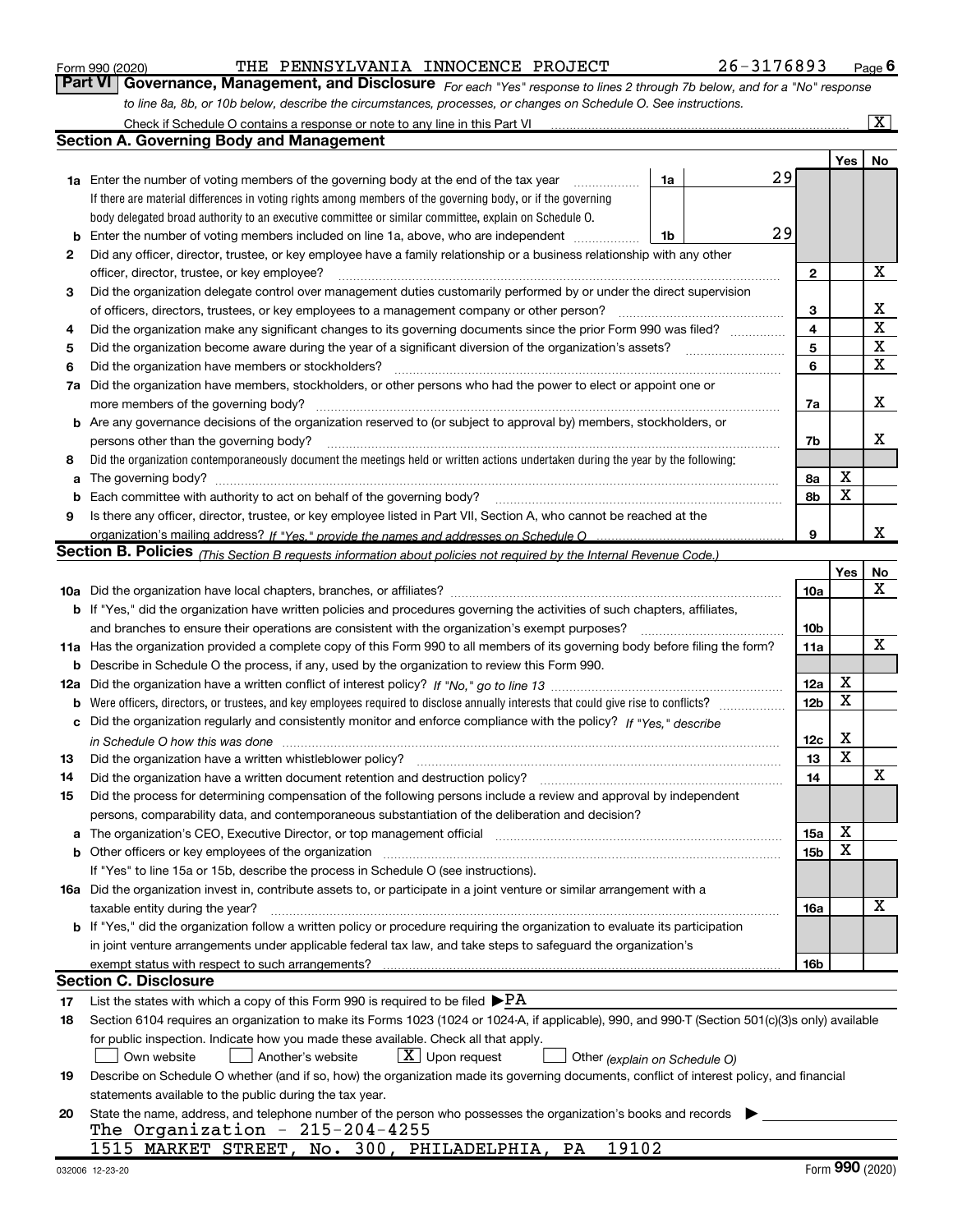$\Box$ 

Part VII Compensation of Officers, Directors, Trustees, Key Employees, Highest Compensated Employees, and Independent Contractors

Check if Schedule O contains a response or note to any line in this Part VII

Section A. Officers, Directors, Trustees, Key Employees, and Highest Compensated Employees

1a Complete this table for all persons required to be listed. Report compensation for the calendar year ending with or within the organization's tax year. Ist all of the organization's current officers, directors, trustees (whether individuals or organizations), regardless of amount of compensation.

Enter -0- in columns (D), (E), and (F) if no compensation was paid.

**•** List all of the organization's current key employees, if any. See instructions for definition of "key employee."

● List the organization's five current highest compensated employees (other than an officer, director, trustee, or key employee) who received reportable compensation (Box 5 of Form W-2 and/or Box 7 of Form 1099-MISC) of more than \$100,000 from the organization and any related organizations.

List all of the organization's former officers, key employees, and highest compensated employees who received more than \$100,000 of reportable compensation from the organization and any related organizations.

• List all of the organization's former directors or trustees that received, in the capacity as a former director or trustee of the organization, more than \$10,000 of reportable compensation from the organization and any related organizations.

See instructions for the order in which to list the persons above.

Check this box if neither the organization nor any related organization compensated any current officer, director, or trustee.  $\Box$ 

| (A)                        | (B)               |                               |                      |                       | (C)          |                                                                  |        | (D)             | (E)                           | (F)                   |
|----------------------------|-------------------|-------------------------------|----------------------|-----------------------|--------------|------------------------------------------------------------------|--------|-----------------|-------------------------------|-----------------------|
| Name and title             | Average           |                               |                      | Position              |              | (do not check more than one                                      |        | Reportable      | Reportable                    | Estimated             |
|                            | hours per         |                               |                      |                       |              | box, unless person is both an<br>officer and a director/trustee) |        | compensation    | compensation                  | amount of             |
|                            | week<br>(list any |                               |                      |                       |              |                                                                  |        | from<br>the     | from related<br>organizations | other<br>compensation |
|                            | hours for         |                               |                      |                       |              |                                                                  |        | organization    | (W-2/1099-MISC)               | from the              |
|                            | related           |                               |                      |                       |              |                                                                  |        | (W-2/1099-MISC) |                               | organization          |
|                            | organizations     |                               |                      |                       |              |                                                                  |        |                 |                               | and related           |
|                            | below             | ndividual trustee or director | nstitutional trustee | Officer               | Key employee | Highest compensated<br>  employee                                | Former |                 |                               | organizations         |
| Nan Feyler<br>(1)          | line)<br>40.00    |                               |                      |                       |              |                                                                  |        |                 |                               |                       |
| Executive Director         |                   |                               |                      | $\mathbf X$           |              |                                                                  |        | 117,817.        | 0.                            | 24,289.               |
| Sam Silver<br>(2)          | 1.00              |                               |                      |                       |              |                                                                  |        |                 |                               |                       |
| President                  |                   | $\mathbf X$                   |                      | $\overline{\text{X}}$ |              |                                                                  |        | 0.              | $\mathbf 0$ .                 | $\mathbf 0$ .         |
| John Summers<br>(3)        | 1.00              |                               |                      |                       |              |                                                                  |        |                 |                               |                       |
| Vice President             |                   | $\mathbf X$                   |                      | $\mathbf X$           |              |                                                                  |        | 0.              | $\mathbf 0$ .                 | $\mathbf 0$ .         |
| Martha Morse<br>(4)        | 1.00              |                               |                      |                       |              |                                                                  |        |                 |                               |                       |
| Vice President             |                   | $\mathbf X$                   |                      | $\overline{\text{X}}$ |              |                                                                  |        | 0.              | 0.                            | $\mathbf 0$ .         |
| Pedro De La Torre<br>(5)   | 1.00              |                               |                      |                       |              |                                                                  |        |                 |                               |                       |
| Vice President             |                   | $\mathbf X$                   |                      | $\mathbf X$           |              |                                                                  |        | 0.              | $\mathbf 0$ .                 | 0.                    |
| Anthony Creamer<br>(6)     | 1.00              |                               |                      |                       |              |                                                                  |        |                 |                               |                       |
| Treasurer                  |                   | $\mathbf X$                   |                      | $\overline{\text{X}}$ |              |                                                                  |        | 0.              | $\mathbf 0$ .                 | $\mathbf 0$ .         |
| (7) Kevin V. Mincey        | 1.00              |                               |                      |                       |              |                                                                  |        |                 |                               |                       |
| Secretary                  |                   | $\mathbf X$                   |                      | $\mathbf X$           |              |                                                                  |        | 0.              | $\mathbf 0$ .                 | $\mathbf 0$ .         |
| Karen Abrams<br>(8)        | 1.00              |                               |                      |                       |              |                                                                  |        |                 |                               |                       |
| Board Member               |                   | $\mathbf X$                   |                      |                       |              |                                                                  |        | 0.              | $\mathbf 0$ .                 | $\mathbf 0$ .         |
| (9) Mira Baylson           | 1.00              |                               |                      |                       |              |                                                                  |        |                 |                               |                       |
| Board Member               |                   | $\mathbf X$                   |                      |                       |              |                                                                  |        | 0.              | 0.                            | 0.                    |
| (10) David Berardinelli    | 1.00              |                               |                      |                       |              |                                                                  |        |                 |                               |                       |
| Board Member               |                   | $\mathbf X$                   |                      |                       |              |                                                                  |        | 0.              | $\mathbf 0$ .                 | $\mathbf 0$ .         |
| (11) Paul Brandes          | 1.00              |                               |                      |                       |              |                                                                  |        |                 |                               |                       |
| Board Member               |                   | $\mathbf X$                   |                      |                       |              |                                                                  |        | 0.              | $\mathbf 0$ .                 | $0_{.}$               |
| (12) Doris Brogan          | 1.00              |                               |                      |                       |              |                                                                  |        |                 |                               |                       |
| Board Member               |                   | $\mathbf X$                   |                      |                       |              |                                                                  |        | 0.              | $\mathbf 0$ .                 | $\mathbf 0$ .         |
| (13) J.Gordon Cooney       | 1.00              |                               |                      |                       |              |                                                                  |        |                 |                               |                       |
| Board Member               |                   | $\mathbf X$                   |                      |                       |              |                                                                  |        | 0.              | 0.                            | $0_{.}$               |
| (14) Joyce Cullinan Dailey | 1.00              |                               |                      |                       |              |                                                                  |        |                 |                               |                       |
| Board Member               |                   | $\mathbf X$                   |                      |                       |              |                                                                  |        | 0.              | $\mathbf 0$ .                 | $0_{.}$               |
| (15) Harris Devor          | 1.00              |                               |                      |                       |              |                                                                  |        |                 |                               |                       |
| Board Member               |                   | $\mathbf X$                   |                      |                       |              |                                                                  |        | 0.              | $\mathbf 0$ .                 | $\mathbf 0$ .         |
| (16) Dave Fawcett          | 1.00              |                               |                      |                       |              |                                                                  |        |                 |                               |                       |
| Board Member               |                   | $\mathbf X$                   |                      |                       |              |                                                                  |        | 0.              | $\mathbf 0$ .                 | $\mathbf 0$ .         |
| (17) Thomas Gallagher      | 1.00              |                               |                      |                       |              |                                                                  |        |                 |                               |                       |
| Board Member               |                   | $\mathbf x$                   |                      |                       |              |                                                                  |        | 0.              | $\mathbf 0$ .                 | 0.                    |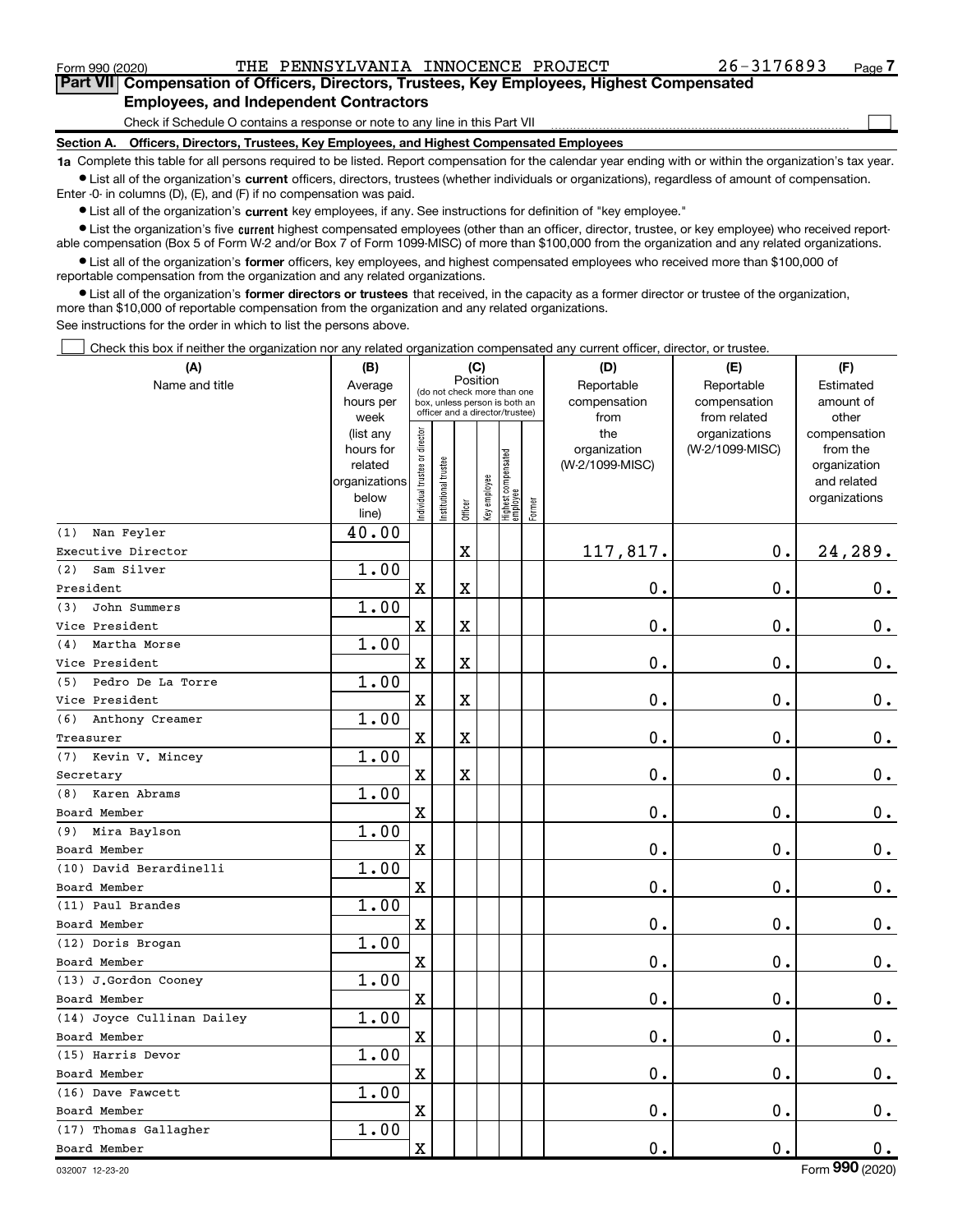|  | Form 990 (2020) |
|--|-----------------|
|  |                 |

Form 990 (2020) THE PENNSYLVANIA INNOCENCE PROJECT 26-3176893 Page

Page 8 26-3176893

| <b>Part VII</b><br>Section A. Officers, Directors, Trustees, Key Employees, and Highest Compensated Employees (continued)                    |                        |                               |                                                              |         |              |                                   |        |                                |                 |                     |                         |
|----------------------------------------------------------------------------------------------------------------------------------------------|------------------------|-------------------------------|--------------------------------------------------------------|---------|--------------|-----------------------------------|--------|--------------------------------|-----------------|---------------------|-------------------------|
| (A)                                                                                                                                          | (B)                    |                               |                                                              | (C)     |              |                                   |        | (D)                            | (E)             | (F)                 |                         |
| Name and title                                                                                                                               | Average                |                               |                                                              |         | Position     |                                   |        | Reportable                     | Reportable      | Estimated           |                         |
|                                                                                                                                              | hours per              |                               | (do not check more than one<br>box, unless person is both an |         |              |                                   |        | compensation                   | compensation    | amount of           |                         |
|                                                                                                                                              | week                   |                               | officer and a director/trustee)                              |         |              |                                   |        | from                           | from related    | other               |                         |
|                                                                                                                                              | (list any              |                               |                                                              |         |              |                                   |        | the                            | organizations   | compensation        |                         |
|                                                                                                                                              | hours for              |                               |                                                              |         |              |                                   |        | organization                   | (W-2/1099-MISC) | from the            |                         |
|                                                                                                                                              | related                |                               |                                                              |         |              |                                   |        | (W-2/1099-MISC)                |                 | organization        |                         |
|                                                                                                                                              | organizations<br>below |                               |                                                              |         |              |                                   |        |                                |                 | and related         |                         |
|                                                                                                                                              | line)                  | ndividual trustee or director | nstitutional trustee                                         | Officer | Key employee | Highest compensated<br>  employee | Former |                                |                 | organizations       |                         |
|                                                                                                                                              |                        |                               |                                                              |         |              |                                   |        |                                |                 |                     |                         |
| (18) Martin Heckscher                                                                                                                        | 1.00                   |                               |                                                              |         |              |                                   |        |                                |                 |                     |                         |
| Board Member                                                                                                                                 |                        | $\mathbf x$                   |                                                              |         |              |                                   |        | 0.                             | 0.              |                     | 0.                      |
| (19) Tomi Herold                                                                                                                             | 1.00                   |                               |                                                              |         |              |                                   |        |                                |                 |                     |                         |
| Board Member                                                                                                                                 |                        | X                             |                                                              |         |              |                                   |        | 0.                             | $\mathbf 0$ .   |                     | 0.                      |
| (20) Kelley B. Hodge                                                                                                                         | 1.00                   |                               |                                                              |         |              |                                   |        |                                |                 |                     |                         |
| Board Member                                                                                                                                 |                        | $\mathbf x$                   |                                                              |         |              |                                   |        | 0.                             | $\mathbf 0$ .   |                     | 0.                      |
| (21) Chester Hollman, III                                                                                                                    | 1.00                   |                               |                                                              |         |              |                                   |        |                                |                 |                     |                         |
| Board Member                                                                                                                                 |                        | X                             |                                                              |         |              |                                   |        | 0.                             | 0.              |                     | $0$ .                   |
| (22) Alycia Horn                                                                                                                             | 1.00                   |                               |                                                              |         |              |                                   |        |                                |                 |                     |                         |
| Board Member                                                                                                                                 |                        | X                             |                                                              |         |              |                                   |        | 0.                             | 0.              |                     | $0$ .                   |
| (23) Zane David Memeger                                                                                                                      | 1.00                   |                               |                                                              |         |              |                                   |        |                                |                 |                     |                         |
| Board Member                                                                                                                                 |                        | X                             |                                                              |         |              |                                   |        | 0.                             | 0.              |                     | $0$ .                   |
| (24) Anton Moore                                                                                                                             | 1.00                   |                               |                                                              |         |              |                                   |        |                                |                 |                     |                         |
| Board Member                                                                                                                                 |                        | X                             |                                                              |         |              |                                   |        | 0.                             | 0.              |                     | 0.                      |
| (25) William Nugent                                                                                                                          | 1.00                   |                               |                                                              |         |              |                                   |        |                                |                 |                     |                         |
|                                                                                                                                              |                        |                               |                                                              |         |              |                                   |        |                                |                 |                     |                         |
| Board Member                                                                                                                                 |                        | X                             |                                                              |         |              |                                   |        | 0.                             | 0.              |                     | 0.                      |
| (26) Shanda Sibley                                                                                                                           | 1.00                   |                               |                                                              |         |              |                                   |        |                                |                 |                     |                         |
| Board Member                                                                                                                                 |                        | $\mathbf x$                   |                                                              |         |              |                                   |        | 0.                             | 0.              |                     | 0.                      |
| 1b Subtotal                                                                                                                                  |                        |                               |                                                              |         |              |                                   |        | 117,817.                       | 0.              | 24, 289.            |                         |
| c Total from continuation sheets to Part VII, Section A [111] [12] Total from continuation sheets to Part VII, Section A                     |                        |                               |                                                              |         |              |                                   |        | 0.                             | 0.              |                     | 0.                      |
| d Total (add lines 1b and 1c).                                                                                                               |                        |                               |                                                              |         |              |                                   |        | 117,817.                       | 0.              | 24,289.             |                         |
| Total number of individuals (including but not limited to those listed above) who received more than \$100,000 of reportable<br>$\mathbf{2}$ |                        |                               |                                                              |         |              |                                   |        |                                |                 |                     |                         |
| compensation from the organization $\blacktriangleright$                                                                                     |                        |                               |                                                              |         |              |                                   |        |                                |                 |                     |                         |
|                                                                                                                                              |                        |                               |                                                              |         |              |                                   |        |                                |                 | Yes                 | No                      |
| 3<br>Did the organization list any former officer, director, trustee, key employee, or highest compensated employee on                       |                        |                               |                                                              |         |              |                                   |        |                                |                 |                     |                         |
| line 1a? If "Yes," complete Schedule J for such individual                                                                                   |                        |                               |                                                              |         |              |                                   |        |                                |                 | 3                   | $\mathbf X$             |
| For any individual listed on line 1a, is the sum of reportable compensation and other compensation from the organization<br>4                |                        |                               |                                                              |         |              |                                   |        |                                |                 |                     |                         |
|                                                                                                                                              |                        |                               |                                                              |         |              |                                   |        |                                |                 | 4                   | $\overline{\mathbf{X}}$ |
| 5<br>Did any person listed on line 1a receive or accrue compensation from any unrelated organization or individual for services              |                        |                               |                                                              |         |              |                                   |        |                                |                 |                     |                         |
| rendered to the organization? If "Yes." complete Schedule J for such person                                                                  |                        |                               |                                                              |         |              |                                   |        |                                |                 | 5                   | х                       |
| <b>Section B. Independent Contractors</b>                                                                                                    |                        |                               |                                                              |         |              |                                   |        |                                |                 |                     |                         |
| Complete this table for your five highest compensated independent contractors that received more than \$100,000 of compensation from         |                        |                               |                                                              |         |              |                                   |        |                                |                 |                     |                         |
| 1.                                                                                                                                           |                        |                               |                                                              |         |              |                                   |        |                                |                 |                     |                         |
| the organization. Report compensation for the calendar year ending with or within the organization's tax year.                               |                        |                               |                                                              |         |              |                                   |        |                                |                 |                     |                         |
| (A)<br>Name and business address                                                                                                             |                        |                               |                                                              |         |              |                                   |        | (B)<br>Description of services |                 | (C)<br>Compensation |                         |
|                                                                                                                                              |                        |                               | <b>NONE</b>                                                  |         |              |                                   |        |                                |                 |                     |                         |
|                                                                                                                                              |                        |                               |                                                              |         |              |                                   |        |                                |                 |                     |                         |
|                                                                                                                                              |                        |                               |                                                              |         |              |                                   |        |                                |                 |                     |                         |
|                                                                                                                                              |                        |                               |                                                              |         |              |                                   |        |                                |                 |                     |                         |
|                                                                                                                                              |                        |                               |                                                              |         |              |                                   |        |                                |                 |                     |                         |
|                                                                                                                                              |                        |                               |                                                              |         |              |                                   |        |                                |                 |                     |                         |
|                                                                                                                                              |                        |                               |                                                              |         |              |                                   |        |                                |                 |                     |                         |
|                                                                                                                                              |                        |                               |                                                              |         |              |                                   |        |                                |                 |                     |                         |
|                                                                                                                                              |                        |                               |                                                              |         |              |                                   |        |                                |                 |                     |                         |
|                                                                                                                                              |                        |                               |                                                              |         |              |                                   |        |                                |                 |                     |                         |
|                                                                                                                                              |                        |                               |                                                              |         |              |                                   |        |                                |                 |                     |                         |
| Total number of independent contractors (including but not limited to those listed above) who received more than<br>2                        |                        |                               |                                                              |         |              |                                   |        |                                |                 |                     |                         |

\$100,000 of compensation from the organization  $\rightarrow$  0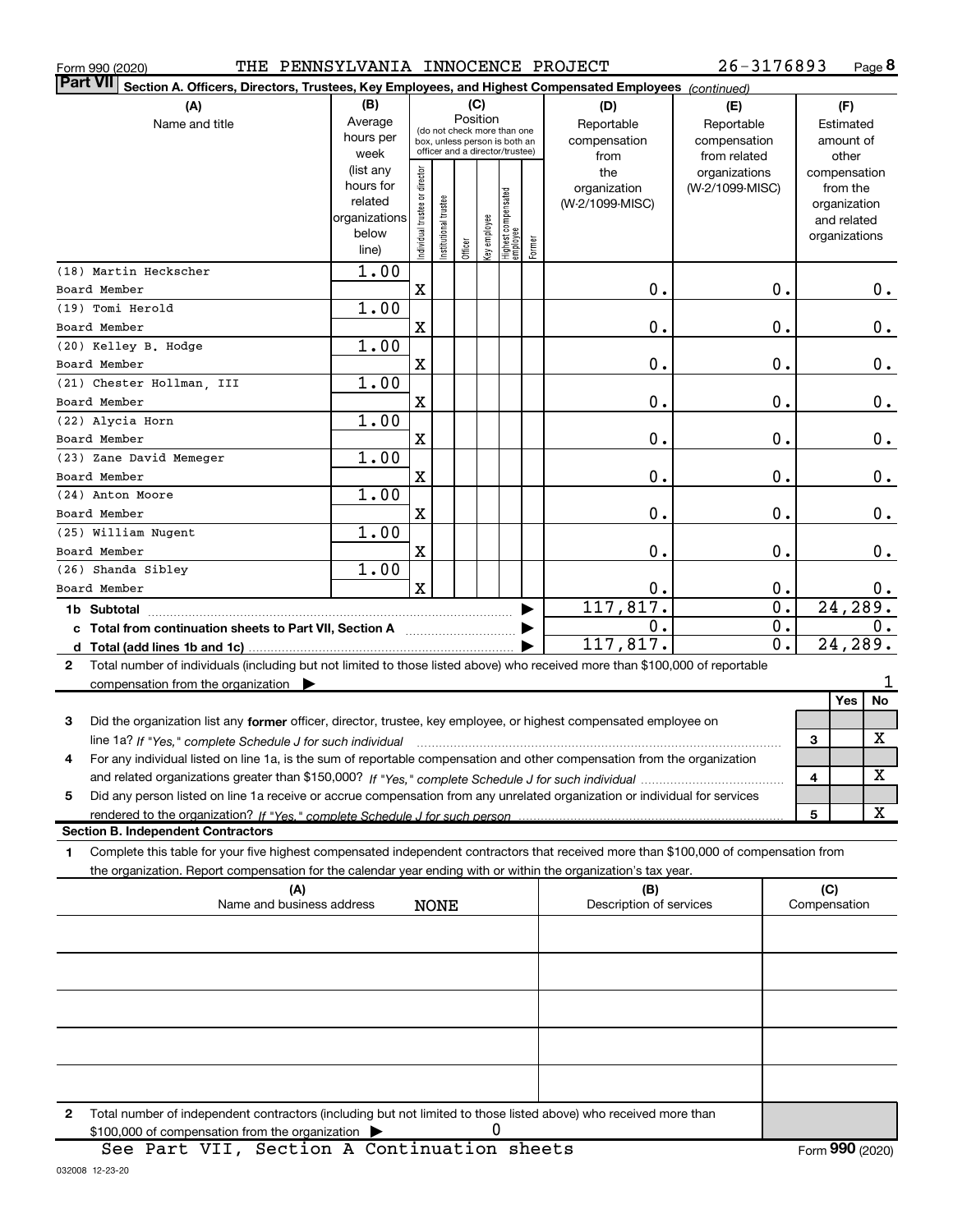| THE PENNSYLVANIA INNOCENCE PROJECT<br>Form 990<br><b>Part VII</b>                                      |                        |                                |                       |          |              |                              |        |                 | <u>26-3176893</u>             |                       |
|--------------------------------------------------------------------------------------------------------|------------------------|--------------------------------|-----------------------|----------|--------------|------------------------------|--------|-----------------|-------------------------------|-----------------------|
| Section A. Officers, Directors, Trustees, Key Employees, and Highest Compensated Employees (continued) |                        |                                |                       |          |              |                              |        |                 |                               |                       |
| (A)                                                                                                    | (B)                    |                                |                       |          | (C)          |                              |        | (D)             | (E)                           | (F)                   |
| Name and title                                                                                         | Average                |                                |                       | Position |              |                              |        | Reportable      | Reportable                    | Estimated             |
|                                                                                                        | hours                  |                                |                       |          |              | (check all that apply)       |        | compensation    | compensation                  | amount of             |
|                                                                                                        | per<br>week            |                                |                       |          |              |                              |        | from<br>the     | from related<br>organizations | other<br>compensation |
|                                                                                                        | (list any              |                                |                       |          |              |                              |        | organization    | (W-2/1099-MISC)               | from the              |
|                                                                                                        | hours for              |                                |                       |          |              |                              |        | (W-2/1099-MISC) |                               | organization          |
|                                                                                                        | related                |                                |                       |          |              | Highest compensated employee |        |                 |                               | and related           |
|                                                                                                        | organizations<br>below |                                |                       |          |              |                              |        |                 |                               | organizations         |
|                                                                                                        | line)                  | Individual trustee or director | Institutional trustee | Officer  | Key employee |                              | Former |                 |                               |                       |
| (27) Joshua Snyder                                                                                     | 1.00                   |                                |                       |          |              |                              |        |                 |                               |                       |
| Board Member                                                                                           |                        | $\mathbf X$                    |                       |          |              |                              |        | $0$ .           | $0$ .                         | $0_{\bullet}$         |
| (28) David Sonenshein                                                                                  | 1.00                   |                                |                       |          |              |                              |        |                 |                               |                       |
| Board Member                                                                                           |                        | X                              |                       |          |              |                              |        | $0$ .           | $0$ .                         | 0.                    |
| (29) Robert Hunter Taylor                                                                              | 1.00                   |                                |                       |          |              |                              |        |                 |                               |                       |
| Board Member                                                                                           |                        | $\mathbf X$                    |                       |          |              |                              |        | $\mathbf 0$ .   | $0$ .                         | 0.                    |
|                                                                                                        |                        |                                |                       |          |              |                              |        |                 |                               |                       |
|                                                                                                        |                        |                                |                       |          |              |                              |        |                 |                               |                       |
|                                                                                                        |                        |                                |                       |          |              |                              |        |                 |                               |                       |
|                                                                                                        |                        |                                |                       |          |              |                              |        |                 |                               |                       |
|                                                                                                        |                        |                                |                       |          |              |                              |        |                 |                               |                       |
|                                                                                                        |                        |                                |                       |          |              |                              |        |                 |                               |                       |
|                                                                                                        |                        |                                |                       |          |              |                              |        |                 |                               |                       |
|                                                                                                        |                        |                                |                       |          |              |                              |        |                 |                               |                       |
|                                                                                                        |                        |                                |                       |          |              |                              |        |                 |                               |                       |
|                                                                                                        |                        |                                |                       |          |              |                              |        |                 |                               |                       |
|                                                                                                        |                        |                                |                       |          |              |                              |        |                 |                               |                       |
|                                                                                                        |                        |                                |                       |          |              |                              |        |                 |                               |                       |
|                                                                                                        |                        |                                |                       |          |              |                              |        |                 |                               |                       |
|                                                                                                        |                        |                                |                       |          |              |                              |        |                 |                               |                       |
|                                                                                                        |                        |                                |                       |          |              |                              |        |                 |                               |                       |
|                                                                                                        |                        |                                |                       |          |              |                              |        |                 |                               |                       |
|                                                                                                        |                        |                                |                       |          |              |                              |        |                 |                               |                       |
|                                                                                                        |                        |                                |                       |          |              |                              |        |                 |                               |                       |
|                                                                                                        |                        |                                |                       |          |              |                              |        |                 |                               |                       |
|                                                                                                        |                        |                                |                       |          |              |                              |        |                 |                               |                       |
|                                                                                                        |                        |                                |                       |          |              |                              |        |                 |                               |                       |
|                                                                                                        |                        |                                |                       |          |              |                              |        |                 |                               |                       |
|                                                                                                        |                        |                                |                       |          |              |                              |        |                 |                               |                       |
|                                                                                                        |                        |                                |                       |          |              |                              |        |                 |                               |                       |
|                                                                                                        |                        |                                |                       |          |              |                              |        |                 |                               |                       |
| Total to Part VII, Section A, line 1c                                                                  |                        |                                |                       |          |              |                              |        |                 |                               |                       |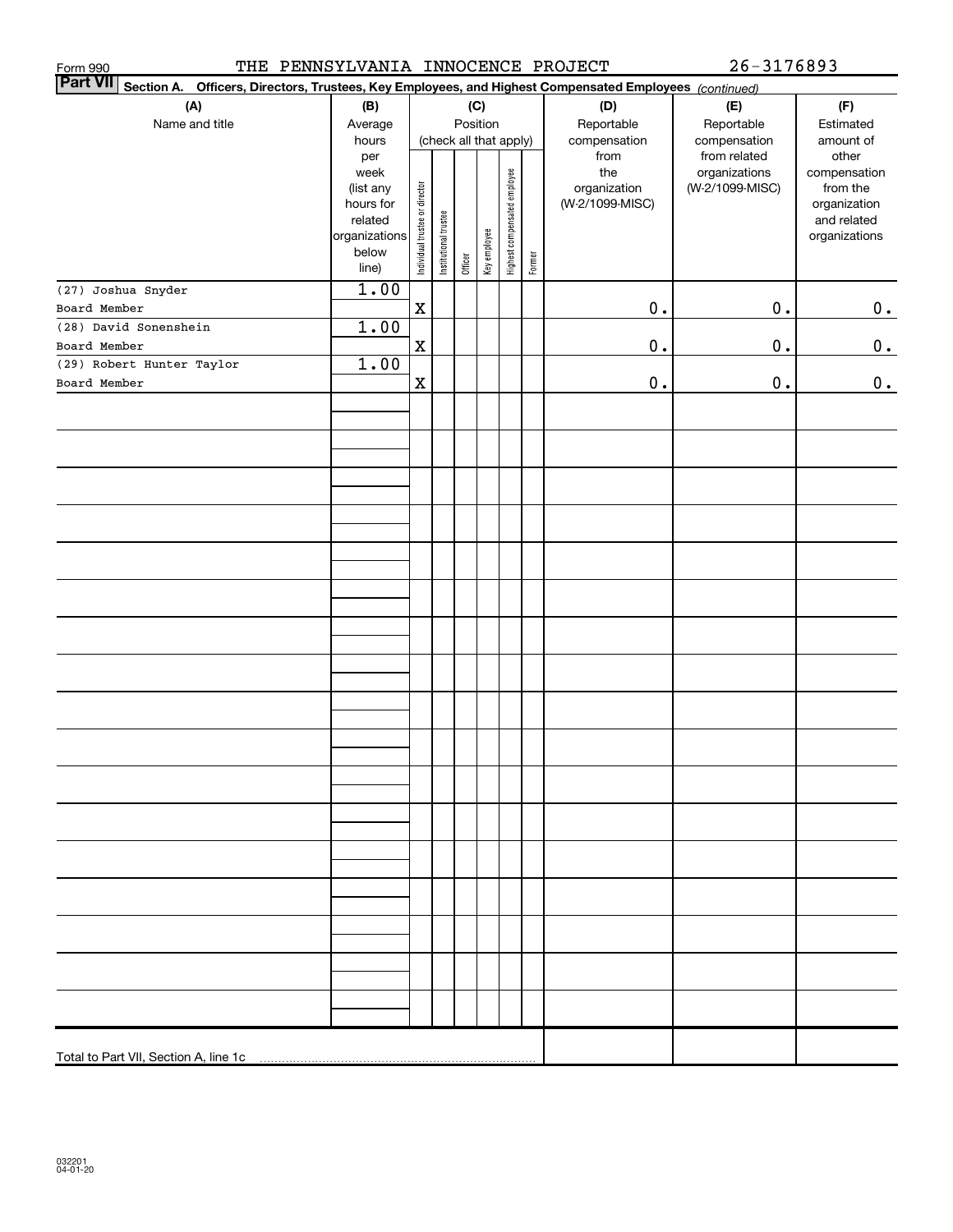|                                                                  | <b>Part VIII</b> | Form 990 (2020)<br><b>Statement of Revenue</b>                                |    |                |          |                      | THE PENNSYLVANIA INNOCENCE PROJECT |                          | $26 - 3176893$              |                                      | Page $9$ |
|------------------------------------------------------------------|------------------|-------------------------------------------------------------------------------|----|----------------|----------|----------------------|------------------------------------|--------------------------|-----------------------------|--------------------------------------|----------|
|                                                                  |                  | Check if Schedule O contains a response or note to any line in this Part VIII |    |                |          |                      |                                    |                          |                             |                                      |          |
|                                                                  |                  |                                                                               |    |                |          |                      | (A)<br>Total revenue               | (B)<br>Related or exempt | $\overline{C}$<br>Unrelated | (D)<br>Revenue excluded              |          |
|                                                                  |                  |                                                                               |    |                |          |                      |                                    | function revenue         | business revenue            | from tax under<br>sections 512 - 514 |          |
|                                                                  |                  | 1 a Federated campaigns                                                       |    | 1a             |          |                      |                                    |                          |                             |                                      |          |
| <b>Contributions, Gifts, Grants</b><br>and Other Similar Amounts |                  | <b>b</b> Membership dues<br>$\ldots \ldots \ldots \ldots$                     |    | 1 <sub>b</sub> |          |                      |                                    |                          |                             |                                      |          |
|                                                                  |                  | c Fundraising events                                                          |    | 1 <sub>c</sub> |          |                      |                                    |                          |                             |                                      |          |
|                                                                  |                  | d Related organizations                                                       |    | 1 <sub>d</sub> |          |                      |                                    |                          |                             |                                      |          |
|                                                                  |                  | e Government grants (contributions)                                           |    | 1e             |          | 75,659.              |                                    |                          |                             |                                      |          |
|                                                                  |                  | f All other contributions, gifts, grants, and                                 |    |                |          | 1,198,064.           |                                    |                          |                             |                                      |          |
|                                                                  |                  | similar amounts not included above                                            |    | 1f<br>$1g$ \$  |          |                      |                                    |                          |                             |                                      |          |
|                                                                  |                  | g Noncash contributions included in lines 1a-1f<br>h Total. Add lines 1a-1f   |    |                |          |                      | , 273, 723.                        |                          |                             |                                      |          |
|                                                                  |                  |                                                                               |    |                |          | <b>Business Code</b> |                                    |                          |                             |                                      |          |
|                                                                  |                  | 2a Workshop Fees                                                              |    |                |          | 541100               | 36,500.                            | 36,500.                  |                             |                                      |          |
|                                                                  | b                | <u> 1989 - Andrea Andrew Maria (h. 1989).</u>                                 |    |                |          |                      |                                    |                          |                             |                                      |          |
|                                                                  | c                | <u> 1980 - Jan Sterling Sterling (d. 1980)</u>                                |    |                |          |                      |                                    |                          |                             |                                      |          |
| Revenue                                                          | d                | <u> 1980 - Jan Barnett, fransk politiker (d. 1980)</u>                        |    |                |          |                      |                                    |                          |                             |                                      |          |
| Program Service                                                  |                  |                                                                               |    |                |          |                      |                                    |                          |                             |                                      |          |
|                                                                  |                  | f All other program service revenue                                           |    |                |          |                      | 36,500.                            |                          |                             |                                      |          |
|                                                                  | З                | Investment income (including dividends, interest, and                         |    |                |          |                      |                                    |                          |                             |                                      |          |
|                                                                  |                  |                                                                               |    |                |          | ▶                    | 8,742.                             |                          |                             | 8,742.                               |          |
|                                                                  | 4                | Income from investment of tax-exempt bond proceeds                            |    |                |          |                      |                                    |                          |                             |                                      |          |
|                                                                  | 5                |                                                                               |    |                |          |                      |                                    |                          |                             |                                      |          |
|                                                                  |                  |                                                                               |    | (i) Real       |          | (ii) Personal        |                                    |                          |                             |                                      |          |
|                                                                  |                  | 6a<br>Gross rents<br>6а<br>.                                                  |    |                |          |                      |                                    |                          |                             |                                      |          |
|                                                                  |                  | 6 <sub>b</sub><br><b>b</b> Less: rental expenses                              |    |                |          |                      |                                    |                          |                             |                                      |          |
|                                                                  |                  | c Rental income or (loss)                                                     | 6c |                |          |                      |                                    |                          |                             |                                      |          |
|                                                                  |                  | d Net rental income or (loss)                                                 |    |                |          |                      |                                    |                          |                             |                                      |          |
|                                                                  |                  | 7 a Gross amount from sales of                                                |    | (i) Securities |          | (ii) Other           |                                    |                          |                             |                                      |          |
|                                                                  |                  | assets other than inventory<br><b>b</b> Less: cost or other basis             | 7a |                |          |                      |                                    |                          |                             |                                      |          |
|                                                                  |                  | and sales expenses                                                            | 7b |                |          |                      |                                    |                          |                             |                                      |          |
| venue                                                            |                  | <b>c</b> Gain or (loss)                                                       | 7c |                |          |                      |                                    |                          |                             |                                      |          |
|                                                                  |                  |                                                                               |    |                |          |                      |                                    |                          |                             |                                      |          |
| Other Re                                                         |                  | 8 a Gross income from fundraising events (not                                 |    |                |          |                      |                                    |                          |                             |                                      |          |
|                                                                  |                  |                                                                               |    |                |          |                      |                                    |                          |                             |                                      |          |
|                                                                  |                  | contributions reported on line 1c). See                                       |    |                |          |                      |                                    |                          |                             |                                      |          |
|                                                                  |                  |                                                                               |    |                | 8a<br>8b |                      |                                    |                          |                             |                                      |          |
|                                                                  |                  | c Net income or (loss) from fundraising events                                |    |                |          |                      |                                    |                          |                             |                                      |          |
|                                                                  |                  | 9 a Gross income from gaming activities. See                                  |    |                |          |                      |                                    |                          |                             |                                      |          |
|                                                                  |                  |                                                                               |    |                | 9а       |                      |                                    |                          |                             |                                      |          |
|                                                                  |                  |                                                                               |    |                | 9b       |                      |                                    |                          |                             |                                      |          |
|                                                                  |                  | c Net income or (loss) from gaming activities                                 |    |                |          |                      |                                    |                          |                             |                                      |          |
|                                                                  |                  | 10 a Gross sales of inventory, less returns                                   |    |                |          |                      |                                    |                          |                             |                                      |          |
|                                                                  |                  |                                                                               |    |                | 10a      |                      |                                    |                          |                             |                                      |          |
|                                                                  |                  | <b>b</b> Less: cost of goods sold                                             |    |                | 10b      |                      |                                    |                          |                             |                                      |          |
|                                                                  |                  | c Net income or (loss) from sales of inventory                                |    |                |          | <b>Business Code</b> |                                    |                          |                             |                                      |          |
|                                                                  |                  | 11 a Other income                                                             |    |                |          | 900099               | 1,801.                             | 1,801.                   |                             |                                      |          |
|                                                                  | b                |                                                                               |    |                |          |                      |                                    |                          |                             |                                      |          |
| Miscellaneous<br>Revenue                                         | C                |                                                                               |    |                |          |                      |                                    |                          |                             |                                      |          |
|                                                                  |                  |                                                                               |    |                |          |                      |                                    |                          |                             |                                      |          |
|                                                                  |                  |                                                                               |    |                |          | ▶                    | 1,801.                             |                          |                             |                                      |          |
|                                                                  | 12               |                                                                               |    |                |          |                      | $\blacktriangleright$ 1,320,766.   | 38,301.                  | 0.                          | 8,742.                               |          |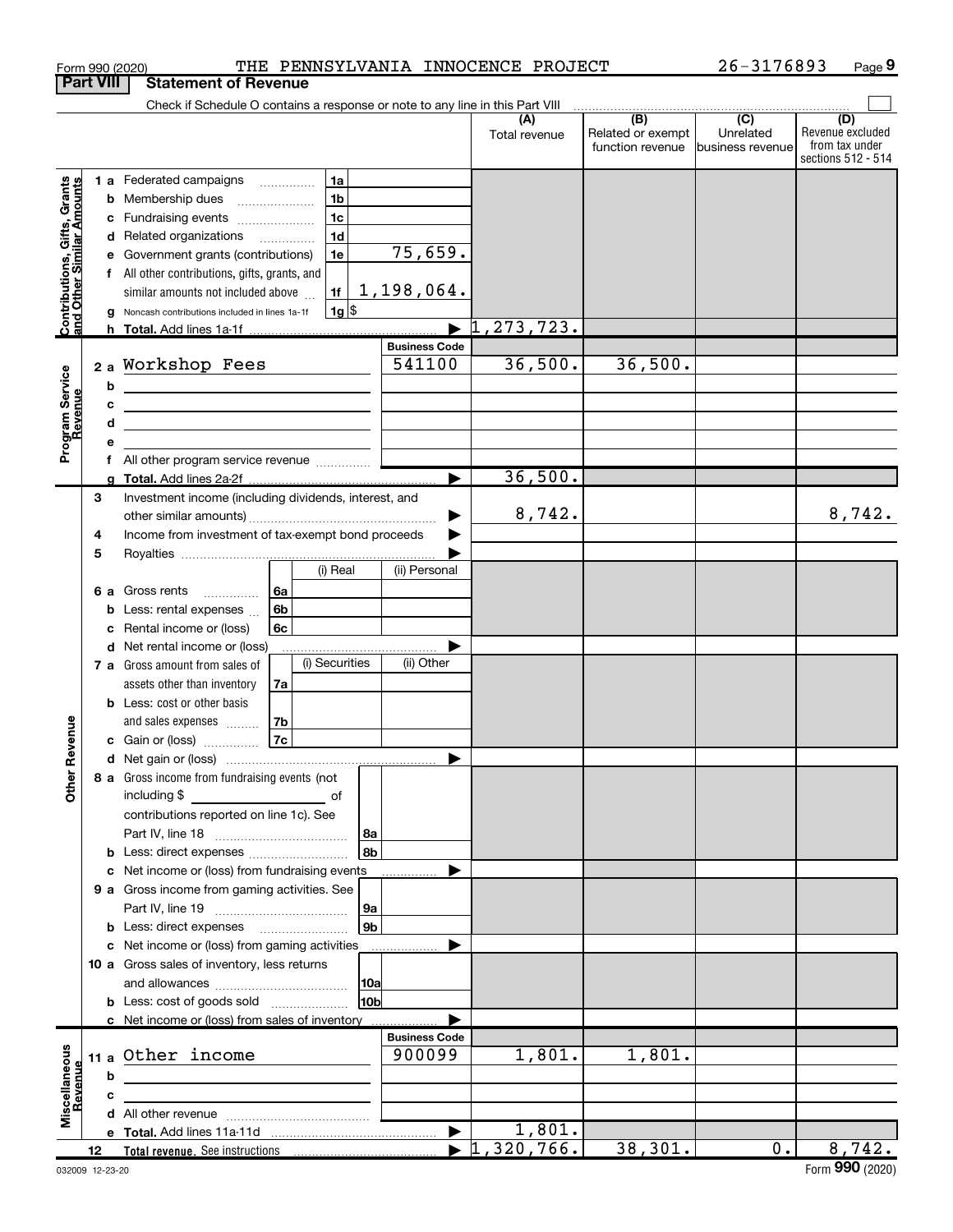$_{\rm Form}$   $_{990}$   $_{(2020)}$   $_{\rm THE}$   $_{\rm PENNSYLVANIA}$   $_{\rm INNOCENCE}$   $_{\rm RNOJECT}$   $_{\rm 26-3176893}$   $_{\rm Page}$ Form 990 (2020) THE PENNSYLVA<br>**Part IX | Statement of Functional Expenses** 

|              | Section 501(c)(3) and 501(c)(4) organizations must complete all columns. All other organizations must complete column (A).                                                                                 |                       |                                    |                                           |                                |  |  |  |  |  |  |
|--------------|------------------------------------------------------------------------------------------------------------------------------------------------------------------------------------------------------------|-----------------------|------------------------------------|-------------------------------------------|--------------------------------|--|--|--|--|--|--|
|              | Check if Schedule O contains a response or note to any line in this Part IX                                                                                                                                |                       |                                    |                                           |                                |  |  |  |  |  |  |
|              | Do not include amounts reported on lines 6b,<br>7b, 8b, 9b, and 10b of Part VIII.                                                                                                                          | (A)<br>Total expenses | (B)<br>Program service<br>expenses | (C)<br>Management and<br>general expenses | (D)<br>Fundraising<br>expenses |  |  |  |  |  |  |
| $\mathbf 1$  | Grants and other assistance to domestic organizations                                                                                                                                                      |                       |                                    |                                           |                                |  |  |  |  |  |  |
|              | and domestic governments. See Part IV, line 21                                                                                                                                                             |                       |                                    |                                           |                                |  |  |  |  |  |  |
| $\mathbf{2}$ | Grants and other assistance to domestic                                                                                                                                                                    |                       |                                    |                                           |                                |  |  |  |  |  |  |
|              | individuals. See Part IV, line 22                                                                                                                                                                          |                       |                                    |                                           |                                |  |  |  |  |  |  |
| 3            | Grants and other assistance to foreign                                                                                                                                                                     |                       |                                    |                                           |                                |  |  |  |  |  |  |
|              | organizations, foreign governments, and foreign                                                                                                                                                            |                       |                                    |                                           |                                |  |  |  |  |  |  |
|              | individuals. See Part IV, lines 15 and 16                                                                                                                                                                  |                       |                                    |                                           |                                |  |  |  |  |  |  |
| 4            | Benefits paid to or for members                                                                                                                                                                            |                       |                                    |                                           |                                |  |  |  |  |  |  |
| 5            | Compensation of current officers, directors,<br>trustees, and key employees                                                                                                                                | 142,500.              | 92,750.                            | 16,625.                                   | 33,125.                        |  |  |  |  |  |  |
| 6            | Compensation not included above to disqualified                                                                                                                                                            |                       |                                    |                                           |                                |  |  |  |  |  |  |
|              | persons (as defined under section 4958(f)(1)) and                                                                                                                                                          |                       |                                    |                                           |                                |  |  |  |  |  |  |
|              | persons described in section 4958(c)(3)(B)                                                                                                                                                                 |                       |                                    |                                           |                                |  |  |  |  |  |  |
| 7            | Other salaries and wages                                                                                                                                                                                   | 510, 237.             | 488,186.                           | 2,957.                                    | 19,094.                        |  |  |  |  |  |  |
| 8            | Pension plan accruals and contributions (include                                                                                                                                                           |                       |                                    |                                           |                                |  |  |  |  |  |  |
|              | section 401(k) and 403(b) employer contributions)                                                                                                                                                          |                       |                                    |                                           |                                |  |  |  |  |  |  |
| 9            |                                                                                                                                                                                                            | 74,830.               | <u>66,599.</u>                     |                                           | 5,986.                         |  |  |  |  |  |  |
| 10           |                                                                                                                                                                                                            | $\overline{50, 721.}$ | 45, 141.                           | $\frac{2,245.}{1,522.}$                   | 4,058.                         |  |  |  |  |  |  |
| 11           | Fees for services (nonemployees):                                                                                                                                                                          |                       |                                    |                                           |                                |  |  |  |  |  |  |
| a            |                                                                                                                                                                                                            |                       |                                    |                                           |                                |  |  |  |  |  |  |
|              |                                                                                                                                                                                                            |                       |                                    |                                           |                                |  |  |  |  |  |  |
|              |                                                                                                                                                                                                            | 18,332.               |                                    | 18,332.                                   |                                |  |  |  |  |  |  |
|              |                                                                                                                                                                                                            |                       |                                    |                                           |                                |  |  |  |  |  |  |
| е            | Professional fundraising services. See Part IV, line 17                                                                                                                                                    |                       |                                    |                                           |                                |  |  |  |  |  |  |
| f            | Investment management fees                                                                                                                                                                                 |                       |                                    |                                           |                                |  |  |  |  |  |  |
| g            | Other. (If line 11g amount exceeds 10% of line 25,                                                                                                                                                         |                       |                                    |                                           |                                |  |  |  |  |  |  |
|              | column (A) amount, list line 11g expenses on Sch 0.)                                                                                                                                                       | 53,361.               | 8,361.                             | 847.                                      | 44,153.                        |  |  |  |  |  |  |
| 12           |                                                                                                                                                                                                            |                       |                                    |                                           |                                |  |  |  |  |  |  |
| 13           |                                                                                                                                                                                                            | 9,853.                | 1,536.                             | 508.                                      | 7,809.                         |  |  |  |  |  |  |
| 14           |                                                                                                                                                                                                            |                       |                                    |                                           |                                |  |  |  |  |  |  |
| 15           |                                                                                                                                                                                                            | 24,565.               |                                    | 24,565.                                   |                                |  |  |  |  |  |  |
| 16           |                                                                                                                                                                                                            | 15,238.               | 14,958.                            | 37.                                       | 243.                           |  |  |  |  |  |  |
| 17<br>18     | Payments of travel or entertainment expenses                                                                                                                                                               |                       |                                    |                                           |                                |  |  |  |  |  |  |
|              | for any federal, state, or local public officials                                                                                                                                                          |                       |                                    |                                           |                                |  |  |  |  |  |  |
| 19           | Conferences, conventions, and meetings                                                                                                                                                                     |                       |                                    |                                           |                                |  |  |  |  |  |  |
| 20           | Interest                                                                                                                                                                                                   |                       |                                    |                                           |                                |  |  |  |  |  |  |
| 21           |                                                                                                                                                                                                            |                       |                                    |                                           |                                |  |  |  |  |  |  |
| 22           | Depreciation, depletion, and amortization                                                                                                                                                                  |                       |                                    |                                           |                                |  |  |  |  |  |  |
| 23           | Insurance                                                                                                                                                                                                  | 3,232.                | 3,140.                             | 25.                                       | 67.                            |  |  |  |  |  |  |
| 24           | Other expenses. Itemize expenses not covered<br>above (List miscellaneous expenses on line 24e. If<br>line 24e amount exceeds 10% of line 25, column (A)<br>amount, list line 24e expenses on Schedule O.) |                       |                                    |                                           |                                |  |  |  |  |  |  |
| a            | Exonoree expense                                                                                                                                                                                           | 24,443.               | 24,443.                            |                                           |                                |  |  |  |  |  |  |
|              | Bank fees                                                                                                                                                                                                  | 7,605.                | 3,022.                             | 102.                                      | 4,481.                         |  |  |  |  |  |  |
|              | Fundraising expenses                                                                                                                                                                                       | 6,917.                |                                    |                                           | 6,917.                         |  |  |  |  |  |  |
|              | Licenses and fees                                                                                                                                                                                          | 2,359.                | 1,472.                             |                                           | 887.                           |  |  |  |  |  |  |
|              | e All other expenses                                                                                                                                                                                       | 4,947.                | 4,259.                             | 62.                                       | 626.                           |  |  |  |  |  |  |
| 25           | Total functional expenses. Add lines 1 through 24e                                                                                                                                                         | 949,140.              | 753,867.                           | 67,827.                                   | 127,446.                       |  |  |  |  |  |  |
| 26           | <b>Joint costs.</b> Complete this line only if the organization                                                                                                                                            |                       |                                    |                                           |                                |  |  |  |  |  |  |
|              | reported in column (B) joint costs from a combined                                                                                                                                                         |                       |                                    |                                           |                                |  |  |  |  |  |  |
|              | educational campaign and fundraising solicitation.                                                                                                                                                         |                       |                                    |                                           |                                |  |  |  |  |  |  |
|              | Check here $\blacktriangleright$<br>if following SOP 98-2 (ASC 958-720)                                                                                                                                    |                       |                                    |                                           |                                |  |  |  |  |  |  |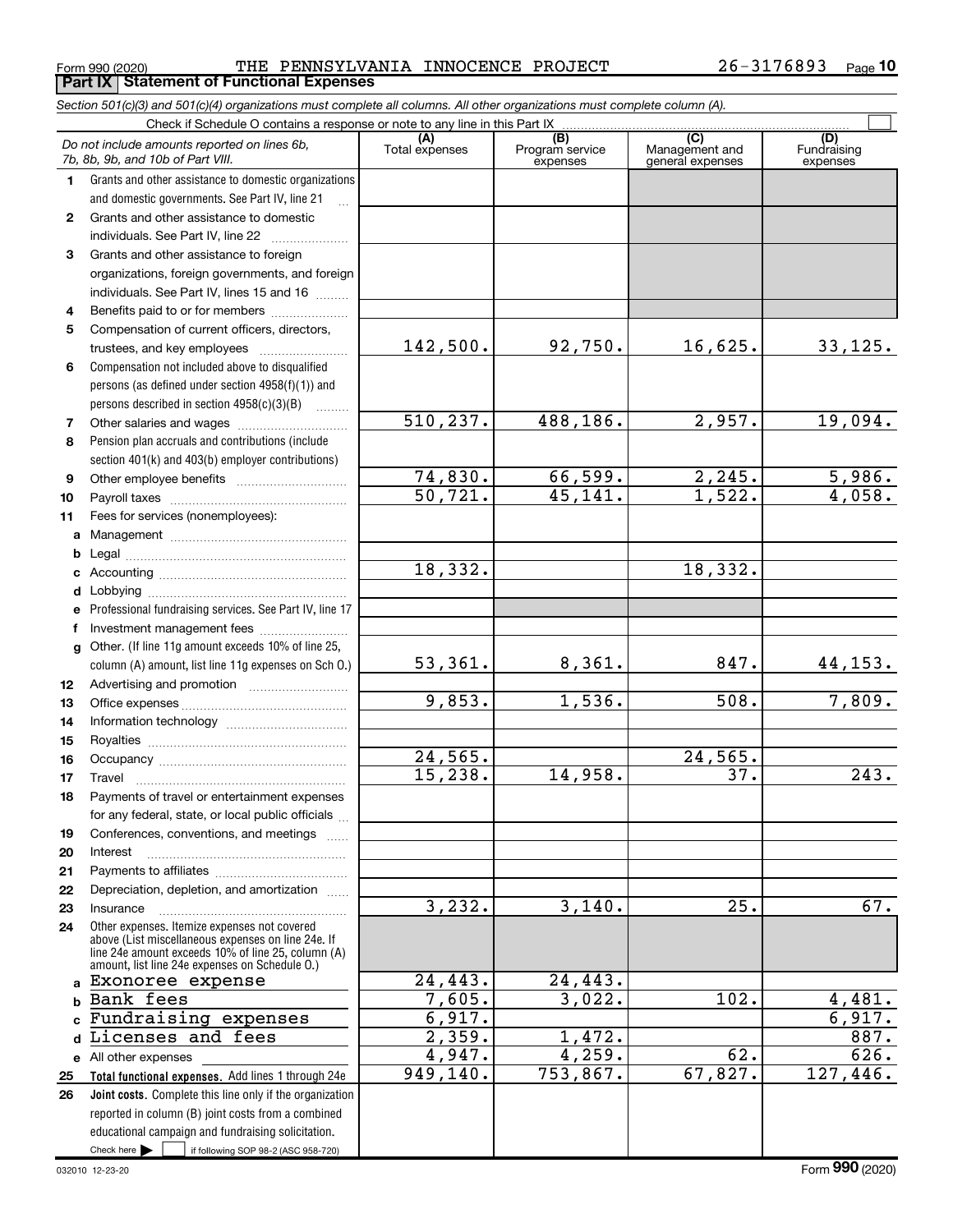33

Net Assets or Fund Balances

Total liabilities and net assets/fund balances

| THE PENNSYLVANIA INNOCENCE PROJECT |  |  |
|------------------------------------|--|--|
|------------------------------------|--|--|

 $\boxed{\phantom{1}}$ 

(A) (B)

| Form 990 (2020) |                      | THE | PENNSYLVANIA                                                               | INNOCENCE PROJECT | 76893<br>26–1 | Page |  |
|-----------------|----------------------|-----|----------------------------------------------------------------------------|-------------------|---------------|------|--|
| <b>Part X</b>   | <b>Balance Sheet</b> |     |                                                                            |                   |               |      |  |
|                 |                      |     | Check if Schedule O contains a response or note to any line in this Part X |                   |               |      |  |

|    |                                                                                                                                  |  | Beginning of year |                         | End of year       |
|----|----------------------------------------------------------------------------------------------------------------------------------|--|-------------------|-------------------------|-------------------|
| 1  | Cash - non-interest-bearing                                                                                                      |  | 327, 121.         | $\blacksquare$          | 714, 261.         |
| 2  |                                                                                                                                  |  | 536,885.          | $\overline{2}$          | 487,516.          |
| з  |                                                                                                                                  |  | 20,945.           | $\overline{\mathbf{3}}$ | 173,166.          |
| 4  |                                                                                                                                  |  |                   | 4                       |                   |
| 5  | Loans and other receivables from any current or former officer, director,                                                        |  |                   |                         |                   |
|    | trustee, key employee, creator or founder, substantial contributor, or 35%                                                       |  |                   |                         |                   |
|    | controlled entity or family member of any of these persons                                                                       |  |                   | 5                       |                   |
| 6  | Loans and other receivables from other disqualified persons (as defined                                                          |  |                   |                         |                   |
|    | under section $4958(f)(1)$ , and persons described in section $4958(c)(3)(B)$                                                    |  | 6                 |                         |                   |
| 7  |                                                                                                                                  |  |                   | $\overline{7}$          |                   |
| 8  |                                                                                                                                  |  |                   | 8                       |                   |
| 9  | Prepaid expenses and deferred charges                                                                                            |  | 1,557.            | 9                       | 4,994.            |
|    | <b>10a</b> Land, buildings, and equipment: cost or other                                                                         |  |                   |                         |                   |
|    | basis. Complete Part VI of Schedule D  10a                                                                                       |  |                   |                         |                   |
| b  | <u>10b</u><br>Less: accumulated depreciation                                                                                     |  |                   | 10 <sub>c</sub>         |                   |
| 11 |                                                                                                                                  |  | 352,569.          | 11                      | 417,996.          |
| 12 |                                                                                                                                  |  |                   | 12                      |                   |
| 13 |                                                                                                                                  |  |                   | 13                      |                   |
| 14 |                                                                                                                                  |  |                   | 14                      |                   |
| 15 |                                                                                                                                  |  |                   | 15                      |                   |
| 16 |                                                                                                                                  |  | 1,239,077.        | 16                      | <u>1,797,933.</u> |
| 17 |                                                                                                                                  |  | 26, 265.          | 17                      | 74,923.           |
| 18 |                                                                                                                                  |  |                   | 18                      |                   |
| 19 |                                                                                                                                  |  |                   | 19                      |                   |
| 20 |                                                                                                                                  |  |                   | 20                      |                   |
| 21 | Escrow or custodial account liability. Complete Part IV of Schedule D                                                            |  |                   | 21                      |                   |
| 22 | Loans and other payables to any current or former officer, director,                                                             |  |                   |                         |                   |
|    | trustee, key employee, creator or founder, substantial contributor, or 35%                                                       |  |                   |                         |                   |
|    | controlled entity or family member of any of these persons                                                                       |  |                   | 22                      |                   |
| 23 |                                                                                                                                  |  |                   | 23                      |                   |
| 24 | Unsecured notes and loans payable to unrelated third parties                                                                     |  |                   | 24                      | 111,500.          |
| 25 | Other liabilities (including federal income tax, payables to related third                                                       |  |                   |                         |                   |
|    | parties, and other liabilities not included on lines 17-24). Complete Part X                                                     |  |                   |                         |                   |
|    | of Schedule D                                                                                                                    |  | 26,265.           | 25<br>26                | 186,423.          |
| 26 | Total liabilities. Add lines 17 through 25<br>Organizations that follow FASB ASC 958, check here $\blacktriangleright \boxed{X}$ |  |                   |                         |                   |
|    | and complete lines 27, 28, 32, and 33.                                                                                           |  |                   |                         |                   |
| 27 | Net assets without donor restrictions                                                                                            |  | 1,172,351.        | 27                      | 1,457,310.        |
| 28 | Net assets with donor restrictions                                                                                               |  | 40,461.           | 28                      | 154, 200.         |
|    | Organizations that do not follow FASB ASC 958, check here $\blacktriangleright$                                                  |  |                   |                         |                   |
|    | and complete lines 29 through 33.                                                                                                |  |                   |                         |                   |
| 29 |                                                                                                                                  |  |                   | 29                      |                   |
| 30 | Paid-in or capital surplus, or land, building, or equipment fund                                                                 |  |                   | 30                      |                   |
| 31 | Retained earnings, endowment, accumulated income, or other funds                                                                 |  |                   | 31                      |                   |
| 32 |                                                                                                                                  |  | 1, 212, 812.      | 32                      | 1,611,510.        |
|    |                                                                                                                                  |  |                   |                         |                   |

Form 990 (2020)

33

 $1,239,077.$  33  $1,797,933.$ 

Assets

Liabilities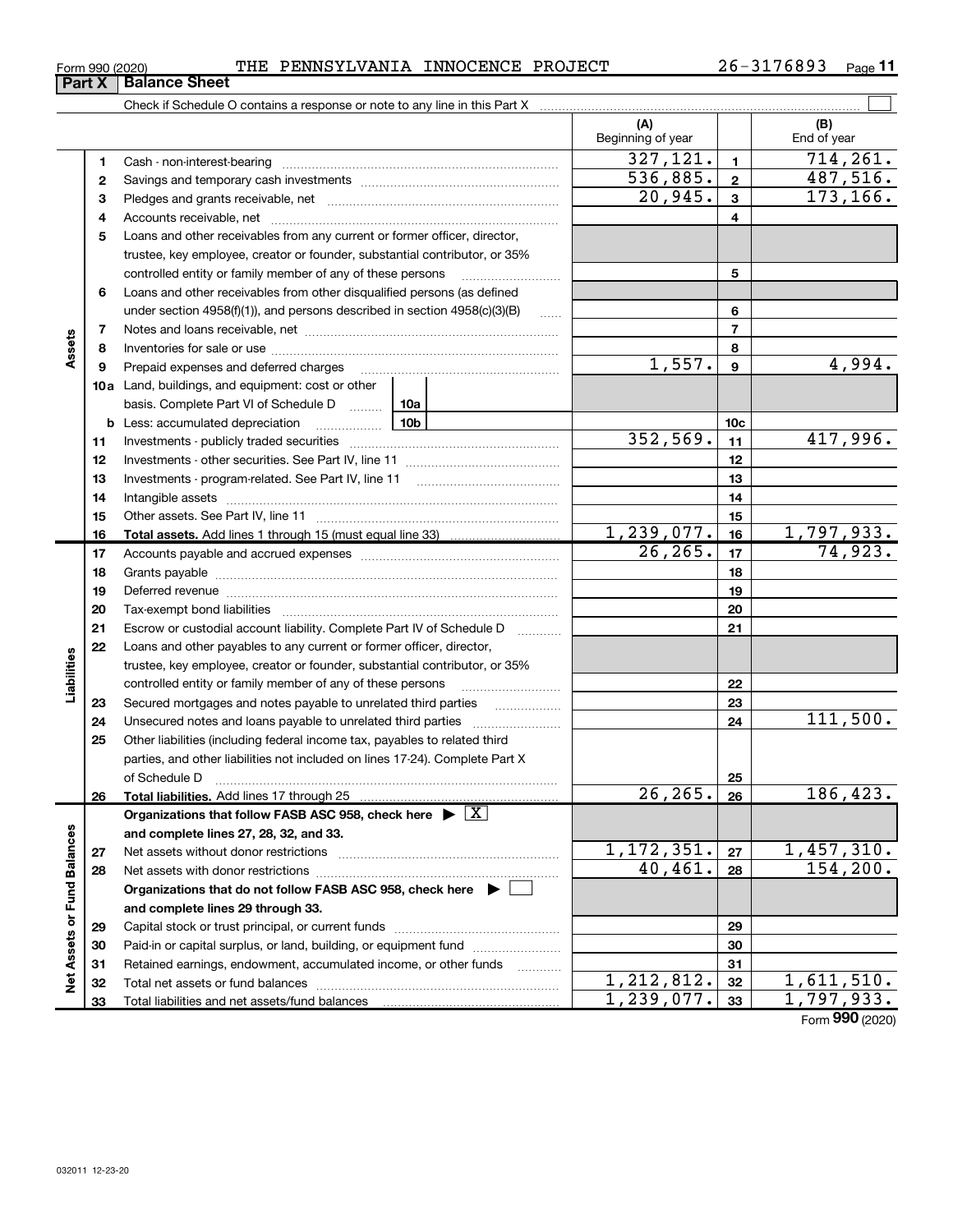|    | THE PENNSYLVANIA INNOCENCE PROJECT<br>Form 990 (2020)                                                                           |                | $26 - 3176893$ |                |          | $Page$ 12               |  |
|----|---------------------------------------------------------------------------------------------------------------------------------|----------------|----------------|----------------|----------|-------------------------|--|
|    | Part XI<br><b>Reconciliation of Net Assets</b>                                                                                  |                |                |                |          |                         |  |
|    |                                                                                                                                 |                |                |                |          | $\overline{\mathbf{X}}$ |  |
|    |                                                                                                                                 |                |                |                |          |                         |  |
| 1  |                                                                                                                                 | $\blacksquare$ |                | 1,320,766.     |          |                         |  |
| 2  |                                                                                                                                 | $\mathbf{2}$   |                |                |          | 949, 140.               |  |
| 3  | Revenue less expenses. Subtract line 2 from line 1                                                                              | 3              |                |                |          | 371,626.                |  |
| 4  |                                                                                                                                 | $\overline{4}$ |                | 1,212,812.     |          |                         |  |
| 5  | Net unrealized gains (losses) on investments                                                                                    | 5              |                |                |          | 27,072.                 |  |
| 6  |                                                                                                                                 | 6              |                | 1,039,175.     |          |                         |  |
| 7  | Investment expenses                                                                                                             | $\overline{7}$ |                |                |          |                         |  |
| 8  | Prior period adjustments                                                                                                        | 8              |                |                |          |                         |  |
| 9  | Other changes in net assets or fund balances (explain on Schedule O)                                                            | $\mathbf{9}$   |                | $-1,039,175.$  |          |                         |  |
| 10 | Net assets or fund balances at end of year. Combine lines 3 through 9 (must equal Part X, line 32,                              |                |                |                |          |                         |  |
|    | column (B))                                                                                                                     | 10             |                | 1,611,510.     |          |                         |  |
|    | <b>Part XII</b> Financial Statements and Reporting                                                                              |                |                |                |          |                         |  |
|    |                                                                                                                                 |                |                |                |          |                         |  |
|    |                                                                                                                                 |                |                |                | Yes      | No                      |  |
| 1  | $\boxed{\mathbf{X}}$ Accrual<br>Accounting method used to prepare the Form 990: <u>I</u> Cash<br>Other                          |                |                |                |          |                         |  |
|    | If the organization changed its method of accounting from a prior year or checked "Other," explain in Schedule O.               |                |                |                |          |                         |  |
|    | 2a Were the organization's financial statements compiled or reviewed by an independent accountant?                              |                |                |                |          |                         |  |
|    | If "Yes," check a box below to indicate whether the financial statements for the year were compiled or reviewed on a            |                |                |                |          |                         |  |
|    | separate basis, consolidated basis, or both:                                                                                    |                |                |                |          |                         |  |
|    | Separate basis<br><b>Consolidated basis</b><br>Both consolidated and separate basis                                             |                |                |                |          |                         |  |
|    | <b>b</b> Were the organization's financial statements audited by an independent accountant?                                     |                |                | 2 <sub>b</sub> | X        |                         |  |
|    | If "Yes," check a box below to indicate whether the financial statements for the year were audited on a separate basis,         |                |                |                |          |                         |  |
|    | consolidated basis, or both:                                                                                                    |                |                |                |          |                         |  |
|    | $X$ Separate basis<br>Consolidated basis<br>Both consolidated and separate basis                                                |                |                |                |          |                         |  |
|    | c If "Yes" to line 2a or 2b, does the organization have a committee that assumes responsibility for oversight of the audit,     |                |                |                |          |                         |  |
|    |                                                                                                                                 |                |                | 2c             | Χ        |                         |  |
|    | If the organization changed either its oversight process or selection process during the tax year, explain on Schedule O.       |                |                |                |          |                         |  |
|    | 3a As a result of a federal award, was the organization required to undergo an audit or audits as set forth in the Single Audit |                |                |                |          |                         |  |
|    |                                                                                                                                 |                |                | За             |          | x                       |  |
|    | b If "Yes," did the organization undergo the required audit or audits? If the organization did not undergo the required audit   |                |                |                |          |                         |  |
|    | or audits, explain why on Schedule O and describe any steps taken to undergo such audits manufactured university                |                |                | 3b             | $\Omega$ |                         |  |

Form 990 (2020)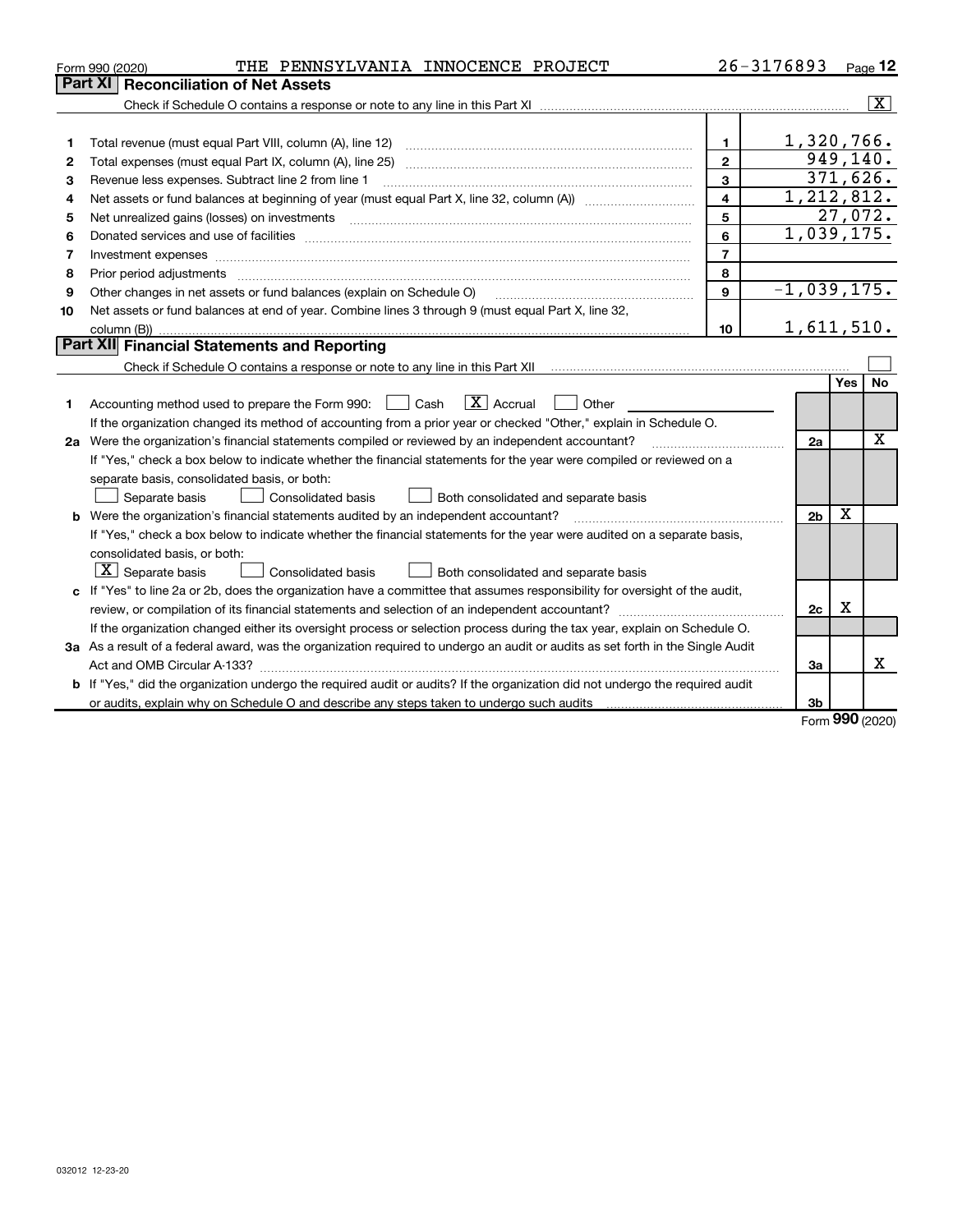| <b>SCHEDULE A</b> |
|-------------------|
|-------------------|

# Public Charity Status and Public Support<br>
omplete if the organization is a section 501(c)(3) organization or a section<br>  $4947(3)$  (1) nonexempt charitable trust

(Form 990 or 990-EZ) Complete if the organization is a section 501(c)(3) organization or a section 4947(a)(1) nonexempt charitable trust.

| Attach to Form 990 or Form 990-EZ.                           |
|--------------------------------------------------------------|
| usu iro qoy/Eorm000 for inotruotiona and the latest informal |

| OMB No. 1545-0047                   |  |
|-------------------------------------|--|
| $\mathbf{L}$                        |  |
| <b>Open to Public</b><br>Inspection |  |

٦

L

| Department of the Treasury<br>Attach to Form 990 or Form 990-EZ.<br>Internal Revenue Service<br>Go to www.irs.gov/Form990 for instructions and the latest information. |        |                                               |  | <b>Open to Public</b><br>Inspection                                    |                                                                                                                                              |     |                                                                |                            |  |                                       |  |
|------------------------------------------------------------------------------------------------------------------------------------------------------------------------|--------|-----------------------------------------------|--|------------------------------------------------------------------------|----------------------------------------------------------------------------------------------------------------------------------------------|-----|----------------------------------------------------------------|----------------------------|--|---------------------------------------|--|
|                                                                                                                                                                        |        | Name of the organization                      |  |                                                                        |                                                                                                                                              |     |                                                                |                            |  | <b>Employer identification number</b> |  |
|                                                                                                                                                                        |        |                                               |  |                                                                        | THE PENNSYLVANIA INNOCENCE PROJECT                                                                                                           |     |                                                                |                            |  | 26-3176893                            |  |
|                                                                                                                                                                        | Part I |                                               |  |                                                                        | Reason for Public Charity Status. (All organizations must complete this part.) See instructions.                                             |     |                                                                |                            |  |                                       |  |
|                                                                                                                                                                        |        |                                               |  |                                                                        | The organization is not a private foundation because it is: (For lines 1 through 12, check only one box.)                                    |     |                                                                |                            |  |                                       |  |
| 1                                                                                                                                                                      |        |                                               |  |                                                                        | A church, convention of churches, or association of churches described in section 170(b)(1)(A)(i).                                           |     |                                                                |                            |  |                                       |  |
| 2                                                                                                                                                                      |        |                                               |  |                                                                        | A school described in section 170(b)(1)(A)(ii). (Attach Schedule E (Form 990 or 990-EZ).)                                                    |     |                                                                |                            |  |                                       |  |
| з                                                                                                                                                                      |        |                                               |  |                                                                        | A hospital or a cooperative hospital service organization described in section 170(b)(1)(A)(iii).                                            |     |                                                                |                            |  |                                       |  |
| 4                                                                                                                                                                      |        |                                               |  |                                                                        | A medical research organization operated in conjunction with a hospital described in section 170(b)(1)(A)(iii). Enter the hospital's name,   |     |                                                                |                            |  |                                       |  |
|                                                                                                                                                                        |        | city, and state:                              |  |                                                                        |                                                                                                                                              |     |                                                                |                            |  |                                       |  |
| 5                                                                                                                                                                      |        |                                               |  |                                                                        | An organization operated for the benefit of a college or university owned or operated by a governmental unit described in                    |     |                                                                |                            |  |                                       |  |
|                                                                                                                                                                        |        | section 170(b)(1)(A)(iv). (Complete Part II.) |  |                                                                        |                                                                                                                                              |     |                                                                |                            |  |                                       |  |
| 6                                                                                                                                                                      |        |                                               |  |                                                                        | A federal, state, or local government or governmental unit described in section 170(b)(1)(A)(v).                                             |     |                                                                |                            |  |                                       |  |
|                                                                                                                                                                        | 7   X  |                                               |  |                                                                        | An organization that normally receives a substantial part of its support from a governmental unit or from the general public described in    |     |                                                                |                            |  |                                       |  |
|                                                                                                                                                                        |        |                                               |  | section 170(b)(1)(A)(vi). (Complete Part II.)                          |                                                                                                                                              |     |                                                                |                            |  |                                       |  |
| 8                                                                                                                                                                      |        |                                               |  |                                                                        | A community trust described in section 170(b)(1)(A)(vi). (Complete Part II.)                                                                 |     |                                                                |                            |  |                                       |  |
| 9                                                                                                                                                                      |        |                                               |  |                                                                        | An agricultural research organization described in section 170(b)(1)(A)(ix) operated in conjunction with a land-grant college                |     |                                                                |                            |  |                                       |  |
|                                                                                                                                                                        |        |                                               |  |                                                                        | or university or a non-land-grant college of agriculture (see instructions). Enter the name, city, and state of the college or               |     |                                                                |                            |  |                                       |  |
|                                                                                                                                                                        |        | university:                                   |  |                                                                        |                                                                                                                                              |     |                                                                |                            |  |                                       |  |
| 10                                                                                                                                                                     |        |                                               |  |                                                                        | An organization that normally receives (1) more than 33 1/3% of its support from contributions, membership fees, and gross receipts from     |     |                                                                |                            |  |                                       |  |
|                                                                                                                                                                        |        |                                               |  |                                                                        | activities related to its exempt functions, subject to certain exceptions; and (2) no more than 33 1/3% of its support from gross investment |     |                                                                |                            |  |                                       |  |
|                                                                                                                                                                        |        |                                               |  |                                                                        | income and unrelated business taxable income (less section 511 tax) from businesses acquired by the organization after June 30, 1975.        |     |                                                                |                            |  |                                       |  |
|                                                                                                                                                                        |        |                                               |  | See section 509(a)(2). (Complete Part III.)                            |                                                                                                                                              |     |                                                                |                            |  |                                       |  |
| 11                                                                                                                                                                     |        |                                               |  |                                                                        | An organization organized and operated exclusively to test for public safety. See section 509(a)(4).                                         |     |                                                                |                            |  |                                       |  |
| 12                                                                                                                                                                     |        |                                               |  |                                                                        | An organization organized and operated exclusively for the benefit of, to perform the functions of, or to carry out the purposes of one or   |     |                                                                |                            |  |                                       |  |
|                                                                                                                                                                        |        |                                               |  |                                                                        | more publicly supported organizations described in section 509(a)(1) or section 509(a)(2). See section 509(a)(3). Check the box in           |     |                                                                |                            |  |                                       |  |
|                                                                                                                                                                        |        |                                               |  |                                                                        | lines 12a through 12d that describes the type of supporting organization and complete lines 12e, 12f, and 12g.                               |     |                                                                |                            |  |                                       |  |
| а                                                                                                                                                                      |        |                                               |  |                                                                        | Type I. A supporting organization operated, supervised, or controlled by its supported organization(s), typically by giving                  |     |                                                                |                            |  |                                       |  |
|                                                                                                                                                                        |        |                                               |  |                                                                        | the supported organization(s) the power to regularly appoint or elect a majority of the directors or trustees of the supporting              |     |                                                                |                            |  |                                       |  |
|                                                                                                                                                                        |        |                                               |  | organization. You must complete Part IV, Sections A and B.             |                                                                                                                                              |     |                                                                |                            |  |                                       |  |
| b                                                                                                                                                                      |        |                                               |  |                                                                        | Type II. A supporting organization supervised or controlled in connection with its supported organization(s), by having                      |     |                                                                |                            |  |                                       |  |
|                                                                                                                                                                        |        |                                               |  |                                                                        | control or management of the supporting organization vested in the same persons that control or manage the supported                         |     |                                                                |                            |  |                                       |  |
|                                                                                                                                                                        |        |                                               |  | organization(s). You must complete Part IV, Sections A and C.          |                                                                                                                                              |     |                                                                |                            |  |                                       |  |
| с                                                                                                                                                                      |        |                                               |  |                                                                        | Type III functionally integrated. A supporting organization operated in connection with, and functionally integrated with,                   |     |                                                                |                            |  |                                       |  |
|                                                                                                                                                                        |        |                                               |  |                                                                        | its supported organization(s) (see instructions). You must complete Part IV, Sections A, D, and E.                                           |     |                                                                |                            |  |                                       |  |
| d                                                                                                                                                                      |        |                                               |  |                                                                        | Type III non-functionally integrated. A supporting organization operated in connection with its supported organization(s)                    |     |                                                                |                            |  |                                       |  |
|                                                                                                                                                                        |        |                                               |  |                                                                        | that is not functionally integrated. The organization generally must satisfy a distribution requirement and an attentiveness                 |     |                                                                |                            |  |                                       |  |
|                                                                                                                                                                        |        |                                               |  |                                                                        | requirement (see instructions). You must complete Part IV, Sections A and D, and Part V.                                                     |     |                                                                |                            |  |                                       |  |
| е                                                                                                                                                                      |        |                                               |  |                                                                        | Check this box if the organization received a written determination from the IRS that it is a Type I, Type II, Type III                      |     |                                                                |                            |  |                                       |  |
|                                                                                                                                                                        |        |                                               |  |                                                                        | functionally integrated, or Type III non-functionally integrated supporting organization.                                                    |     |                                                                |                            |  |                                       |  |
|                                                                                                                                                                        |        | f Enter the number of supported organizations |  |                                                                        |                                                                                                                                              |     |                                                                |                            |  |                                       |  |
| a                                                                                                                                                                      |        |                                               |  | Provide the following information about the supported organization(s). |                                                                                                                                              |     |                                                                |                            |  |                                       |  |
|                                                                                                                                                                        |        | (i) Name of supported                         |  | (ii) EIN                                                               | (iii) Type of organization                                                                                                                   |     | (iv) Is the organization listed<br>in your governing document? | (v) Amount of monetary     |  | (vi) Amount of other                  |  |
|                                                                                                                                                                        |        | organization                                  |  |                                                                        | (described on lines 1-10<br>above (see instructions))                                                                                        | Yes | No                                                             | support (see instructions) |  | support (see instructions)            |  |
|                                                                                                                                                                        |        |                                               |  |                                                                        |                                                                                                                                              |     |                                                                |                            |  |                                       |  |
|                                                                                                                                                                        |        |                                               |  |                                                                        |                                                                                                                                              |     |                                                                |                            |  |                                       |  |
|                                                                                                                                                                        |        |                                               |  |                                                                        |                                                                                                                                              |     |                                                                |                            |  |                                       |  |
|                                                                                                                                                                        |        |                                               |  |                                                                        |                                                                                                                                              |     |                                                                |                            |  |                                       |  |
|                                                                                                                                                                        |        |                                               |  |                                                                        |                                                                                                                                              |     |                                                                |                            |  |                                       |  |
|                                                                                                                                                                        |        |                                               |  |                                                                        |                                                                                                                                              |     |                                                                |                            |  |                                       |  |
|                                                                                                                                                                        |        |                                               |  |                                                                        |                                                                                                                                              |     |                                                                |                            |  |                                       |  |
|                                                                                                                                                                        |        |                                               |  |                                                                        |                                                                                                                                              |     |                                                                |                            |  |                                       |  |
|                                                                                                                                                                        |        |                                               |  |                                                                        |                                                                                                                                              |     |                                                                |                            |  |                                       |  |
|                                                                                                                                                                        |        |                                               |  |                                                                        |                                                                                                                                              |     |                                                                |                            |  |                                       |  |
|                                                                                                                                                                        |        |                                               |  |                                                                        |                                                                                                                                              |     |                                                                |                            |  |                                       |  |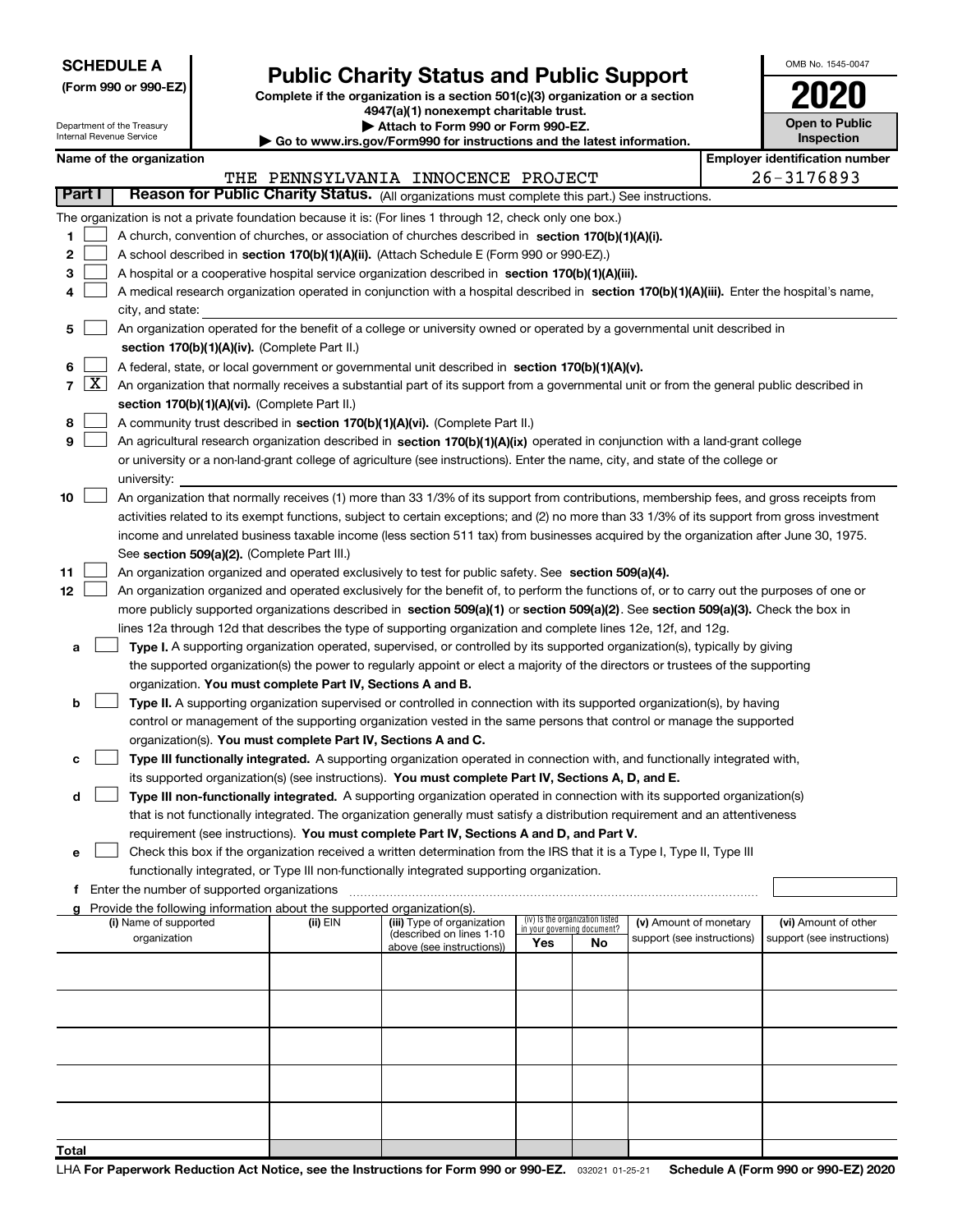### Schedule A (Form 990 or 990-EZ) 2020 THE PENNSYLVANIA INNOCENCE PROJECT  $26-3176893$  Page

(Complete only if you checked the box on line 5, 7, or 8 of Part I or if the organization failed to qualify under Part III. If the organization fails to qualify under the tests listed below, please complete Part III.) Part II | Support Schedule for Organizations Described in Sections 170(b)(1)(A)(iv) and 170(b)(1)(A)(vi)

| <b>Section A. Public Support</b>                                                                                                           |           |          |            |            |          |                                          |
|--------------------------------------------------------------------------------------------------------------------------------------------|-----------|----------|------------|------------|----------|------------------------------------------|
| Calendar year (or fiscal year beginning in)                                                                                                | (a) 2016  | (b) 2017 | $(c)$ 2018 | $(d)$ 2019 | (e) 2020 | (f) Total                                |
| 1 Gifts, grants, contributions, and                                                                                                        |           |          |            |            |          |                                          |
| membership fees received. (Do not                                                                                                          |           |          |            |            |          |                                          |
| include any "unusual grants.")                                                                                                             | 584,501.  | 930,062. | 685,031.   | 806,525.   | 1273723. | 4279842.                                 |
| 2 Tax revenues levied for the organ-                                                                                                       |           |          |            |            |          |                                          |
| ization's benefit and either paid to                                                                                                       |           |          |            |            |          |                                          |
| or expended on its behalf                                                                                                                  |           |          |            |            |          |                                          |
| 3 The value of services or facilities                                                                                                      |           |          |            |            |          |                                          |
| furnished by a governmental unit to                                                                                                        |           |          |            |            |          |                                          |
| the organization without charge                                                                                                            |           |          |            |            |          |                                          |
| 4 Total. Add lines 1 through 3                                                                                                             | 584, 501. | 930,062. | 685,031.   | 806, 525.  | 1273723. | 4279842.                                 |
| The portion of total contributions                                                                                                         |           |          |            |            |          |                                          |
| by each person (other than a                                                                                                               |           |          |            |            |          |                                          |
| governmental unit or publicly                                                                                                              |           |          |            |            |          |                                          |
|                                                                                                                                            |           |          |            |            |          |                                          |
| supported organization) included                                                                                                           |           |          |            |            |          |                                          |
| on line 1 that exceeds 2% of the                                                                                                           |           |          |            |            |          |                                          |
| amount shown on line 11,                                                                                                                   |           |          |            |            |          |                                          |
| column (f)                                                                                                                                 |           |          |            |            |          | 118,193.                                 |
| 6 Public support. Subtract line 5 from line 4.                                                                                             |           |          |            |            |          | 4161649.                                 |
| <b>Section B. Total Support</b>                                                                                                            |           |          |            |            |          |                                          |
| Calendar year (or fiscal year beginning in)                                                                                                | (a) 2016  | (b) 2017 | $(c)$ 2018 | $(d)$ 2019 | (e) 2020 | (f) Total                                |
| <b>7</b> Amounts from line 4                                                                                                               | 584, 501. | 930,062. | 685,031.   | 806, 525.  | 1273723. | 4279842.                                 |
| 8 Gross income from interest,                                                                                                              |           |          |            |            |          |                                          |
| dividends, payments received on                                                                                                            |           |          |            |            |          |                                          |
| securities loans, rents, royalties,                                                                                                        |           |          |            |            |          |                                          |
| and income from similar sources                                                                                                            | 5,396.    | 7,085.   | 11,567.    | 12,891.    | 8,742.   | 45,681.                                  |
| <b>9</b> Net income from unrelated business                                                                                                |           |          |            |            |          |                                          |
| activities, whether or not the                                                                                                             |           |          |            |            |          |                                          |
| business is regularly carried on                                                                                                           |           |          |            |            |          |                                          |
| 10 Other income. Do not include gain                                                                                                       |           |          |            |            |          |                                          |
| or loss from the sale of capital                                                                                                           |           |          |            |            |          |                                          |
| assets (Explain in Part VI.)                                                                                                               |           |          |            |            |          |                                          |
| 11 Total support. Add lines 7 through 10                                                                                                   |           |          |            |            |          | 4325523.                                 |
| 12 Gross receipts from related activities, etc. (see instructions)                                                                         |           |          |            |            | 12       |                                          |
| 13 First 5 years. If the Form 990 is for the organization's first, second, third, fourth, or fifth tax year as a section 501(c)(3)         |           |          |            |            |          |                                          |
|                                                                                                                                            |           |          |            |            |          |                                          |
| organization, check this box and stop here<br><b>Section C. Computation of Public Support Percentage</b>                                   |           |          |            |            |          |                                          |
|                                                                                                                                            |           |          |            |            | 14       | 96.21                                    |
| 14 Public support percentage for 2020 (line 6, column (f), divided by line 11, column (f) <i>mummumumum</i>                                |           |          |            |            | 15       | %<br>86.57                               |
| 15 Public support percentage from 2019 Schedule A, Part II, line 14                                                                        |           |          |            |            |          | %                                        |
| 16a 33 1/3% support test - 2020. If the organization did not check the box on line 13, and line 14 is 33 1/3% or more, check this box and  |           |          |            |            |          |                                          |
| stop here. The organization qualifies as a publicly supported organization                                                                 |           |          |            |            |          | $\blacktriangleright$ $\boxed{\text{X}}$ |
| b 33 1/3% support test - 2019. If the organization did not check a box on line 13 or 16a, and line 15 is 33 1/3% or more, check this box   |           |          |            |            |          |                                          |
| and stop here. The organization qualifies as a publicly supported organization                                                             |           |          |            |            |          |                                          |
| 17a 10% -facts-and-circumstances test - 2020. If the organization did not check a box on line 13, 16a, or 16b, and line 14 is 10% or more, |           |          |            |            |          |                                          |
| and if the organization meets the facts-and-circumstances test, check this box and stop here. Explain in Part VI how the organization      |           |          |            |            |          |                                          |
| meets the facts-and-circumstances test. The organization qualifies as a publicly supported organization                                    |           |          |            |            |          |                                          |
| b 10% -facts-and-circumstances test - 2019. If the organization did not check a box on line 13, 16a, 16b, or 17a, and line 15 is 10% or    |           |          |            |            |          |                                          |
| more, and if the organization meets the facts-and-circumstances test, check this box and stop here. Explain in Part VI how the             |           |          |            |            |          |                                          |
| organization meets the facts-and-circumstances test. The organization qualifies as a publicly supported organization                       |           |          |            |            |          |                                          |
| 18 Private foundation. If the organization did not check a box on line 13, 16a, 16b, 17a, or 17b, check this box and see instructions      |           |          |            |            |          |                                          |

Schedule A (Form 990 or 990-EZ) 2020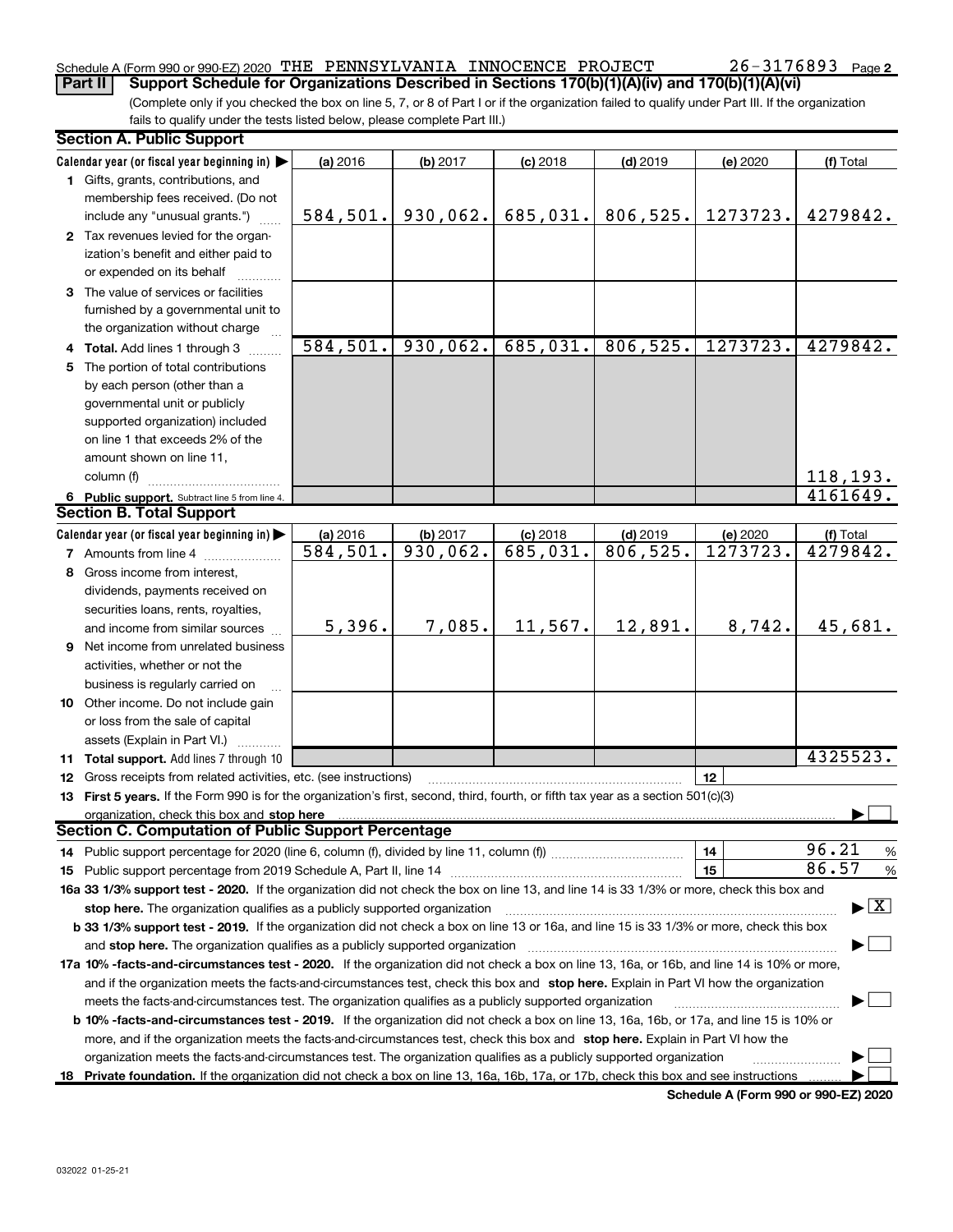#### Schedule A (Form 990 or 990-EZ) 2020 THE PENNSYLVANIA INNOCENCE PROJECT  $26-3176893$  Page **Part III | Support Schedule for Organizations Described in Section 509(a)(2)**

(Complete only if you checked the box on line 10 of Part I or if the organization failed to qualify under Part II. If the organization fails to qualify under the tests listed below, please complete Part II.)

|   | <b>Section A. Public Support</b>                                                                                                                                                 |          |          |            |            |          |           |
|---|----------------------------------------------------------------------------------------------------------------------------------------------------------------------------------|----------|----------|------------|------------|----------|-----------|
|   | Calendar year (or fiscal year beginning in)                                                                                                                                      | (a) 2016 | (b) 2017 | $(c)$ 2018 | $(d)$ 2019 | (e) 2020 | (f) Total |
|   | 1 Gifts, grants, contributions, and                                                                                                                                              |          |          |            |            |          |           |
|   | membership fees received. (Do not                                                                                                                                                |          |          |            |            |          |           |
|   | include any "unusual grants.")                                                                                                                                                   |          |          |            |            |          |           |
|   | 2 Gross receipts from admissions,<br>merchandise sold or services per-<br>formed, or facilities furnished in<br>any activity that is related to the                              |          |          |            |            |          |           |
|   | organization's tax-exempt purpose                                                                                                                                                |          |          |            |            |          |           |
| З | Gross receipts from activities that                                                                                                                                              |          |          |            |            |          |           |
|   | are not an unrelated trade or bus-                                                                                                                                               |          |          |            |            |          |           |
|   | iness under section 513                                                                                                                                                          |          |          |            |            |          |           |
|   | 4 Tax revenues levied for the organ-                                                                                                                                             |          |          |            |            |          |           |
|   | ization's benefit and either paid to                                                                                                                                             |          |          |            |            |          |           |
|   | or expended on its behalf                                                                                                                                                        |          |          |            |            |          |           |
|   | 5 The value of services or facilities                                                                                                                                            |          |          |            |            |          |           |
|   | furnished by a governmental unit to                                                                                                                                              |          |          |            |            |          |           |
|   | the organization without charge                                                                                                                                                  |          |          |            |            |          |           |
|   | <b>6 Total.</b> Add lines 1 through 5 $\dots$                                                                                                                                    |          |          |            |            |          |           |
|   | 7a Amounts included on lines 1, 2, and                                                                                                                                           |          |          |            |            |          |           |
|   | 3 received from disqualified persons                                                                                                                                             |          |          |            |            |          |           |
|   | <b>b</b> Amounts included on lines 2 and 3 received<br>from other than disqualified persons that<br>exceed the greater of \$5,000 or 1% of the<br>amount on line 13 for the year |          |          |            |            |          |           |
|   | c Add lines 7a and 7b                                                                                                                                                            |          |          |            |            |          |           |
|   | 8 Public support. (Subtract line 7c from line 6.)                                                                                                                                |          |          |            |            |          |           |
|   | <b>Section B. Total Support</b>                                                                                                                                                  |          |          |            |            |          |           |
|   | Calendar year (or fiscal year beginning in) $\blacktriangleright$                                                                                                                | (a) 2016 | (b) 2017 | $(c)$ 2018 | $(d)$ 2019 | (e) 2020 | (f) Total |
|   | 9 Amounts from line 6                                                                                                                                                            |          |          |            |            |          |           |
|   | 10a Gross income from interest,<br>dividends, payments received on<br>securities loans, rents, royalties,<br>and income from similar sources                                     |          |          |            |            |          |           |
|   | <b>b</b> Unrelated business taxable income                                                                                                                                       |          |          |            |            |          |           |
|   | (less section 511 taxes) from businesses                                                                                                                                         |          |          |            |            |          |           |
|   | acquired after June 30, 1975                                                                                                                                                     |          |          |            |            |          |           |
|   | c Add lines 10a and 10b                                                                                                                                                          |          |          |            |            |          |           |
|   | 11 Net income from unrelated business<br>activities not included in line 10b.<br>whether or not the business is<br>regularly carried on                                          |          |          |            |            |          |           |
|   | 12 Other income. Do not include gain<br>or loss from the sale of capital<br>assets (Explain in Part VI.)                                                                         |          |          |            |            |          |           |
|   | <b>13</b> Total support. (Add lines 9, 10c, 11, and 12.)                                                                                                                         |          |          |            |            |          |           |
|   | 14 First 5 years. If the Form 990 is for the organization's first, second, third, fourth, or fifth tax year as a section 501(c)(3) organization,                                 |          |          |            |            |          |           |
|   | check this box and stop here                                                                                                                                                     |          |          |            |            |          |           |
|   | <b>Section C. Computation of Public Support Percentage</b>                                                                                                                       |          |          |            |            |          |           |
|   | 15 Public support percentage for 2020 (line 8, column (f), divided by line 13, column (f))                                                                                       |          |          |            |            | 15       | %         |
|   | 16 Public support percentage from 2019 Schedule A, Part III, line 15                                                                                                             |          |          |            |            | 16       | %         |
|   | <b>Section D. Computation of Investment Income Percentage</b>                                                                                                                    |          |          |            |            |          |           |
|   |                                                                                                                                                                                  |          |          |            |            | 17       | %         |
|   | 18 Investment income percentage from 2019 Schedule A, Part III, line 17                                                                                                          |          |          |            |            | 18       | %         |
|   | 19a 33 1/3% support tests - 2020. If the organization did not check the box on line 14, and line 15 is more than 33 1/3%, and line 17 is not                                     |          |          |            |            |          |           |
|   | more than 33 1/3%, check this box and stop here. The organization qualifies as a publicly supported organization                                                                 |          |          |            |            |          |           |
|   | <b>b 33 1/3% support tests - 2019.</b> If the organization did not check a box on line 14 or line 19a, and line 16 is more than 33 1/3%, and                                     |          |          |            |            |          |           |
|   | line 18 is not more than 33 1/3%, check this box and stop here. The organization qualifies as a publicly supported organization                                                  |          |          |            |            |          |           |
|   | 20 Private foundation. If the organization did not check a box on line 14, 19a, or 19b, check this box and see instructions                                                      |          |          |            |            |          |           |

Schedule A (Form 990 or 990-EZ) 2020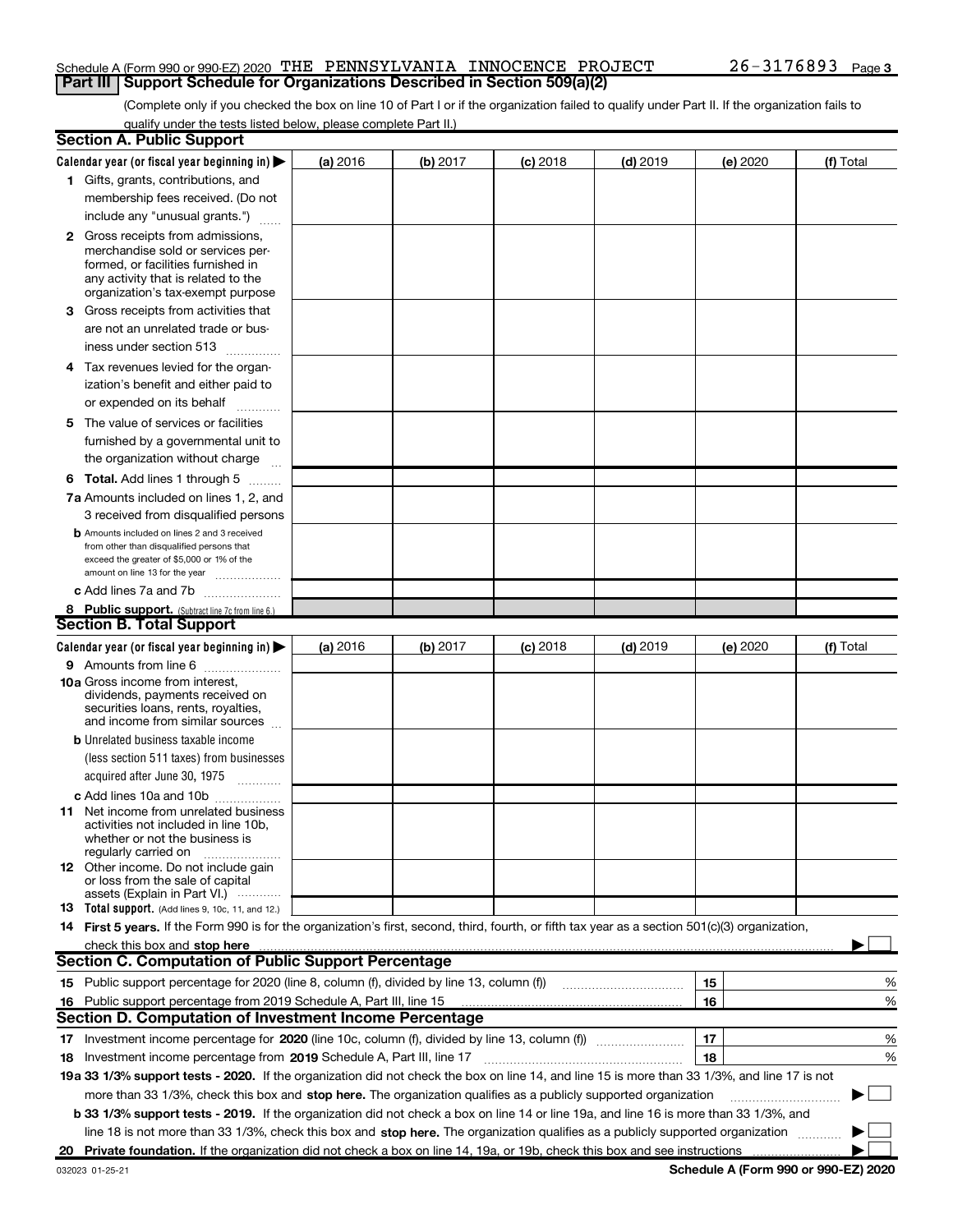Yes | No

## **Part IV | Supporting Organizations**

(Complete only if you checked a box in line 12 on Part I. If you checked box 12a, Part I, complete Sections A and B. If you checked box 12b, Part I, complete Sections A and C. If you checked box 12c, Part I, complete Sections A, D, and E. If you checked box 12d, Part I, complete Sections A and D, and complete Part V.)

#### Section A. All Supporting Organizations

- 1 Are all of the organization's supported organizations listed by name in the organization's governing documents? If "No," describe in Part VI how the supported organizations are designated. If designated by class or purpose, describe the designation. If historic and continuing relationship, explain.
- 2 Did the organization have any supported organization that does not have an IRS determination of status under section 509(a)(1) or (2)? If "Yes," explain in Part VI how the organization determined that the supported organization was described in section 509(a)(1) or (2).
- 3a Did the organization have a supported organization described in section 501(c)(4), (5), or (6)? If "Yes," answer lines 3b and 3c below.
- b Did the organization confirm that each supported organization qualified under section 501(c)(4), (5), or (6) and satisfied the public support tests under section 509(a)(2)? If "Yes," describe in Part VI when and how the organization made the determination.
- c Did the organization ensure that all support to such organizations was used exclusively for section 170(c)(2)(B) purposes? If "Yes," explain in Part VI what controls the organization put in place to ensure such use.
- 4a Was any supported organization not organized in the United States ("foreign supported organization")? If "Yes," and if you checked box 12a or 12b in Part I, answer lines 4b and 4c below.
- b Did the organization have ultimate control and discretion in deciding whether to make grants to the foreign supported organization? If "Yes," describe in Part VI how the organization had such control and discretion despite being controlled or supervised by or in connection with its supported organizations.
- c Did the organization support any foreign supported organization that does not have an IRS determination under sections 501(c)(3) and 509(a)(1) or (2)? If "Yes," explain in Part VI what controls the organization used to ensure that all support to the foreign supported organization was used exclusively for section 170(c)(2)(B) purposes.
- 5a Did the organization add, substitute, or remove any supported organizations during the tax year? If "Yes," answer lines 5b and 5c below (if applicable). Also, provide detail in **Part VI,** including (i) the names and EIN numbers of the supported organizations added, substituted, or removed; (ii) the reasons for each such action; (iii) the authority under the organization's organizing document authorizing such action; and (iv) how the action was accomplished (such as by amendment to the organizing document).
- **b Type I or Type II only.** Was any added or substituted supported organization part of a class already designated in the organization's organizing document?
- c Substitutions only. Was the substitution the result of an event beyond the organization's control?
- 6 Did the organization provide support (whether in the form of grants or the provision of services or facilities) to Part VI. support or benefit one or more of the filing organization's supported organizations? If "Yes," provide detail in anyone other than (i) its supported organizations, (ii) individuals that are part of the charitable class benefited by one or more of its supported organizations, or (iii) other supporting organizations that also
- 7 Did the organization provide a grant, loan, compensation, or other similar payment to a substantial contributor regard to a substantial contributor? If "Yes," complete Part I of Schedule L (Form 990 or 990-EZ). (as defined in section 4958(c)(3)(C)), a family member of a substantial contributor, or a 35% controlled entity with
- 8 Did the organization make a loan to a disqualified person (as defined in section 4958) not described in line 7? If "Yes," complete Part I of Schedule L (Form 990 or 990-EZ).
- **9a** Was the organization controlled directly or indirectly at any time during the tax year by one or more in section 509(a)(1) or (2))? If "Yes," provide detail in Part VI. disqualified persons, as defined in section 4946 (other than foundation managers and organizations described
- b Did one or more disqualified persons (as defined in line 9a) hold a controlling interest in any entity in which the supporting organization had an interest? If "Yes," provide detail in Part VI.
- c Did a disqualified person (as defined in line 9a) have an ownership interest in, or derive any personal benefit from, assets in which the supporting organization also had an interest? If "Yes," provide detail in Part VI.
- 10a Was the organization subject to the excess business holdings rules of section 4943 because of section supporting organizations)? If "Yes," answer line 10b below. 4943(f) (regarding certain Type II supporting organizations, and all Type III non-functionally integrated
	- **b** Did the organization have any excess business holdings in the tax year? (Use Schedule C, Form 4720, to determine whether the organization had excess business holdings.)

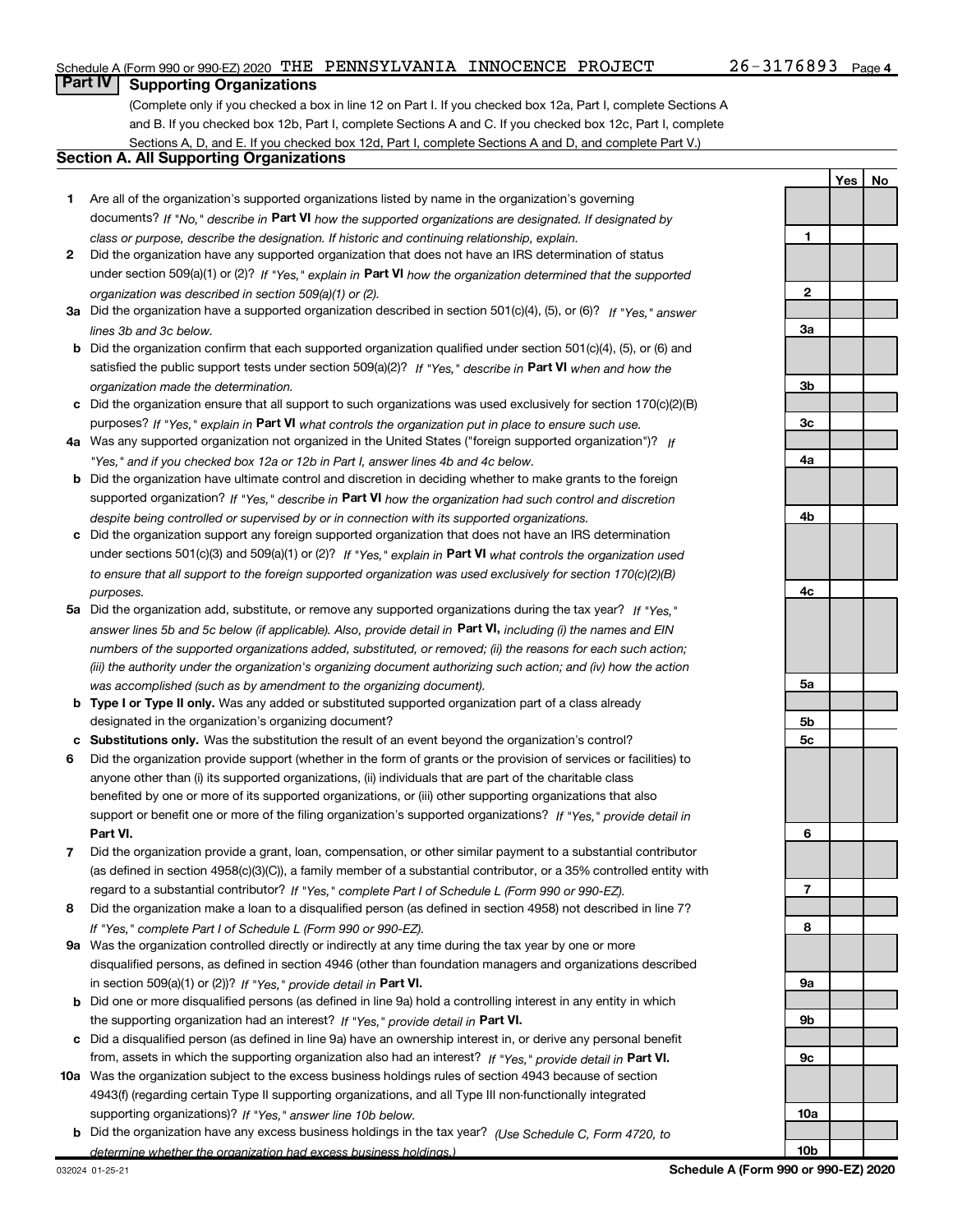#### Schedule A (Form 990 or 990-EZ) 2020 THE PENNSYLVANIA INNOCENCE PROJECT  $26-3176893$  Page

**Part IV | Supporting Organizations** (continued)



3 Parent of Supported Organizations. Answer lines 3a and 3b below.

a Did the organization have the power to regularly appoint or elect a majority of the officers, directors, or trustees of each of the supported organizations? If "Yes" or "No" provide details in Part VI.

b Did the organization exercise a substantial degree of direction over the policies, programs, and activities of each of its supported organizations? If "Yes," describe in Part VI the role played by the organization in this regard.

3a

3b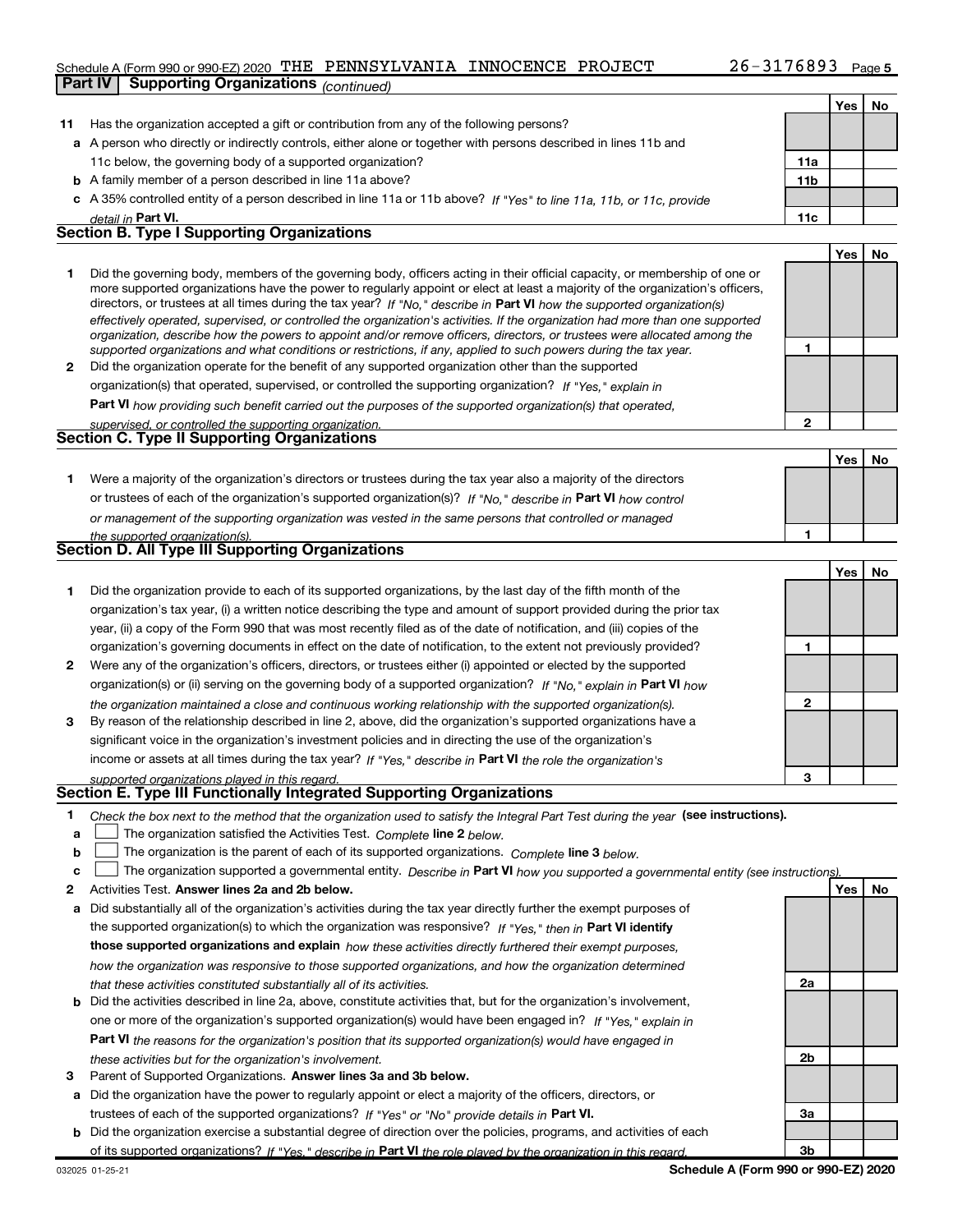| <b>Part V</b> Type III Non-Functionally Integrated 509(a)(3) Supporting Organizations |  |  |                       |  |
|---------------------------------------------------------------------------------------|--|--|-----------------------|--|
| Schedule A (Form 990 or 990-EZ) 2020 THE PENNSYLVANIA INNOCENCE PROJECT               |  |  | $26 - 3176893$ Page 6 |  |

#### The Check here if the organization satisfied the Integral Part Test as a qualifying trust on Nov. 20, 1970 ( explain in Part VI). See instructions. All other Type III non-functionally integrated supporting organizations must complete Sections A through E.

|              | Section A - Adjusted Net Income                                             |                | (A) Prior Year | (B) Current Year<br>(optional) |
|--------------|-----------------------------------------------------------------------------|----------------|----------------|--------------------------------|
| 1            | Net short-term capital gain                                                 | 1              |                |                                |
| 2            | Recoveries of prior-year distributions                                      | $\mathbf{2}$   |                |                                |
| 3            | Other gross income (see instructions)                                       | 3              |                |                                |
| 4            | Add lines 1 through 3.                                                      | 4              |                |                                |
| 5            | Depreciation and depletion                                                  | 5              |                |                                |
| 6            | Portion of operating expenses paid or incurred for production or            |                |                |                                |
|              | collection of gross income or for management, conservation, or              |                |                |                                |
|              | maintenance of property held for production of income (see instructions)    | 6              |                |                                |
| 7            | Other expenses (see instructions)                                           | $\overline{7}$ |                |                                |
| 8            | Adjusted Net Income (subtract lines 5, 6, and 7 from line 4)                | 8              |                |                                |
|              | <b>Section B - Minimum Asset Amount</b>                                     |                | (A) Prior Year | (B) Current Year<br>(optional) |
| 1            | Aggregate fair market value of all non-exempt-use assets (see               |                |                |                                |
|              | instructions for short tax year or assets held for part of year):           |                |                |                                |
|              | a Average monthly value of securities                                       | 1a             |                |                                |
|              | <b>b</b> Average monthly cash balances                                      | 1b             |                |                                |
|              | c Fair market value of other non-exempt-use assets                          | 1c             |                |                                |
|              | d Total (add lines 1a, 1b, and 1c)                                          | 1d             |                |                                |
|              | <b>e</b> Discount claimed for blockage or other factors                     |                |                |                                |
|              | (explain in detail in Part VI):                                             |                |                |                                |
| 2            | Acquisition indebtedness applicable to non-exempt use assets                | $\mathbf{2}$   |                |                                |
| 3            | Subtract line 2 from line 1d.                                               | 3              |                |                                |
| 4            | Cash deemed held for exempt use. Enter 0.015 of line 3 (for greater amount, |                |                |                                |
|              | see instructions).                                                          | 4              |                |                                |
| 5            | Net value of non-exempt-use assets (subtract line 4 from line 3)            | 5              |                |                                |
| 6            | Multiply line 5 by 0.035.                                                   | 6              |                |                                |
| 7            | Recoveries of prior-year distributions                                      | $\overline{7}$ |                |                                |
| 8            | <b>Minimum Asset Amount</b> (add line 7 to line 6)                          | 8              |                |                                |
|              | <b>Section C - Distributable Amount</b>                                     |                |                | <b>Current Year</b>            |
| 1            | Adjusted net income for prior year (from Section A, line 8, column A)       | 1              |                |                                |
| $\mathbf{2}$ | Enter 0.85 of line 1.                                                       | $\mathbf{2}$   |                |                                |
| 3            | Minimum asset amount for prior year (from Section B, line 8, column A)      | 3              |                |                                |
| 4            | Enter greater of line 2 or line 3.                                          | 4              |                |                                |
| 5            | Income tax imposed in prior year                                            | 5              |                |                                |
| 6            | Distributable Amount. Subtract line 5 from line 4, unless subject to        |                |                |                                |
|              | emergency temporary reduction (see instructions).                           | 6              |                |                                |
|              |                                                                             |                |                |                                |

7 Check here if the current year is the organization's first as a non-functionally integrated Type III supporting organization (see instructions).

Schedule A (Form 990 or 990-EZ) 2020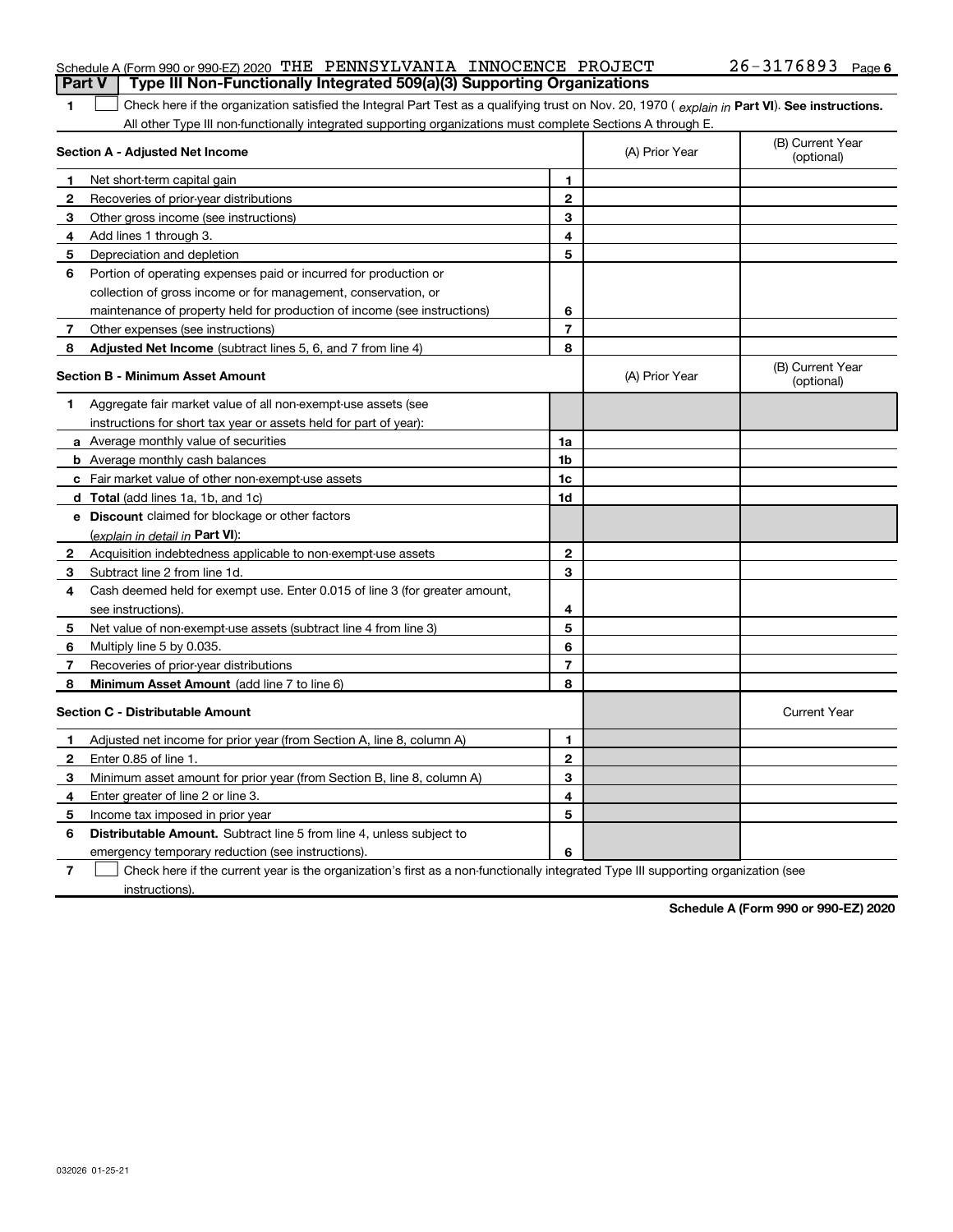#### Schedule A (Form 990 or 990-EZ) 2020 THE PENNSYLVANIA INNOCENCE PROJECT  $26-3176893$  Page

| <b>Part V</b> | Type III Non-Functionally Integrated 509(a)(3) Supporting Organizations                    |                                    | (continued)                                    |                                                  |
|---------------|--------------------------------------------------------------------------------------------|------------------------------------|------------------------------------------------|--------------------------------------------------|
|               | <b>Section D - Distributions</b>                                                           |                                    |                                                | <b>Current Year</b>                              |
|               | Amounts paid to supported organizations to accomplish exempt purposes                      |                                    | 1                                              |                                                  |
| 2             | Amounts paid to perform activity that directly furthers exempt purposes of supported       |                                    |                                                |                                                  |
|               | organizations, in excess of income from activity                                           | 2                                  |                                                |                                                  |
| з             | Administrative expenses paid to accomplish exempt purposes of supported organizations      |                                    | 3                                              |                                                  |
| 4             | Amounts paid to acquire exempt-use assets                                                  |                                    | 4                                              |                                                  |
| 5             | Qualified set-aside amounts (prior IRS approval required - provide details in Part VI)     |                                    | 5                                              |                                                  |
| 6             | Other distributions ( <i>describe in</i> Part VI). See instructions.                       |                                    | 6                                              |                                                  |
| 7             | Total annual distributions. Add lines 1 through 6.                                         |                                    | $\overline{7}$                                 |                                                  |
| 8             | Distributions to attentive supported organizations to which the organization is responsive |                                    |                                                |                                                  |
|               | (provide details in Part VI). See instructions.                                            |                                    | 8                                              |                                                  |
| 9             | Distributable amount for 2020 from Section C, line 6                                       |                                    | 9                                              |                                                  |
| 10            | Line 8 amount divided by line 9 amount                                                     |                                    | 10                                             |                                                  |
|               | <b>Section E - Distribution Allocations</b> (see instructions)                             | (i)<br><b>Excess Distributions</b> | (iii)<br><b>Underdistributions</b><br>Pre-2020 | (iii)<br><b>Distributable</b><br>Amount for 2020 |
| 1             | Distributable amount for 2020 from Section C, line 6                                       |                                    |                                                |                                                  |
| 2             | Underdistributions, if any, for years prior to 2020 (reason-                               |                                    |                                                |                                                  |
|               | able cause required - explain in Part VI). See instructions.                               |                                    |                                                |                                                  |
| з             | Excess distributions carryover, if any, to 2020                                            |                                    |                                                |                                                  |
|               | <b>a</b> From 2015                                                                         |                                    |                                                |                                                  |
|               | <b>b</b> From $2016$                                                                       |                                    |                                                |                                                  |
|               | $c$ From 2017                                                                              |                                    |                                                |                                                  |
|               | <b>d</b> From 2018                                                                         |                                    |                                                |                                                  |
|               | e From 2019                                                                                |                                    |                                                |                                                  |
|               | f Total of lines 3a through 3e                                                             |                                    |                                                |                                                  |
|               | <b>g</b> Applied to underdistributions of prior years                                      |                                    |                                                |                                                  |
|               | <b>h</b> Applied to 2020 distributable amount                                              |                                    |                                                |                                                  |
|               | Carryover from 2015 not applied (see instructions)                                         |                                    |                                                |                                                  |
|               | Remainder. Subtract lines 3g, 3h, and 3i from line 3f.                                     |                                    |                                                |                                                  |
| 4             | Distributions for 2020 from Section D,                                                     |                                    |                                                |                                                  |
|               | line $7:$                                                                                  |                                    |                                                |                                                  |
|               | a Applied to underdistributions of prior years                                             |                                    |                                                |                                                  |
|               | <b>b</b> Applied to 2020 distributable amount                                              |                                    |                                                |                                                  |
| c             | Remainder. Subtract lines 4a and 4b from line 4.                                           |                                    |                                                |                                                  |
| 5             | Remaining underdistributions for years prior to 2020, if                                   |                                    |                                                |                                                  |
|               | any. Subtract lines 3g and 4a from line 2. For result greater                              |                                    |                                                |                                                  |
|               | than zero, explain in Part VI. See instructions.                                           |                                    |                                                |                                                  |
| 6             | Remaining underdistributions for 2020. Subtract lines 3h                                   |                                    |                                                |                                                  |
|               | and 4b from line 1. For result greater than zero, explain in                               |                                    |                                                |                                                  |
|               | Part VI. See instructions.                                                                 |                                    |                                                |                                                  |
| 7             | Excess distributions carryover to 2021. Add lines 3j                                       |                                    |                                                |                                                  |
|               | and 4c.                                                                                    |                                    |                                                |                                                  |
| 8             | Breakdown of line 7:                                                                       |                                    |                                                |                                                  |
|               | a Excess from 2016                                                                         |                                    |                                                |                                                  |
|               | <b>b</b> Excess from 2017                                                                  |                                    |                                                |                                                  |
|               | c Excess from 2018<br>d Excess from 2019                                                   |                                    |                                                |                                                  |
|               | e Excess from 2020                                                                         |                                    |                                                |                                                  |
|               |                                                                                            |                                    |                                                |                                                  |

Schedule A (Form 990 or 990-EZ) 2020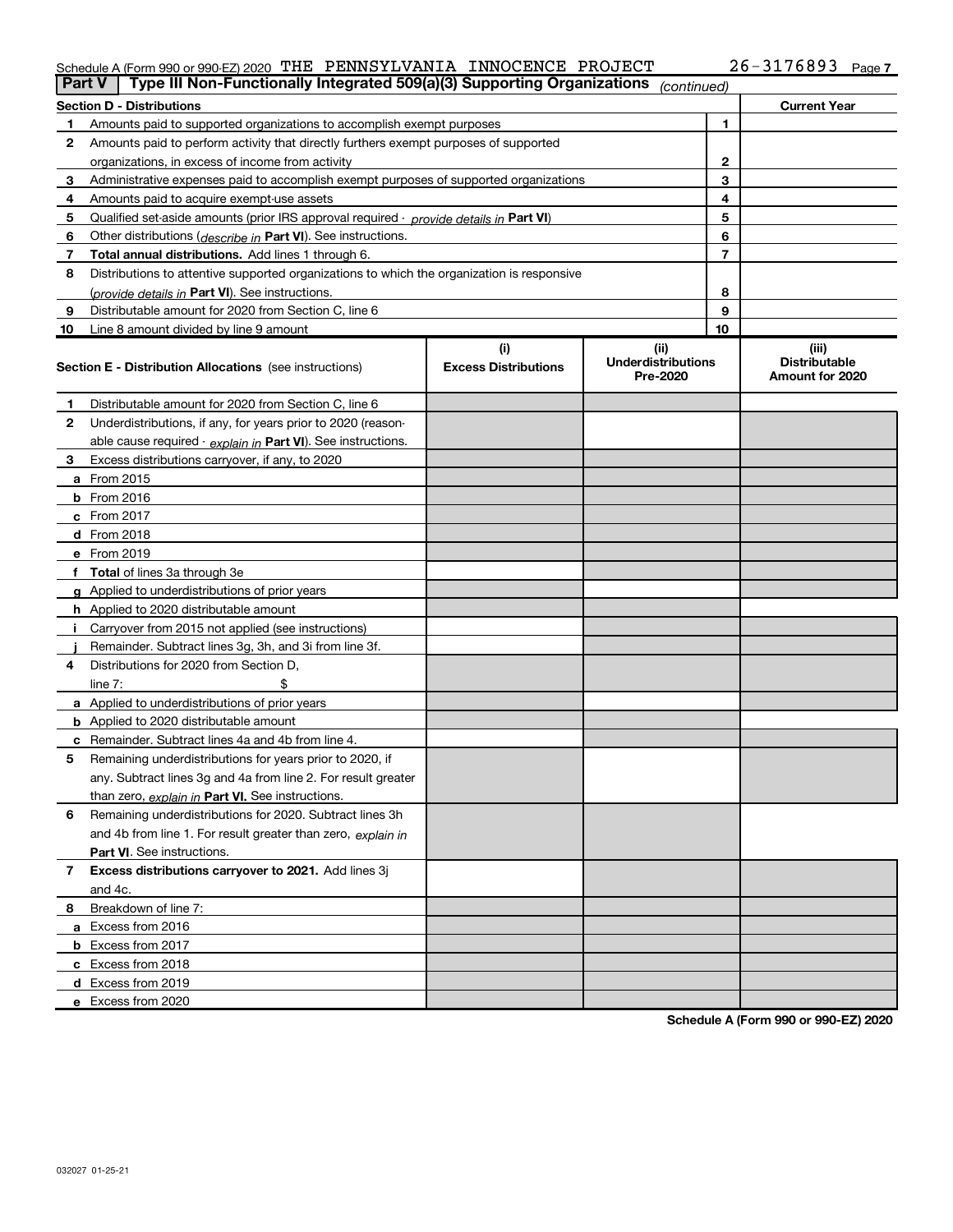|                | Schedule A (Form 990 or 990-EZ) 2020 THE PENNSYLVANIA INNOCENCE PROJECT                                                                                                                                                                                                                                                                                                                                                                                                                                                                                                                     |  | $26 - 3176893$ Page 8 |
|----------------|---------------------------------------------------------------------------------------------------------------------------------------------------------------------------------------------------------------------------------------------------------------------------------------------------------------------------------------------------------------------------------------------------------------------------------------------------------------------------------------------------------------------------------------------------------------------------------------------|--|-----------------------|
| <b>Part VI</b> | Supplemental Information. Provide the explanations required by Part II, line 10; Part II, line 17a or 17b; Part III, line 12;<br>Part IV, Section A, lines 1, 2, 3b, 3c, 4b, 4c, 5a, 6, 9a, 9b, 9c, 11a, 11b, and 11c; Part IV, Section B, lines 1 and 2; Part IV, Section C,<br>line 1; Part IV, Section D, lines 2 and 3; Part IV, Section E, lines 1c, 2a, 2b, 3a, and 3b; Part V, line 1; Part V, Section B, line 1e; Part V,<br>Section D, lines 5, 6, and 8; and Part V, Section E, lines 2, 5, and 6. Also complete this part for any additional information.<br>(See instructions.) |  |                       |
|                |                                                                                                                                                                                                                                                                                                                                                                                                                                                                                                                                                                                             |  |                       |
|                |                                                                                                                                                                                                                                                                                                                                                                                                                                                                                                                                                                                             |  |                       |
|                |                                                                                                                                                                                                                                                                                                                                                                                                                                                                                                                                                                                             |  |                       |
|                |                                                                                                                                                                                                                                                                                                                                                                                                                                                                                                                                                                                             |  |                       |
|                |                                                                                                                                                                                                                                                                                                                                                                                                                                                                                                                                                                                             |  |                       |
|                |                                                                                                                                                                                                                                                                                                                                                                                                                                                                                                                                                                                             |  |                       |
|                |                                                                                                                                                                                                                                                                                                                                                                                                                                                                                                                                                                                             |  |                       |
|                |                                                                                                                                                                                                                                                                                                                                                                                                                                                                                                                                                                                             |  |                       |
|                |                                                                                                                                                                                                                                                                                                                                                                                                                                                                                                                                                                                             |  |                       |
|                |                                                                                                                                                                                                                                                                                                                                                                                                                                                                                                                                                                                             |  |                       |
|                |                                                                                                                                                                                                                                                                                                                                                                                                                                                                                                                                                                                             |  |                       |
|                |                                                                                                                                                                                                                                                                                                                                                                                                                                                                                                                                                                                             |  |                       |
|                |                                                                                                                                                                                                                                                                                                                                                                                                                                                                                                                                                                                             |  |                       |
|                |                                                                                                                                                                                                                                                                                                                                                                                                                                                                                                                                                                                             |  |                       |
|                |                                                                                                                                                                                                                                                                                                                                                                                                                                                                                                                                                                                             |  |                       |
|                |                                                                                                                                                                                                                                                                                                                                                                                                                                                                                                                                                                                             |  |                       |
|                |                                                                                                                                                                                                                                                                                                                                                                                                                                                                                                                                                                                             |  |                       |
|                |                                                                                                                                                                                                                                                                                                                                                                                                                                                                                                                                                                                             |  |                       |
|                |                                                                                                                                                                                                                                                                                                                                                                                                                                                                                                                                                                                             |  |                       |
|                |                                                                                                                                                                                                                                                                                                                                                                                                                                                                                                                                                                                             |  |                       |
|                |                                                                                                                                                                                                                                                                                                                                                                                                                                                                                                                                                                                             |  |                       |
|                |                                                                                                                                                                                                                                                                                                                                                                                                                                                                                                                                                                                             |  |                       |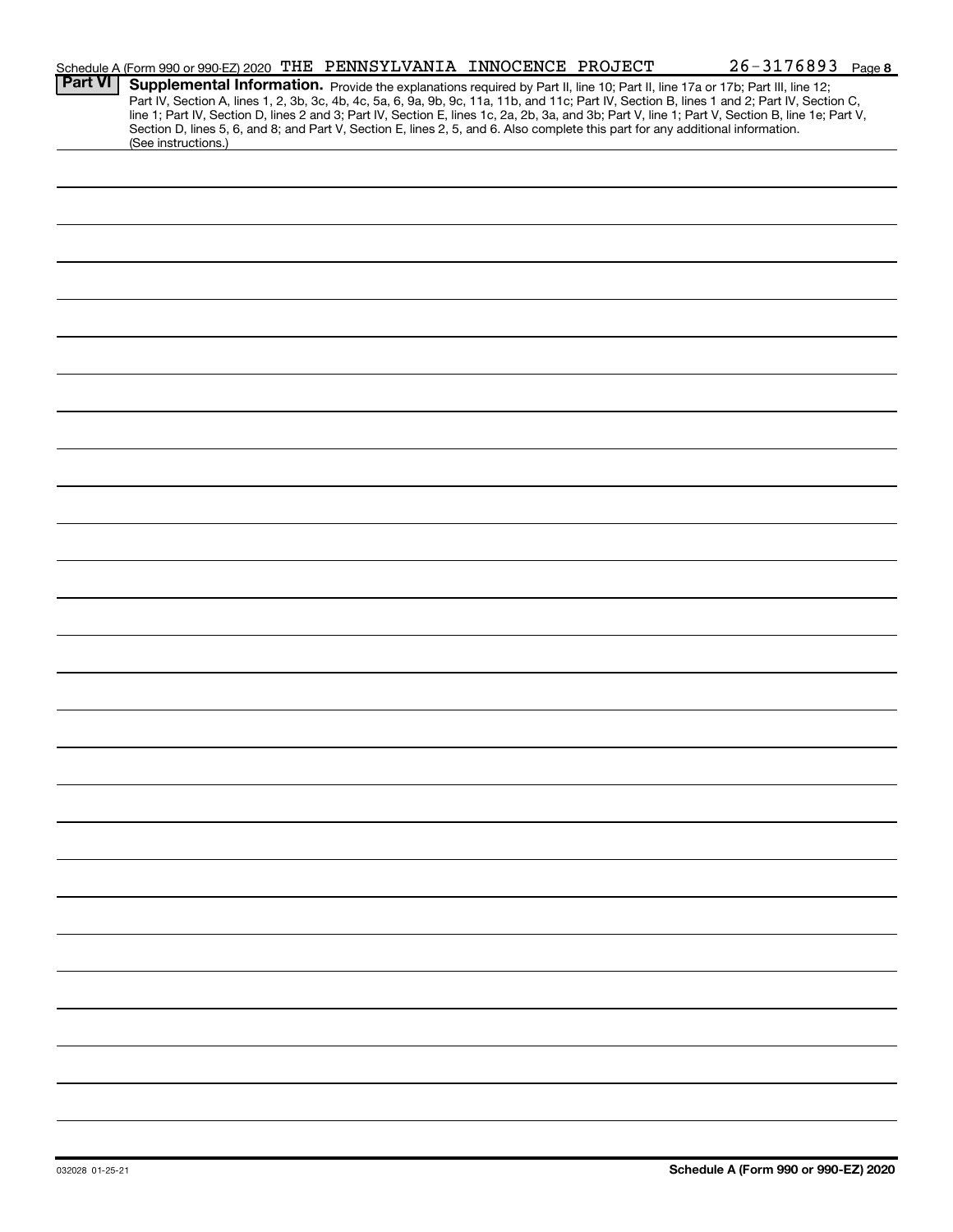| <b>SCHEDULE D</b> |
|-------------------|
|-------------------|

| (Form 990) |  |
|------------|--|
|------------|--|

SCHEDULE D<br>
Form 990) **Supplemental Financial Statements**<br>
Part IV, line 6, 7, 8, 9, 10, 11a, 11b, 11c, 11d, 11e, 11f, 12a, or 12b.<br>
Part IV, line 6, 7, 8, 9, 10, 11a, 11b, 11c, 11d, 11e, 11f, 12a, or 12b.



Department of the Treasury Internal Revenue Service

Go to www.irs.gov/Form990 for instructions and the latest information.

Held at the End of the Tax Year Name of the organization Employer identification number (a) Donor advised funds 1 2 3 4 5 6 No Nes Low <u>Yes No</u> 1 2 Complete lines 2a through 2d if the organization held a qualified conservation contribution in the form of a conservation easement on the last 3 4 5 6 7 8 9 a b **c** Number of conservation easements on a certified historic structure included in (a) mature included in (a) d 2a 2b 2c 2d No Nes Low No Nes Low 1a If the organization elected, as permitted under FASB ASC 958, not to report in its revenue statement and balance sheet works  $\mathfrak{p}$ b If the organization elected, as permitted under FASB ASC 958, to report in its revenue statement and balance sheet works of (i) Revenue included on Form 990, Part VIII, line 1  $\ldots$   $\ldots$   $\ldots$   $\ldots$   $\ldots$   $\ldots$   $\ldots$   $\ldots$   $\ldots$   $\ldots$   $\ldots$   $\ldots$   $\ldots$ (ii) Assets included in Form 990, Part X ~~~~~~~~~~~~~~~~~~~~~~~~~~~~~~~~~ | \$ a Revenue included on Form 990, Part VIII, line 1  $\ldots$   $\ldots$   $\ldots$   $\ldots$   $\ldots$   $\ldots$   $\ldots$   $\ldots$   $\ldots$   $\ldots$   $\ldots$   $\ldots$   $\ldots$   $\ldots$   $\ldots$ b Part I | Organizations Maintaining Donor Advised Funds or Other Similar Funds or Accounts. Complete if the organization answered "Yes" on Form 990, Part IV, line 6. (b) Funds and other accounts Total number at end of year ~~~~~~~~~~~~~~~ Aggregate value of contributions to (during year) \_\_\_\_\_\_\_\_\_ Aggregate value of grants from (during year) \_\_\_\_\_\_\_\_\_\_\_\_\_\_ Aggregate value at end of year ~~~~~~~~~~~~~ Did the organization inform all donors and donor advisors in writing that the assets held in donor advised funds are the organization's property, subject to the organization's exclusive legal control? ~~~~~~~~~~~~~~~~~~ Did the organization inform all grantees, donors, and donor advisors in writing that grant funds can be used only for charitable purposes and not for the benefit of the donor or donor advisor, or for any other purpose conferring impermissible private benefit? Part II | Conservation Easements. Complete if the organization answered "Yes" on Form 990, Part IV, line 7. Purpose(s) of conservation easements held by the organization (check all that apply). Preservation of land for public use (for example, recreation or education) **Protection of natural habitat Example 2014 Department of the COV** Preservation of open space Preservation of a historically important land area Preservation of a certified historic structure day of the tax year. Total number of conservation easements ~~~~~~~~~~~~~~~~~~~~~~~~~~~~~~~~ Total acreage restricted by conservation easements Number of conservation easements included in (c) acquired after 7/25/06, and not on a historic structure listed in the National Register ~~~~~~~~~~~~~~~~~~~~~~~~~~~~~~~~~~~~~~ Number of conservation easements modified, transferred, released, extinguished, or terminated by the organization during the tax  $\vee$ ear $\blacktriangleright$ Number of states where property subject to conservation easement is located  $\blacktriangleright$ Does the organization have a written policy regarding the periodic monitoring, inspection, handling of violations, and enforcement of the conservation easements it holds?  $\Box$   $\Box$   $\Box$   $\Box$ Staff and volunteer hours devoted to monitoring, inspecting, handling of violations, and enforcing conservation easements during the year  $\blacktriangleright$ Amount of expenses incurred in monitoring, inspecting, handling of violations, and enforcing conservation easements during the year  $\blacktriangleright$  \$ Does each conservation easement reported on line 2(d) above satisfy the requirements of section 170(h)(4)(B)(i) and section 170(h)(4)(B)(ii)? ~~~~~~~~~~~~~~~~~~~~~~~~~~~~~~~~~~~~~~~~~~~~~~ In Part XIII, describe how the organization reports conservation easements in its revenue and expense statement and balance sheet, and include, if applicable, the text of the footnote to the organization's financial statements that describes the organization's accounting for conservation easements. Complete if the organization answered "Yes" on Form 990, Part IV, line 8. of art, historical treasures, or other similar assets held for public exhibition, education, or research in furtherance of public service, provide in Part XIII the text of the footnote to its financial statements that describes these items. art, historical treasures, or other similar assets held for public exhibition, education, or research in furtherance of public service, provide the following amounts relating to these items: If the organization received or held works of art, historical treasures, or other similar assets for financial gain, provide the following amounts required to be reported under FASB ASC 958 relating to these items: Assets included in Form 990, Part X | \$ Part III | Organizations Maintaining Collections of Art, Historical Treasures, or Other Similar Assets.  $\Box$  Yes  $\Box$  $\begin{array}{c} \hline \end{array}$ THE PENNSYLVANIA INNOCENCE PROJECT 26-3176893

LHA For Paperwork Reduction Act Notice, see the Instructions for Form 990. Shaham Schedule D (Form 990) 2020 L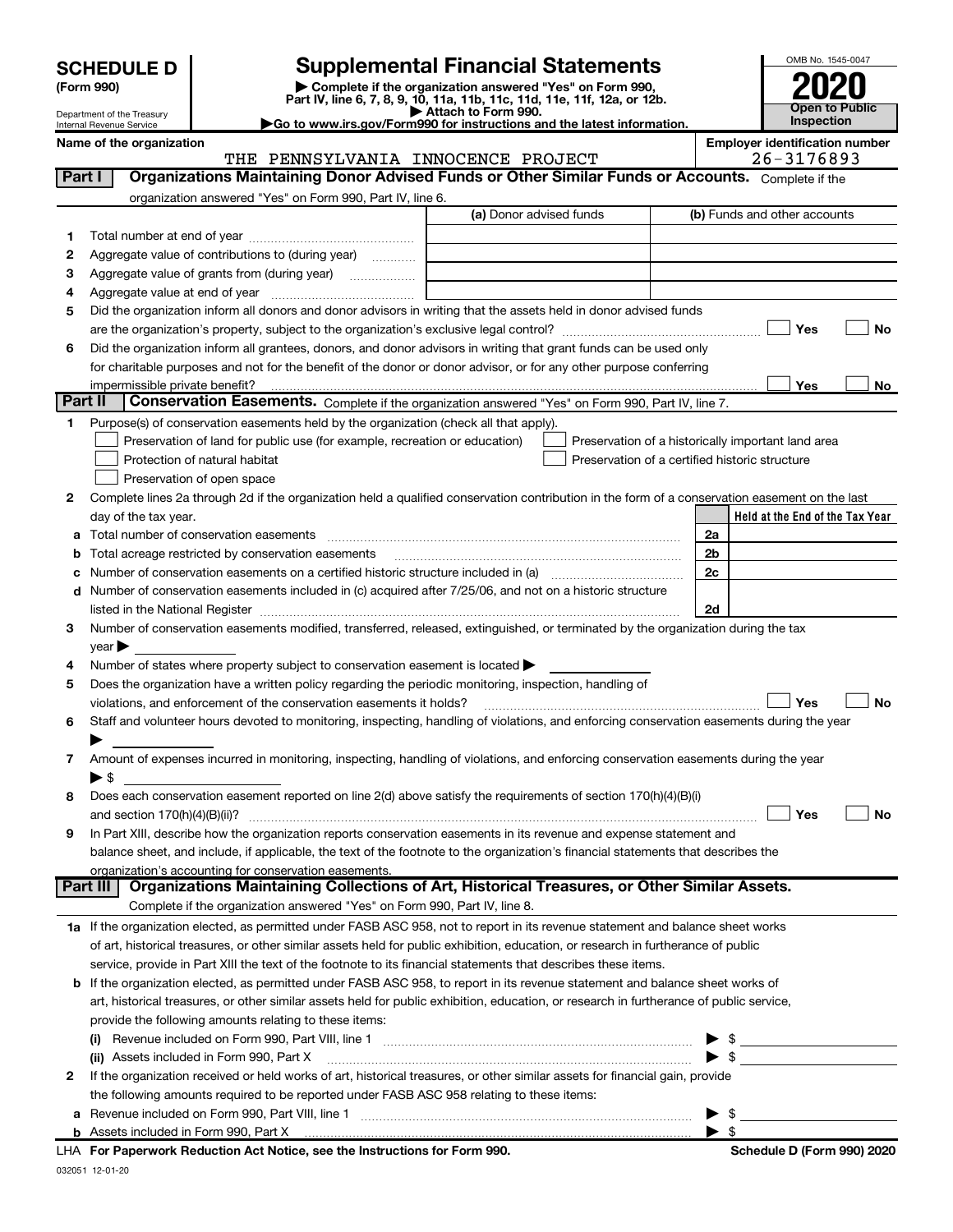|        | Schedule D (Form 990) 2020                                                                                                                                                                                                                                                                                                                      | THE PENNSYLVANIA INNOCENCE PROJECT |   |                |                                                                                                                                                                                                                               |                 | 26-3176893                 |                     |     | Page $2$ |
|--------|-------------------------------------------------------------------------------------------------------------------------------------------------------------------------------------------------------------------------------------------------------------------------------------------------------------------------------------------------|------------------------------------|---|----------------|-------------------------------------------------------------------------------------------------------------------------------------------------------------------------------------------------------------------------------|-----------------|----------------------------|---------------------|-----|----------|
|        | Part III<br>Organizations Maintaining Collections of Art, Historical Treasures, or Other Similar Assets (continued)                                                                                                                                                                                                                             |                                    |   |                |                                                                                                                                                                                                                               |                 |                            |                     |     |          |
| 3      | Using the organization's acquisition, accession, and other records, check any of the following that make significant use of its                                                                                                                                                                                                                 |                                    |   |                |                                                                                                                                                                                                                               |                 |                            |                     |     |          |
|        | collection items (check all that apply):                                                                                                                                                                                                                                                                                                        |                                    |   |                |                                                                                                                                                                                                                               |                 |                            |                     |     |          |
| a      | Public exhibition                                                                                                                                                                                                                                                                                                                               |                                    |   |                | Loan or exchange program                                                                                                                                                                                                      |                 |                            |                     |     |          |
| b      | Scholarly research                                                                                                                                                                                                                                                                                                                              |                                    |   |                | Other and the contract of the contract of the contract of the contract of the contract of the contract of the contract of the contract of the contract of the contract of the contract of the contract of the contract of the |                 |                            |                     |     |          |
| с      | Preservation for future generations                                                                                                                                                                                                                                                                                                             |                                    |   |                |                                                                                                                                                                                                                               |                 |                            |                     |     |          |
|        | Provide a description of the organization's collections and explain how they further the organization's exempt purpose in Part XIII.                                                                                                                                                                                                            |                                    |   |                |                                                                                                                                                                                                                               |                 |                            |                     |     |          |
| 5      | During the year, did the organization solicit or receive donations of art, historical treasures, or other similar assets                                                                                                                                                                                                                        |                                    |   |                |                                                                                                                                                                                                                               |                 |                            |                     |     |          |
|        | to be sold to raise funds rather than to be maintained as part of the organization's collection?                                                                                                                                                                                                                                                |                                    |   |                |                                                                                                                                                                                                                               |                 |                            | Yes                 |     | No       |
|        | Escrow and Custodial Arrangements. Complete if the organization answered "Yes" on Form 990, Part IV, line 9, or<br><b>Part IV</b><br>reported an amount on Form 990, Part X, line 21.                                                                                                                                                           |                                    |   |                |                                                                                                                                                                                                                               |                 |                            |                     |     |          |
|        |                                                                                                                                                                                                                                                                                                                                                 |                                    |   |                |                                                                                                                                                                                                                               |                 |                            |                     |     |          |
|        | 1a Is the organization an agent, trustee, custodian or other intermediary for contributions or other assets not included                                                                                                                                                                                                                        |                                    |   |                |                                                                                                                                                                                                                               |                 |                            |                     |     |          |
|        | on Form 990, Part X? [11] matter contracts and contracts and contracts are contracted as a form 990, Part X?<br><b>b</b> If "Yes," explain the arrangement in Part XIII and complete the following table:                                                                                                                                       |                                    |   |                |                                                                                                                                                                                                                               |                 |                            | Yes                 |     | No       |
|        |                                                                                                                                                                                                                                                                                                                                                 |                                    |   |                |                                                                                                                                                                                                                               |                 |                            | Amount              |     |          |
|        |                                                                                                                                                                                                                                                                                                                                                 |                                    |   |                |                                                                                                                                                                                                                               | 1c              |                            |                     |     |          |
|        | c Beginning balance measurements and the contract of the contract of the contract of the contract of the contract of the contract of the contract of the contract of the contract of the contract of the contract of the contr<br>d Additions during the year manufactured and an account of a state of the state of an account of the state of |                                    |   |                |                                                                                                                                                                                                                               | 1d              |                            |                     |     |          |
|        | e Distributions during the year manufactured and an account of the contract of the contract of the contract of                                                                                                                                                                                                                                  |                                    |   |                |                                                                                                                                                                                                                               | 1e              |                            |                     |     |          |
| Ť.     |                                                                                                                                                                                                                                                                                                                                                 |                                    |   |                |                                                                                                                                                                                                                               | 1f              |                            |                     |     |          |
|        | 2a Did the organization include an amount on Form 990, Part X, line 21, for escrow or custodial account liability?                                                                                                                                                                                                                              |                                    |   |                |                                                                                                                                                                                                                               |                 | .                          | Yes                 |     | No       |
|        | <b>b</b> If "Yes," explain the arrangement in Part XIII. Check here if the explanation has been provided on Part XIII                                                                                                                                                                                                                           |                                    |   |                |                                                                                                                                                                                                                               |                 |                            |                     |     |          |
| Part V | Endowment Funds. Complete if the organization answered "Yes" on Form 990, Part IV, line 10.                                                                                                                                                                                                                                                     |                                    |   |                |                                                                                                                                                                                                                               |                 |                            |                     |     |          |
|        |                                                                                                                                                                                                                                                                                                                                                 | (a) Current year                   |   | (b) Prior year | (c) Two years back $\vert$ (d) Three years back $\vert$                                                                                                                                                                       |                 |                            | (e) Four years back |     |          |
|        | 1a Beginning of year balance                                                                                                                                                                                                                                                                                                                    |                                    |   |                |                                                                                                                                                                                                                               |                 |                            |                     |     |          |
| b      |                                                                                                                                                                                                                                                                                                                                                 |                                    |   |                |                                                                                                                                                                                                                               |                 |                            |                     |     |          |
|        | Net investment earnings, gains, and losses                                                                                                                                                                                                                                                                                                      |                                    |   |                |                                                                                                                                                                                                                               |                 |                            |                     |     |          |
|        |                                                                                                                                                                                                                                                                                                                                                 |                                    |   |                |                                                                                                                                                                                                                               |                 |                            |                     |     |          |
|        | e Other expenditures for facilities                                                                                                                                                                                                                                                                                                             |                                    |   |                |                                                                                                                                                                                                                               |                 |                            |                     |     |          |
|        |                                                                                                                                                                                                                                                                                                                                                 |                                    |   |                |                                                                                                                                                                                                                               |                 |                            |                     |     |          |
|        |                                                                                                                                                                                                                                                                                                                                                 |                                    |   |                |                                                                                                                                                                                                                               |                 |                            |                     |     |          |
| g      |                                                                                                                                                                                                                                                                                                                                                 |                                    |   |                |                                                                                                                                                                                                                               |                 |                            |                     |     |          |
| 2      | Provide the estimated percentage of the current year end balance (line 1g, column (a)) held as:                                                                                                                                                                                                                                                 |                                    |   |                |                                                                                                                                                                                                                               |                 |                            |                     |     |          |
|        | Board designated or quasi-endowment >                                                                                                                                                                                                                                                                                                           |                                    | % |                |                                                                                                                                                                                                                               |                 |                            |                     |     |          |
|        | <b>b</b> Permanent endowment $\blacktriangleright$                                                                                                                                                                                                                                                                                              | %                                  |   |                |                                                                                                                                                                                                                               |                 |                            |                     |     |          |
|        | $\mathbf c$ Term endowment $\blacktriangleright$                                                                                                                                                                                                                                                                                                | %                                  |   |                |                                                                                                                                                                                                                               |                 |                            |                     |     |          |
|        | The percentages on lines 2a, 2b, and 2c should equal 100%.                                                                                                                                                                                                                                                                                      |                                    |   |                |                                                                                                                                                                                                                               |                 |                            |                     |     |          |
|        | 3a Are there endowment funds not in the possession of the organization that are held and administered for the organization                                                                                                                                                                                                                      |                                    |   |                |                                                                                                                                                                                                                               |                 |                            |                     |     |          |
|        | by:                                                                                                                                                                                                                                                                                                                                             |                                    |   |                |                                                                                                                                                                                                                               |                 |                            |                     | Yes | No.      |
|        | (i)                                                                                                                                                                                                                                                                                                                                             |                                    |   |                |                                                                                                                                                                                                                               |                 |                            | 3a(i)<br>3a(ii)     |     |          |
|        |                                                                                                                                                                                                                                                                                                                                                 |                                    |   |                |                                                                                                                                                                                                                               |                 |                            | 3b                  |     |          |
|        | Describe in Part XIII the intended uses of the organization's endowment funds.                                                                                                                                                                                                                                                                  |                                    |   |                |                                                                                                                                                                                                                               |                 |                            |                     |     |          |
|        | Land, Buildings, and Equipment.<br><b>Part VI</b>                                                                                                                                                                                                                                                                                               |                                    |   |                |                                                                                                                                                                                                                               |                 |                            |                     |     |          |
|        | Complete if the organization answered "Yes" on Form 990, Part IV, line 11a. See Form 990, Part X, line 10.                                                                                                                                                                                                                                      |                                    |   |                |                                                                                                                                                                                                                               |                 |                            |                     |     |          |
|        | Description of property                                                                                                                                                                                                                                                                                                                         | (a) Cost or other                  |   |                | (b) Cost or other                                                                                                                                                                                                             | (c) Accumulated |                            | (d) Book value      |     |          |
|        |                                                                                                                                                                                                                                                                                                                                                 | basis (investment)                 |   |                | basis (other)                                                                                                                                                                                                                 | depreciation    |                            |                     |     |          |
|        |                                                                                                                                                                                                                                                                                                                                                 |                                    |   |                |                                                                                                                                                                                                                               |                 |                            |                     |     |          |
|        |                                                                                                                                                                                                                                                                                                                                                 |                                    |   |                |                                                                                                                                                                                                                               |                 |                            |                     |     |          |
|        |                                                                                                                                                                                                                                                                                                                                                 |                                    |   |                |                                                                                                                                                                                                                               |                 |                            |                     |     |          |
|        |                                                                                                                                                                                                                                                                                                                                                 |                                    |   |                |                                                                                                                                                                                                                               |                 |                            |                     |     |          |
|        | e Other                                                                                                                                                                                                                                                                                                                                         |                                    |   |                |                                                                                                                                                                                                                               |                 |                            |                     |     |          |
|        | Total. Add lines 1a through 1e. (Column (d) must equal Form 990. Part X, column (B), line 10c.)                                                                                                                                                                                                                                                 |                                    |   |                |                                                                                                                                                                                                                               |                 |                            |                     |     | 0.       |
|        |                                                                                                                                                                                                                                                                                                                                                 |                                    |   |                |                                                                                                                                                                                                                               |                 | Schedule D (Form 990) 2020 |                     |     |          |

Schedule D (Form 990) 2020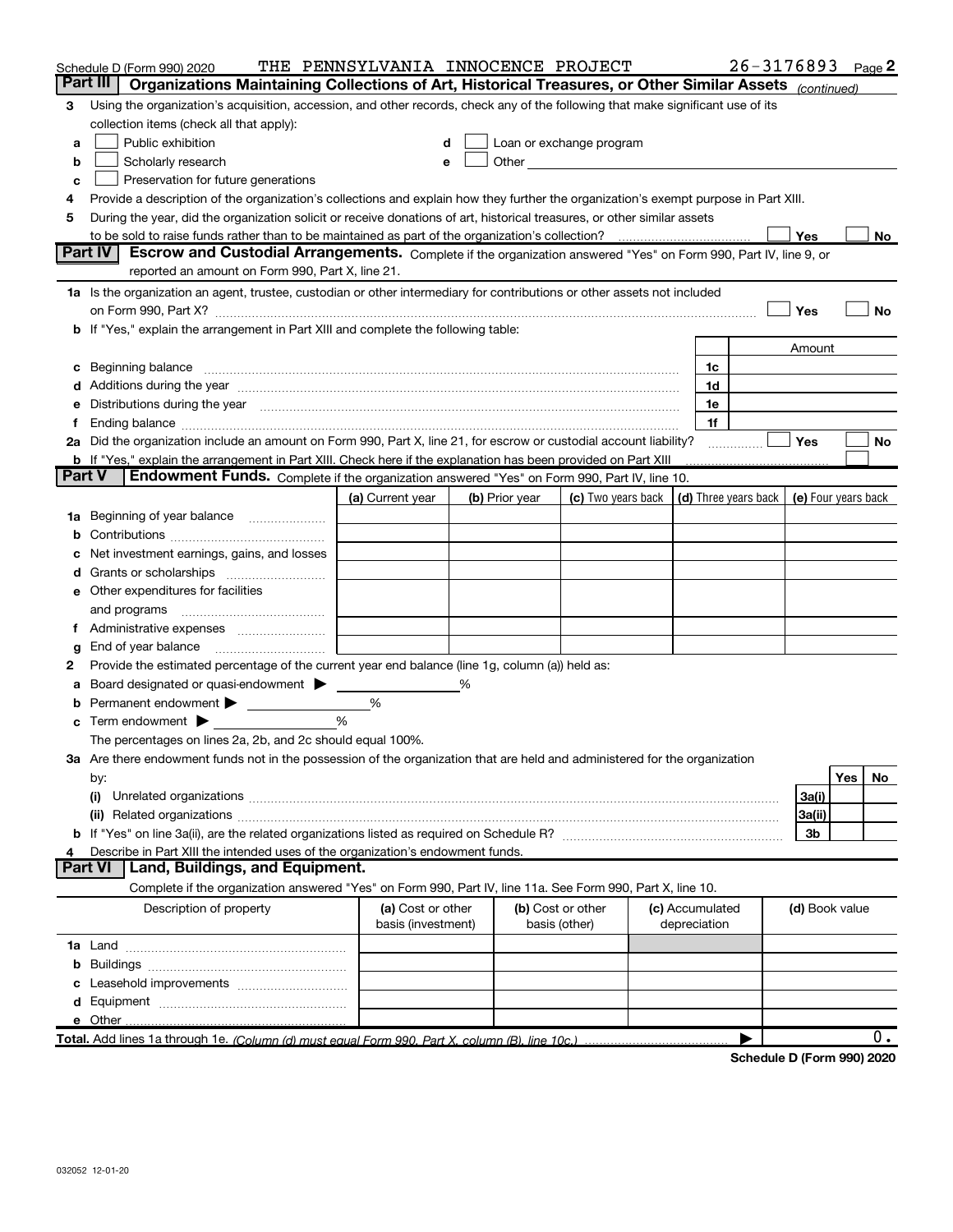|            | <b>Part VII</b> Investments - Other Securities.                                                                                             |                 |                                                           |                |
|------------|---------------------------------------------------------------------------------------------------------------------------------------------|-----------------|-----------------------------------------------------------|----------------|
|            | Complete if the organization answered "Yes" on Form 990, Part IV, line 11b. See Form 990, Part X, line 12.                                  |                 |                                                           |                |
|            | (a) Description of security or category (including name of security)                                                                        | (b) Book value  | (c) Method of valuation: Cost or end-of-year market value |                |
|            | (1) Financial derivatives                                                                                                                   |                 |                                                           |                |
|            |                                                                                                                                             |                 |                                                           |                |
| (3) Other  |                                                                                                                                             |                 |                                                           |                |
| (A)        |                                                                                                                                             |                 |                                                           |                |
| (B)        |                                                                                                                                             |                 |                                                           |                |
| (C)        |                                                                                                                                             |                 |                                                           |                |
| (D)        |                                                                                                                                             |                 |                                                           |                |
| (E)        |                                                                                                                                             |                 |                                                           |                |
| (F)        |                                                                                                                                             |                 |                                                           |                |
| (G)        |                                                                                                                                             |                 |                                                           |                |
| (H)        |                                                                                                                                             |                 |                                                           |                |
|            | Total. (Col. (b) must equal Form 990, Part X, col. (B) line $12$ .)<br>Part VIII Investments - Program Related.                             |                 |                                                           |                |
|            |                                                                                                                                             |                 |                                                           |                |
|            | Complete if the organization answered "Yes" on Form 990, Part IV, line 11c. See Form 990, Part X, line 13.<br>(a) Description of investment | (b) Book value  | (c) Method of valuation: Cost or end-of-year market value |                |
| (1)        |                                                                                                                                             |                 |                                                           |                |
| (2)        |                                                                                                                                             |                 |                                                           |                |
| (3)        |                                                                                                                                             |                 |                                                           |                |
| (4)        |                                                                                                                                             |                 |                                                           |                |
| (5)        |                                                                                                                                             |                 |                                                           |                |
| (6)        |                                                                                                                                             |                 |                                                           |                |
| (7)        |                                                                                                                                             |                 |                                                           |                |
| (8)        |                                                                                                                                             |                 |                                                           |                |
| (9)        |                                                                                                                                             |                 |                                                           |                |
|            | <b>Total.</b> (Col. (b) must equal Form 990, Part X, col. (B) line $13.$                                                                    |                 |                                                           |                |
| Part IX    | <b>Other Assets.</b>                                                                                                                        |                 |                                                           |                |
|            | Complete if the organization answered "Yes" on Form 990, Part IV, line 11d. See Form 990, Part X, line 15.                                  |                 |                                                           |                |
|            |                                                                                                                                             | (a) Description |                                                           | (b) Book value |
| (1)        |                                                                                                                                             |                 |                                                           |                |
| (2)        |                                                                                                                                             |                 |                                                           |                |
| (3)        |                                                                                                                                             |                 |                                                           |                |
| (4)        |                                                                                                                                             |                 |                                                           |                |
| (5)        |                                                                                                                                             |                 |                                                           |                |
| (6)        |                                                                                                                                             |                 |                                                           |                |
| (7)<br>(8) |                                                                                                                                             |                 |                                                           |                |
| (9)        |                                                                                                                                             |                 |                                                           |                |
|            | Total. (Column (b) must equal Form 990, Part X, col. (B) line 15.)                                                                          |                 |                                                           |                |
| Part X     | <b>Other Liabilities.</b>                                                                                                                   |                 |                                                           |                |
|            | Complete if the organization answered "Yes" on Form 990, Part IV, line 11e or 11f. See Form 990, Part X, line 25.                           |                 |                                                           |                |
| <u>1.</u>  | (a) Description of liability                                                                                                                |                 |                                                           | (b) Book value |
| (1)        | Federal income taxes                                                                                                                        |                 |                                                           |                |
| (2)        |                                                                                                                                             |                 |                                                           |                |
| (3)        |                                                                                                                                             |                 |                                                           |                |
| (4)        |                                                                                                                                             |                 |                                                           |                |
| (5)        |                                                                                                                                             |                 |                                                           |                |
| (6)        |                                                                                                                                             |                 |                                                           |                |
| (7)        |                                                                                                                                             |                 |                                                           |                |
| (8)        |                                                                                                                                             |                 |                                                           |                |
| (9)        |                                                                                                                                             |                 |                                                           |                |
|            | Total. (Column (b) must equal Form 990, Part X, col. (B) line 25.)                                                                          |                 |                                                           |                |

2. Liability for uncertain tax positions. In Part XIII, provide the text of the footnote to the organization's financial statements that reports the

#### Schedule D (Form 990) 2020 THE PENNSYLVANIA INNOCENCE PROJECT  $26-3176893$  Page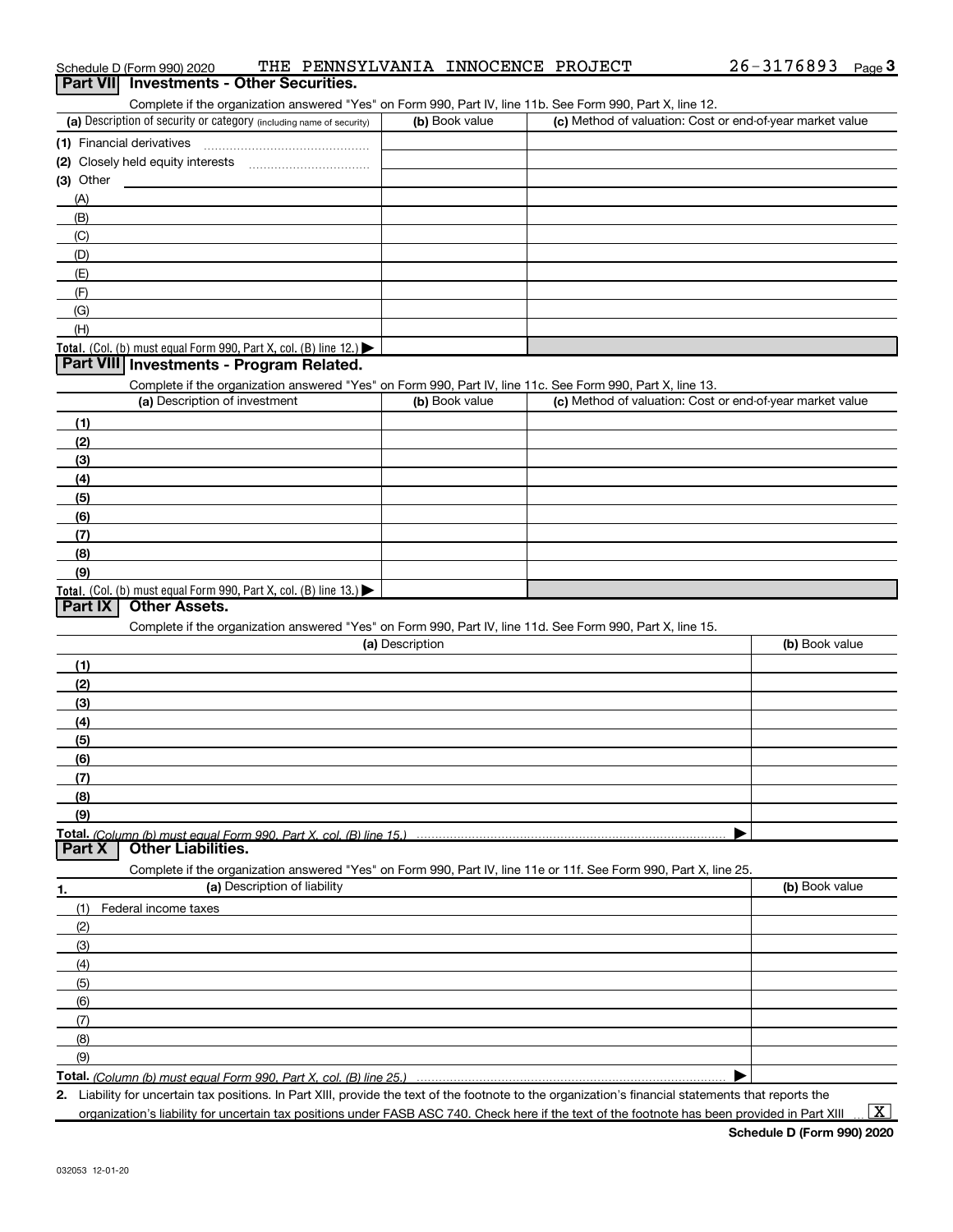|    | THE PENNSYLVANIA INNOCENCE PROJECT<br>Schedule D (Form 990) 2020                                                                                                                                                                    |                |            |                | 26-3176893<br>Page 4     |
|----|-------------------------------------------------------------------------------------------------------------------------------------------------------------------------------------------------------------------------------------|----------------|------------|----------------|--------------------------|
|    | Reconciliation of Revenue per Audited Financial Statements With Revenue per Return.<br><b>Part XI</b>                                                                                                                               |                |            |                |                          |
|    | Complete if the organization answered "Yes" on Form 990, Part IV, line 12a.                                                                                                                                                         |                |            |                |                          |
| 1  | Total revenue, gains, and other support per audited financial statements                                                                                                                                                            |                |            | $\blacksquare$ | $\overline{2,387,013}$ . |
| 2  | Amounts included on line 1 but not on Form 990, Part VIII, line 12:                                                                                                                                                                 |                |            |                |                          |
| a  | Net unrealized gains (losses) on investments [11] matter contracts and the unrealized gains (losses) on investments                                                                                                                 | 2a             | $27,072$ . |                |                          |
|    |                                                                                                                                                                                                                                     | 2 <sub>b</sub> | 1,039,175. |                |                          |
| с  | Recoveries of prior year grants [11,111] [12] Recoveries of prior year grants [11] [12] [12] [12] [12] [12] [1                                                                                                                      | 2c             |            |                |                          |
| d  | Other (Describe in Part XIII.) <b>Construction Contract Construction</b> Chern Construction Chern Chern Chern Chern Chern Chern Chern Chern Chern Chern Chern Chern Chern Chern Chern Chern Chern Chern Chern Chern Chern Chern Che | 2d             |            |                |                          |
| е  | Add lines 2a through 2d                                                                                                                                                                                                             |                |            | 2e             | 1,066,247.               |
| 3  |                                                                                                                                                                                                                                     |                |            | $\mathbf{3}$   | 1,320,766.               |
| 4  | Amounts included on Form 990, Part VIII, line 12, but not on line 1:                                                                                                                                                                |                |            |                |                          |
| a  |                                                                                                                                                                                                                                     | - 4а           |            |                |                          |
| b  | Other (Describe in Part XIII.) [100] [100] [100] [100] [100] [100] [100] [100] [100] [100] [100] [100] [100] [                                                                                                                      | 4 <sub>b</sub> |            |                |                          |
| c. | Add lines 4a and 4b                                                                                                                                                                                                                 |                |            | 4c             | 0.                       |
| 5  | Total revenue. Add lines 3 and 4c. (This must equal Form 990. Part I. line 12.)                                                                                                                                                     |                |            | 5              | 1,320,766.               |
|    |                                                                                                                                                                                                                                     |                |            |                |                          |
|    | Part XII Reconciliation of Expenses per Audited Financial Statements With Expenses per Return.                                                                                                                                      |                |            |                |                          |
|    | Complete if the organization answered "Yes" on Form 990, Part IV, line 12a.                                                                                                                                                         |                |            |                |                          |
| 1  | Total expenses and losses per audited financial statements [11] [11] Total expenses and losses per audited financial statements [11] [11] Total expenses and losses per audited financial statements                                |                |            | $\blacksquare$ | 1,988,315.               |
| 2  | Amounts included on line 1 but not on Form 990, Part IX, line 25:                                                                                                                                                                   |                |            |                |                          |
| a  |                                                                                                                                                                                                                                     | 2a             | 1,039,175. |                |                          |
| b  |                                                                                                                                                                                                                                     | 2 <sub>b</sub> |            |                |                          |
| c  |                                                                                                                                                                                                                                     | 2c             |            |                |                          |
|    |                                                                                                                                                                                                                                     | 2d             |            |                |                          |
| е  | Add lines 2a through 2d                                                                                                                                                                                                             |                |            | 2e             | 1,039,175.               |
| 3  |                                                                                                                                                                                                                                     |                |            | 3              | 949,140.                 |
| 4  | Amounts included on Form 990, Part IX, line 25, but not on line 1:                                                                                                                                                                  |                |            |                |                          |
| a  |                                                                                                                                                                                                                                     | 4a             |            |                |                          |
|    |                                                                                                                                                                                                                                     | 4 <sub>h</sub> |            |                |                          |
|    | Add lines 4a and 4b                                                                                                                                                                                                                 |                |            | 4c             | 0.                       |
|    | <b>Part XIII Supplemental Information.</b>                                                                                                                                                                                          |                |            | 5              | 949, 140.                |

Provide the descriptions required for Part II, lines 3, 5, and 9; Part III, lines 1a and 4; Part IV, lines 1b and 2b; Part V, line 4; Part X, line 2; Part XI, lines 2d and 4b; and Part XII, lines 2d and 4b. Also complete this part to provide any additional information.

Part X, Line 2:

| PaIP is a not-for-profit organization exempt from income taxes under      |
|---------------------------------------------------------------------------|
| Section 501 (c) (3) of the Internal Revenue Code and classified by the    |
| Internal Revenue Service as other than a private foundation. Accordingly, |
| no provision for Federal or state income taxes is included in these       |
| financial statements. PaIP follows the income tax standard for uncertain  |
| tax positions. Should the tax-exempt status be challenged in the future,  |
| PaIP's last three tax years are open for examination by the IRS.          |
|                                                                           |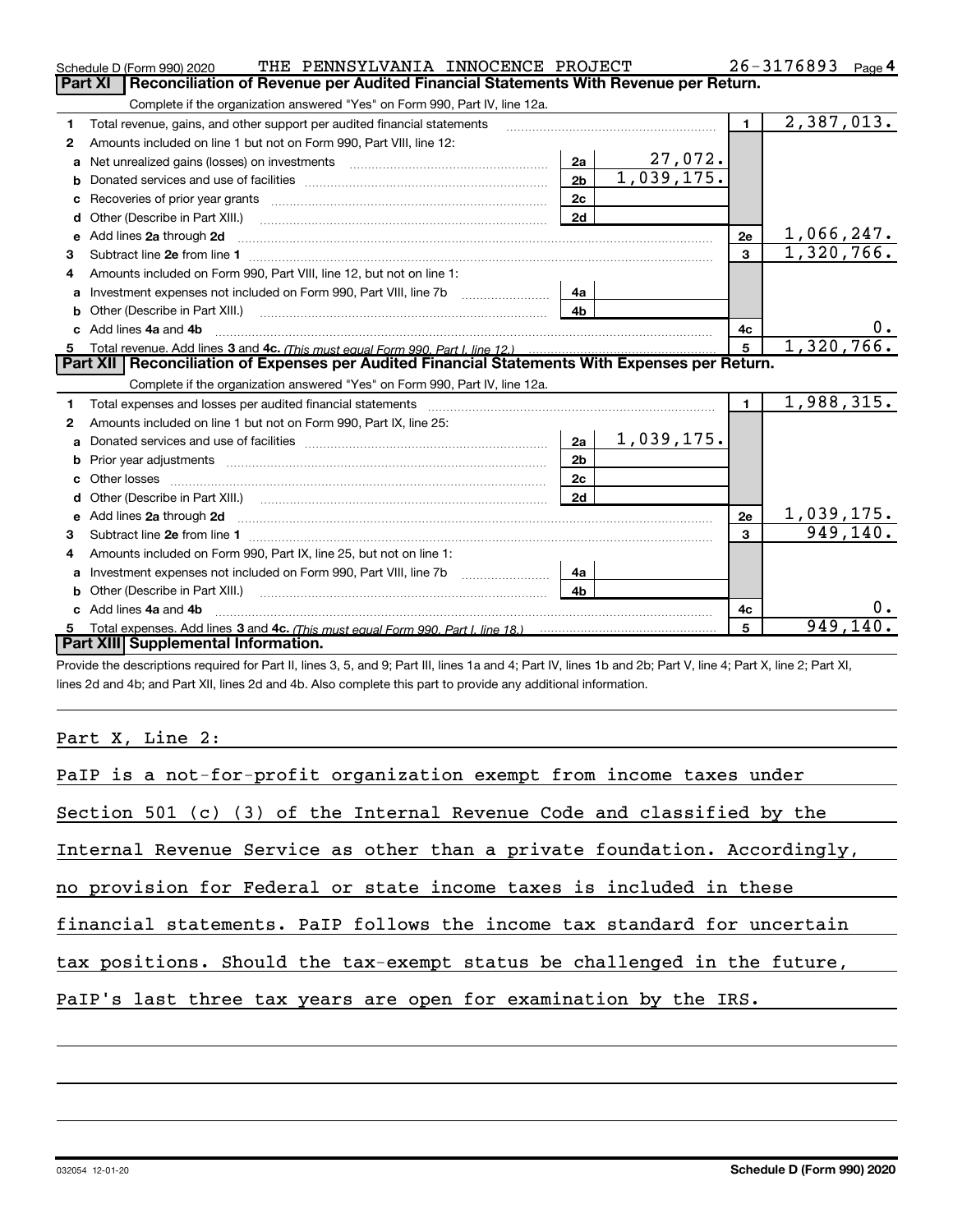| <b>SCHEDULE G</b>                                                                                                                                                                                                                                                                                                                                                                                                                                                                                                                                                                                                                                                                                                                                                                                                                                   | <b>Supplemental Information Regarding Fundraising or Gaming Activities</b>                                                                                      |                                                                            |    |                                      |  |                                                                            |    | OMB No. 1545-0047                                       |
|-----------------------------------------------------------------------------------------------------------------------------------------------------------------------------------------------------------------------------------------------------------------------------------------------------------------------------------------------------------------------------------------------------------------------------------------------------------------------------------------------------------------------------------------------------------------------------------------------------------------------------------------------------------------------------------------------------------------------------------------------------------------------------------------------------------------------------------------------------|-----------------------------------------------------------------------------------------------------------------------------------------------------------------|----------------------------------------------------------------------------|----|--------------------------------------|--|----------------------------------------------------------------------------|----|---------------------------------------------------------|
| (Form 990 or 990-EZ)<br>Complete if the organization answered "Yes" on Form 990, Part IV, line 17, 18, or 19, or if the<br>organization entered more than \$15,000 on Form 990-EZ, line 6a.                                                                                                                                                                                                                                                                                                                                                                                                                                                                                                                                                                                                                                                         |                                                                                                                                                                 |                                                                            |    |                                      |  |                                                                            |    |                                                         |
| Attach to Form 990 or Form 990-EZ.<br>Department of the Treasury                                                                                                                                                                                                                                                                                                                                                                                                                                                                                                                                                                                                                                                                                                                                                                                    |                                                                                                                                                                 |                                                                            |    |                                      |  |                                                                            |    | <b>Open to Public</b>                                   |
| Internal Revenue Service                                                                                                                                                                                                                                                                                                                                                                                                                                                                                                                                                                                                                                                                                                                                                                                                                            | Go to www.irs.gov/Form990 for instructions and the latest information.                                                                                          |                                                                            |    |                                      |  |                                                                            |    | Inspection                                              |
| Name of the organization<br>THE                                                                                                                                                                                                                                                                                                                                                                                                                                                                                                                                                                                                                                                                                                                                                                                                                     |                                                                                                                                                                 |                                                                            |    |                                      |  | 26-3176893                                                                 |    | <b>Employer identification number</b>                   |
| Part I                                                                                                                                                                                                                                                                                                                                                                                                                                                                                                                                                                                                                                                                                                                                                                                                                                              | PENNSYLVANIA INNOCENCE PROJECT<br>Fundraising Activities. Complete if the organization answered "Yes" on Form 990, Part IV, line 17. Form 990-EZ filers are not |                                                                            |    |                                      |  |                                                                            |    |                                                         |
| required to complete this part.                                                                                                                                                                                                                                                                                                                                                                                                                                                                                                                                                                                                                                                                                                                                                                                                                     |                                                                                                                                                                 |                                                                            |    |                                      |  |                                                                            |    |                                                         |
| 1 Indicate whether the organization raised funds through any of the following activities. Check all that apply.<br>$\overline{X}$ Mail solicitations<br>$e$ $\boxed{\text{X}}$ Solicitation of non-government grants<br>a<br>X  <br>Internet and email solicitations<br>Solicitation of government grants<br>b<br>f<br>Phone solicitations<br>Special fundraising events<br>c<br>g<br>$\overline{X}$ In-person solicitations<br>d<br>2 a Did the organization have a written or oral agreement with any individual (including officers, directors, trustees, or<br>$\overline{X}$ Yes<br>key employees listed in Form 990, Part VII) or entity in connection with professional fundraising services?<br>No<br>b If "Yes," list the 10 highest paid individuals or entities (fundraisers) pursuant to agreements under which the fundraiser is to be |                                                                                                                                                                 |                                                                            |    |                                      |  |                                                                            |    |                                                         |
| compensated at least \$5,000 by the organization.                                                                                                                                                                                                                                                                                                                                                                                                                                                                                                                                                                                                                                                                                                                                                                                                   |                                                                                                                                                                 |                                                                            |    |                                      |  |                                                                            |    |                                                         |
| (i) Name and address of individual<br>or entity (fundraiser)                                                                                                                                                                                                                                                                                                                                                                                                                                                                                                                                                                                                                                                                                                                                                                                        | (ii) Activity                                                                                                                                                   | (iii) Did<br>fundraiser<br>have custody<br>or control of<br>contributions? |    | (iv) Gross receipts<br>from activity |  | (v) Amount paid<br>to (or retained by)<br>fundraiser<br>listed in col. (i) |    | (vi) Amount paid<br>to (or retained by)<br>organization |
| Ouinn Consulting Associates -                                                                                                                                                                                                                                                                                                                                                                                                                                                                                                                                                                                                                                                                                                                                                                                                                       |                                                                                                                                                                 | Yes                                                                        | No |                                      |  |                                                                            |    |                                                         |
| 658 Fernfield Circle, Wayne,                                                                                                                                                                                                                                                                                                                                                                                                                                                                                                                                                                                                                                                                                                                                                                                                                        | Fundraising                                                                                                                                                     |                                                                            | X  | 0                                    |  |                                                                            | 0. | 10,000.                                                 |
|                                                                                                                                                                                                                                                                                                                                                                                                                                                                                                                                                                                                                                                                                                                                                                                                                                                     |                                                                                                                                                                 |                                                                            |    |                                      |  |                                                                            |    |                                                         |
|                                                                                                                                                                                                                                                                                                                                                                                                                                                                                                                                                                                                                                                                                                                                                                                                                                                     |                                                                                                                                                                 |                                                                            |    |                                      |  |                                                                            |    |                                                         |
|                                                                                                                                                                                                                                                                                                                                                                                                                                                                                                                                                                                                                                                                                                                                                                                                                                                     |                                                                                                                                                                 |                                                                            |    |                                      |  |                                                                            |    |                                                         |
|                                                                                                                                                                                                                                                                                                                                                                                                                                                                                                                                                                                                                                                                                                                                                                                                                                                     |                                                                                                                                                                 |                                                                            |    |                                      |  |                                                                            |    |                                                         |
|                                                                                                                                                                                                                                                                                                                                                                                                                                                                                                                                                                                                                                                                                                                                                                                                                                                     |                                                                                                                                                                 |                                                                            |    |                                      |  |                                                                            |    |                                                         |
|                                                                                                                                                                                                                                                                                                                                                                                                                                                                                                                                                                                                                                                                                                                                                                                                                                                     |                                                                                                                                                                 |                                                                            |    |                                      |  |                                                                            |    |                                                         |
|                                                                                                                                                                                                                                                                                                                                                                                                                                                                                                                                                                                                                                                                                                                                                                                                                                                     |                                                                                                                                                                 |                                                                            |    |                                      |  |                                                                            |    |                                                         |
|                                                                                                                                                                                                                                                                                                                                                                                                                                                                                                                                                                                                                                                                                                                                                                                                                                                     |                                                                                                                                                                 |                                                                            |    |                                      |  |                                                                            |    |                                                         |
|                                                                                                                                                                                                                                                                                                                                                                                                                                                                                                                                                                                                                                                                                                                                                                                                                                                     |                                                                                                                                                                 |                                                                            |    |                                      |  |                                                                            |    |                                                         |
|                                                                                                                                                                                                                                                                                                                                                                                                                                                                                                                                                                                                                                                                                                                                                                                                                                                     |                                                                                                                                                                 |                                                                            |    |                                      |  |                                                                            |    |                                                         |
|                                                                                                                                                                                                                                                                                                                                                                                                                                                                                                                                                                                                                                                                                                                                                                                                                                                     |                                                                                                                                                                 |                                                                            |    |                                      |  |                                                                            |    |                                                         |
|                                                                                                                                                                                                                                                                                                                                                                                                                                                                                                                                                                                                                                                                                                                                                                                                                                                     |                                                                                                                                                                 |                                                                            |    |                                      |  |                                                                            |    |                                                         |
|                                                                                                                                                                                                                                                                                                                                                                                                                                                                                                                                                                                                                                                                                                                                                                                                                                                     |                                                                                                                                                                 |                                                                            |    |                                      |  |                                                                            |    |                                                         |
|                                                                                                                                                                                                                                                                                                                                                                                                                                                                                                                                                                                                                                                                                                                                                                                                                                                     |                                                                                                                                                                 |                                                                            |    |                                      |  |                                                                            |    |                                                         |
|                                                                                                                                                                                                                                                                                                                                                                                                                                                                                                                                                                                                                                                                                                                                                                                                                                                     |                                                                                                                                                                 |                                                                            |    |                                      |  |                                                                            |    |                                                         |
| Total                                                                                                                                                                                                                                                                                                                                                                                                                                                                                                                                                                                                                                                                                                                                                                                                                                               |                                                                                                                                                                 |                                                                            |    |                                      |  |                                                                            |    | 10,000.                                                 |
| 3 List all states in which the organization is registered or licensed to solicit contributions or has been notified it is exempt from registration<br>or licensing.                                                                                                                                                                                                                                                                                                                                                                                                                                                                                                                                                                                                                                                                                 |                                                                                                                                                                 |                                                                            |    |                                      |  |                                                                            |    |                                                         |
|                                                                                                                                                                                                                                                                                                                                                                                                                                                                                                                                                                                                                                                                                                                                                                                                                                                     |                                                                                                                                                                 |                                                                            |    |                                      |  |                                                                            |    |                                                         |
|                                                                                                                                                                                                                                                                                                                                                                                                                                                                                                                                                                                                                                                                                                                                                                                                                                                     |                                                                                                                                                                 |                                                                            |    |                                      |  |                                                                            |    |                                                         |
|                                                                                                                                                                                                                                                                                                                                                                                                                                                                                                                                                                                                                                                                                                                                                                                                                                                     |                                                                                                                                                                 |                                                                            |    |                                      |  |                                                                            |    |                                                         |
|                                                                                                                                                                                                                                                                                                                                                                                                                                                                                                                                                                                                                                                                                                                                                                                                                                                     |                                                                                                                                                                 |                                                                            |    |                                      |  |                                                                            |    |                                                         |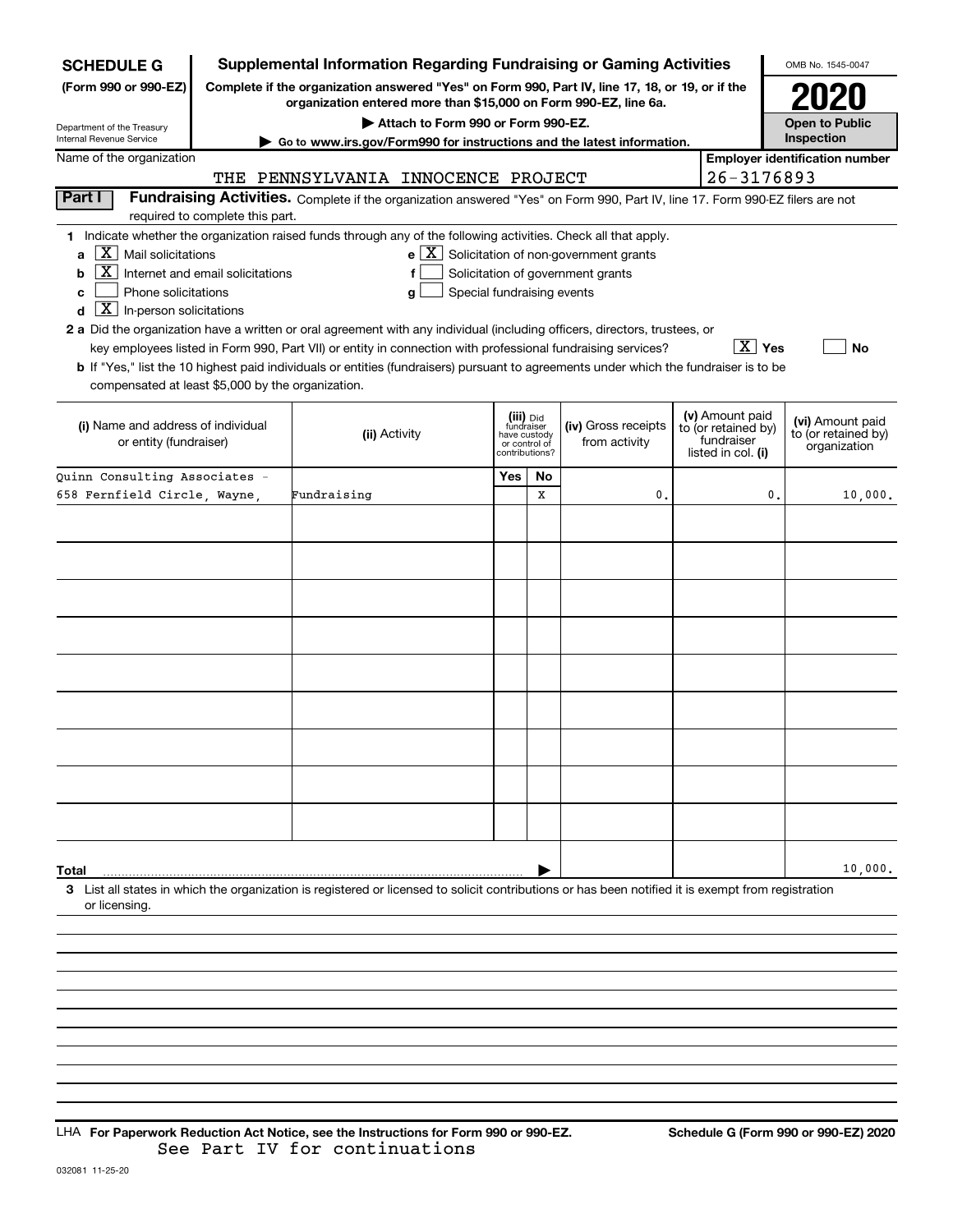Part II | Fundraising Events. Complete if the organization answered "Yes" on Form 990, Part IV, line 18, or reported more than \$15,000 of fundraising event contributions and gross income on Form 990-EZ, lines 1 and 6b. List events with gross receipts greater than \$5,000.

|                 |                                           |                                                                                                                                   | (a) Event $#1$<br>(event type)                                                                                        | (b) Event $#2$<br>(event type)                   | (c) Other events<br>(total number) | (d) Total events<br>(add col. (a) through<br>col. (c) |  |
|-----------------|-------------------------------------------|-----------------------------------------------------------------------------------------------------------------------------------|-----------------------------------------------------------------------------------------------------------------------|--------------------------------------------------|------------------------------------|-------------------------------------------------------|--|
| Revenue         |                                           |                                                                                                                                   |                                                                                                                       |                                                  |                                    |                                                       |  |
|                 |                                           |                                                                                                                                   |                                                                                                                       |                                                  |                                    |                                                       |  |
|                 |                                           | 3 Gross income (line 1 minus line 2)                                                                                              |                                                                                                                       |                                                  |                                    |                                                       |  |
|                 |                                           |                                                                                                                                   |                                                                                                                       |                                                  |                                    |                                                       |  |
|                 | 5                                         |                                                                                                                                   |                                                                                                                       |                                                  |                                    |                                                       |  |
|                 |                                           |                                                                                                                                   |                                                                                                                       |                                                  |                                    |                                                       |  |
| Direct Expenses |                                           | 7 Food and beverages                                                                                                              |                                                                                                                       |                                                  |                                    |                                                       |  |
|                 | 8                                         |                                                                                                                                   | <u> 1980 - Johann Barn, mars ann an t-Aonaich an t-Aonaich an t-Aonaich ann an t-Aonaich ann an t-Aonaich ann an </u> |                                                  |                                    |                                                       |  |
|                 | 9                                         |                                                                                                                                   |                                                                                                                       |                                                  |                                    |                                                       |  |
|                 |                                           | 10 Direct expense summary. Add lines 4 through 9 in column (d)<br>11 Net income summary. Subtract line 10 from line 3, column (d) |                                                                                                                       |                                                  | ▶                                  |                                                       |  |
|                 | Part III                                  | Gaming. Complete if the organization answered "Yes" on Form 990, Part IV, line 19, or reported more than                          |                                                                                                                       |                                                  |                                    |                                                       |  |
|                 |                                           | \$15,000 on Form 990-EZ, line 6a.                                                                                                 |                                                                                                                       |                                                  |                                    |                                                       |  |
| Revenue         |                                           |                                                                                                                                   | (a) Bingo                                                                                                             | (b) Pull tabs/instant<br>bingo/progressive bingo | (c) Other gaming                   | (d) Total gaming (add<br>col. (a) through col. (c))   |  |
|                 |                                           |                                                                                                                                   |                                                                                                                       |                                                  |                                    |                                                       |  |
|                 |                                           |                                                                                                                                   |                                                                                                                       |                                                  |                                    |                                                       |  |
|                 |                                           |                                                                                                                                   |                                                                                                                       |                                                  |                                    |                                                       |  |
| Direct Expenses |                                           |                                                                                                                                   |                                                                                                                       |                                                  |                                    |                                                       |  |
|                 | 4                                         |                                                                                                                                   |                                                                                                                       |                                                  |                                    |                                                       |  |
|                 |                                           |                                                                                                                                   |                                                                                                                       |                                                  |                                    |                                                       |  |
|                 | 6                                         | Volunteer labor                                                                                                                   | Yes<br>%<br>No                                                                                                        | Yes<br>%<br>No                                   | Yes<br>%<br>No                     |                                                       |  |
|                 | 7                                         | Direct expense summary. Add lines 2 through 5 in column (d)                                                                       |                                                                                                                       |                                                  | ▶                                  |                                                       |  |
|                 |                                           |                                                                                                                                   |                                                                                                                       |                                                  |                                    |                                                       |  |
|                 |                                           |                                                                                                                                   |                                                                                                                       |                                                  |                                    |                                                       |  |
|                 |                                           | 9 Enter the state(s) in which the organization conducts gaming activities:                                                        |                                                                                                                       |                                                  |                                    |                                                       |  |
|                 | Yes<br>No<br><b>b</b> If "No," explain: _ |                                                                                                                                   |                                                                                                                       |                                                  |                                    |                                                       |  |
|                 |                                           |                                                                                                                                   |                                                                                                                       |                                                  |                                    |                                                       |  |
|                 |                                           |                                                                                                                                   |                                                                                                                       |                                                  |                                    | <b>Yes</b><br>No                                      |  |
|                 |                                           |                                                                                                                                   |                                                                                                                       |                                                  |                                    |                                                       |  |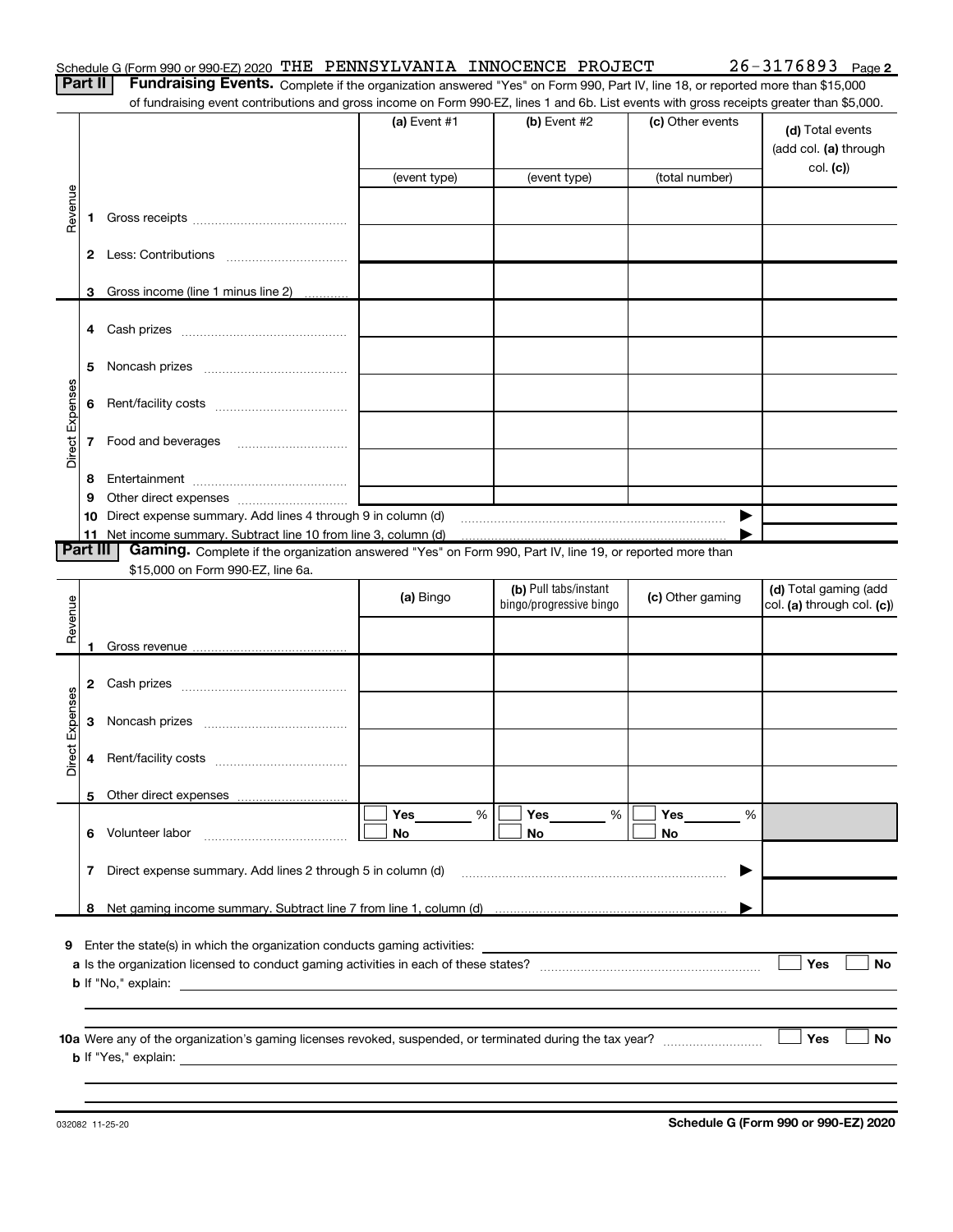| <b>Yes</b><br>No<br>12 Is the organization a grantor, beneficiary or trustee of a trust, or a member of a partnership or other entity formed<br><b>Yes</b><br>No<br>13 Indicate the percentage of gaming activity conducted in:<br>13а<br>%<br>13 <sub>b</sub><br>%<br><b>b</b> An outside facility <i>www.communicality www.communicality.communicality www.communicality www.communicality.com</i><br>14 Enter the name and address of the person who prepares the organization's gaming/special events books and records:<br>Name $\blacktriangleright$ $\frac{1}{\sqrt{1-\frac{1}{2}}\sqrt{1-\frac{1}{2}}\sqrt{1-\frac{1}{2}}\sqrt{1-\frac{1}{2}}\sqrt{1-\frac{1}{2}}\sqrt{1-\frac{1}{2}}\sqrt{1-\frac{1}{2}}\sqrt{1-\frac{1}{2}}\sqrt{1-\frac{1}{2}}\sqrt{1-\frac{1}{2}}\sqrt{1-\frac{1}{2}}\sqrt{1-\frac{1}{2}}\sqrt{1-\frac{1}{2}}\sqrt{1-\frac{1}{2}}\sqrt{1-\frac{1}{2}}\sqrt{1-\frac{1}{2}}\sqrt{1-\frac{1}{2}}\sqrt{1-\frac{1}{2}}\sqrt{1$<br>Yes<br>No<br>c If "Yes," enter name and address of the third party:<br><b>16</b> Gaming manager information:<br>Gaming manager compensation > \$<br>Director/officer<br>Employee<br>Independent contractor<br><b>17</b> Mandatory distributions:<br><b>a</b> Is the organization required under state law to make charitable distributions from the gaming proceeds to<br>$\Box$ Yes $\Box$ No<br>retain the state gaming license? <b>Manual Constantine and State State State State State Constantine Constantine Constantine Constantine Constantine Constantine Constantine Constantine Constantine Constantine Constantine Con</b><br><b>b</b> Enter the amount of distributions required under state law to be distributed to other exempt organizations or spent in the<br>organization's own exempt activities during the tax year $\triangleright$ \$<br><b>Part IV</b><br>Supplemental Information. Provide the explanations required by Part I, line 2b, columns (iii) and (v); and Part III, lines 9, 9b, 10b,<br>15b, 15c, 16, and 17b, as applicable. Also provide any additional information. See instructions.<br>Schedule G, Part I, Line 2b, List of Ten Highest Paid Fundraisers:<br>Name of Fundraiser: Quinn Consulting Associates<br>(1)<br>Address of Fundraiser: 658 Fernfield Circle, Wayne, PA<br>19087<br>(i) | 26-3176893<br>Schedule G (Form 990 or 990-EZ) 2020 THE PENNSYLVANIA INNOCENCE PROJECT |  | Page 3 |
|--------------------------------------------------------------------------------------------------------------------------------------------------------------------------------------------------------------------------------------------------------------------------------------------------------------------------------------------------------------------------------------------------------------------------------------------------------------------------------------------------------------------------------------------------------------------------------------------------------------------------------------------------------------------------------------------------------------------------------------------------------------------------------------------------------------------------------------------------------------------------------------------------------------------------------------------------------------------------------------------------------------------------------------------------------------------------------------------------------------------------------------------------------------------------------------------------------------------------------------------------------------------------------------------------------------------------------------------------------------------------------------------------------------------------------------------------------------------------------------------------------------------------------------------------------------------------------------------------------------------------------------------------------------------------------------------------------------------------------------------------------------------------------------------------------------------------------------------------------------------------------------------------------------------------------------------------------------------------------------------------------------------------------------------------------------------------------------------------------------------------------------------------------------------------------------------------------------------------------------------------------------------------------------------------|---------------------------------------------------------------------------------------|--|--------|
|                                                                                                                                                                                                                                                                                                                                                                                                                                                                                                                                                                                                                                                                                                                                                                                                                                                                                                                                                                                                                                                                                                                                                                                                                                                                                                                                                                                                                                                                                                                                                                                                                                                                                                                                                                                                                                                                                                                                                                                                                                                                                                                                                                                                                                                                                                  |                                                                                       |  |        |
|                                                                                                                                                                                                                                                                                                                                                                                                                                                                                                                                                                                                                                                                                                                                                                                                                                                                                                                                                                                                                                                                                                                                                                                                                                                                                                                                                                                                                                                                                                                                                                                                                                                                                                                                                                                                                                                                                                                                                                                                                                                                                                                                                                                                                                                                                                  |                                                                                       |  |        |
|                                                                                                                                                                                                                                                                                                                                                                                                                                                                                                                                                                                                                                                                                                                                                                                                                                                                                                                                                                                                                                                                                                                                                                                                                                                                                                                                                                                                                                                                                                                                                                                                                                                                                                                                                                                                                                                                                                                                                                                                                                                                                                                                                                                                                                                                                                  |                                                                                       |  |        |
|                                                                                                                                                                                                                                                                                                                                                                                                                                                                                                                                                                                                                                                                                                                                                                                                                                                                                                                                                                                                                                                                                                                                                                                                                                                                                                                                                                                                                                                                                                                                                                                                                                                                                                                                                                                                                                                                                                                                                                                                                                                                                                                                                                                                                                                                                                  |                                                                                       |  |        |
|                                                                                                                                                                                                                                                                                                                                                                                                                                                                                                                                                                                                                                                                                                                                                                                                                                                                                                                                                                                                                                                                                                                                                                                                                                                                                                                                                                                                                                                                                                                                                                                                                                                                                                                                                                                                                                                                                                                                                                                                                                                                                                                                                                                                                                                                                                  |                                                                                       |  |        |
|                                                                                                                                                                                                                                                                                                                                                                                                                                                                                                                                                                                                                                                                                                                                                                                                                                                                                                                                                                                                                                                                                                                                                                                                                                                                                                                                                                                                                                                                                                                                                                                                                                                                                                                                                                                                                                                                                                                                                                                                                                                                                                                                                                                                                                                                                                  |                                                                                       |  |        |
|                                                                                                                                                                                                                                                                                                                                                                                                                                                                                                                                                                                                                                                                                                                                                                                                                                                                                                                                                                                                                                                                                                                                                                                                                                                                                                                                                                                                                                                                                                                                                                                                                                                                                                                                                                                                                                                                                                                                                                                                                                                                                                                                                                                                                                                                                                  |                                                                                       |  |        |
|                                                                                                                                                                                                                                                                                                                                                                                                                                                                                                                                                                                                                                                                                                                                                                                                                                                                                                                                                                                                                                                                                                                                                                                                                                                                                                                                                                                                                                                                                                                                                                                                                                                                                                                                                                                                                                                                                                                                                                                                                                                                                                                                                                                                                                                                                                  |                                                                                       |  |        |
|                                                                                                                                                                                                                                                                                                                                                                                                                                                                                                                                                                                                                                                                                                                                                                                                                                                                                                                                                                                                                                                                                                                                                                                                                                                                                                                                                                                                                                                                                                                                                                                                                                                                                                                                                                                                                                                                                                                                                                                                                                                                                                                                                                                                                                                                                                  |                                                                                       |  |        |
|                                                                                                                                                                                                                                                                                                                                                                                                                                                                                                                                                                                                                                                                                                                                                                                                                                                                                                                                                                                                                                                                                                                                                                                                                                                                                                                                                                                                                                                                                                                                                                                                                                                                                                                                                                                                                                                                                                                                                                                                                                                                                                                                                                                                                                                                                                  |                                                                                       |  |        |
|                                                                                                                                                                                                                                                                                                                                                                                                                                                                                                                                                                                                                                                                                                                                                                                                                                                                                                                                                                                                                                                                                                                                                                                                                                                                                                                                                                                                                                                                                                                                                                                                                                                                                                                                                                                                                                                                                                                                                                                                                                                                                                                                                                                                                                                                                                  |                                                                                       |  |        |
|                                                                                                                                                                                                                                                                                                                                                                                                                                                                                                                                                                                                                                                                                                                                                                                                                                                                                                                                                                                                                                                                                                                                                                                                                                                                                                                                                                                                                                                                                                                                                                                                                                                                                                                                                                                                                                                                                                                                                                                                                                                                                                                                                                                                                                                                                                  |                                                                                       |  |        |
|                                                                                                                                                                                                                                                                                                                                                                                                                                                                                                                                                                                                                                                                                                                                                                                                                                                                                                                                                                                                                                                                                                                                                                                                                                                                                                                                                                                                                                                                                                                                                                                                                                                                                                                                                                                                                                                                                                                                                                                                                                                                                                                                                                                                                                                                                                  |                                                                                       |  |        |
|                                                                                                                                                                                                                                                                                                                                                                                                                                                                                                                                                                                                                                                                                                                                                                                                                                                                                                                                                                                                                                                                                                                                                                                                                                                                                                                                                                                                                                                                                                                                                                                                                                                                                                                                                                                                                                                                                                                                                                                                                                                                                                                                                                                                                                                                                                  |                                                                                       |  |        |
|                                                                                                                                                                                                                                                                                                                                                                                                                                                                                                                                                                                                                                                                                                                                                                                                                                                                                                                                                                                                                                                                                                                                                                                                                                                                                                                                                                                                                                                                                                                                                                                                                                                                                                                                                                                                                                                                                                                                                                                                                                                                                                                                                                                                                                                                                                  |                                                                                       |  |        |
|                                                                                                                                                                                                                                                                                                                                                                                                                                                                                                                                                                                                                                                                                                                                                                                                                                                                                                                                                                                                                                                                                                                                                                                                                                                                                                                                                                                                                                                                                                                                                                                                                                                                                                                                                                                                                                                                                                                                                                                                                                                                                                                                                                                                                                                                                                  |                                                                                       |  |        |
|                                                                                                                                                                                                                                                                                                                                                                                                                                                                                                                                                                                                                                                                                                                                                                                                                                                                                                                                                                                                                                                                                                                                                                                                                                                                                                                                                                                                                                                                                                                                                                                                                                                                                                                                                                                                                                                                                                                                                                                                                                                                                                                                                                                                                                                                                                  |                                                                                       |  |        |
|                                                                                                                                                                                                                                                                                                                                                                                                                                                                                                                                                                                                                                                                                                                                                                                                                                                                                                                                                                                                                                                                                                                                                                                                                                                                                                                                                                                                                                                                                                                                                                                                                                                                                                                                                                                                                                                                                                                                                                                                                                                                                                                                                                                                                                                                                                  |                                                                                       |  |        |
|                                                                                                                                                                                                                                                                                                                                                                                                                                                                                                                                                                                                                                                                                                                                                                                                                                                                                                                                                                                                                                                                                                                                                                                                                                                                                                                                                                                                                                                                                                                                                                                                                                                                                                                                                                                                                                                                                                                                                                                                                                                                                                                                                                                                                                                                                                  |                                                                                       |  |        |
|                                                                                                                                                                                                                                                                                                                                                                                                                                                                                                                                                                                                                                                                                                                                                                                                                                                                                                                                                                                                                                                                                                                                                                                                                                                                                                                                                                                                                                                                                                                                                                                                                                                                                                                                                                                                                                                                                                                                                                                                                                                                                                                                                                                                                                                                                                  |                                                                                       |  |        |
|                                                                                                                                                                                                                                                                                                                                                                                                                                                                                                                                                                                                                                                                                                                                                                                                                                                                                                                                                                                                                                                                                                                                                                                                                                                                                                                                                                                                                                                                                                                                                                                                                                                                                                                                                                                                                                                                                                                                                                                                                                                                                                                                                                                                                                                                                                  |                                                                                       |  |        |
|                                                                                                                                                                                                                                                                                                                                                                                                                                                                                                                                                                                                                                                                                                                                                                                                                                                                                                                                                                                                                                                                                                                                                                                                                                                                                                                                                                                                                                                                                                                                                                                                                                                                                                                                                                                                                                                                                                                                                                                                                                                                                                                                                                                                                                                                                                  |                                                                                       |  |        |
|                                                                                                                                                                                                                                                                                                                                                                                                                                                                                                                                                                                                                                                                                                                                                                                                                                                                                                                                                                                                                                                                                                                                                                                                                                                                                                                                                                                                                                                                                                                                                                                                                                                                                                                                                                                                                                                                                                                                                                                                                                                                                                                                                                                                                                                                                                  |                                                                                       |  |        |
|                                                                                                                                                                                                                                                                                                                                                                                                                                                                                                                                                                                                                                                                                                                                                                                                                                                                                                                                                                                                                                                                                                                                                                                                                                                                                                                                                                                                                                                                                                                                                                                                                                                                                                                                                                                                                                                                                                                                                                                                                                                                                                                                                                                                                                                                                                  |                                                                                       |  |        |
|                                                                                                                                                                                                                                                                                                                                                                                                                                                                                                                                                                                                                                                                                                                                                                                                                                                                                                                                                                                                                                                                                                                                                                                                                                                                                                                                                                                                                                                                                                                                                                                                                                                                                                                                                                                                                                                                                                                                                                                                                                                                                                                                                                                                                                                                                                  |                                                                                       |  |        |
|                                                                                                                                                                                                                                                                                                                                                                                                                                                                                                                                                                                                                                                                                                                                                                                                                                                                                                                                                                                                                                                                                                                                                                                                                                                                                                                                                                                                                                                                                                                                                                                                                                                                                                                                                                                                                                                                                                                                                                                                                                                                                                                                                                                                                                                                                                  |                                                                                       |  |        |
|                                                                                                                                                                                                                                                                                                                                                                                                                                                                                                                                                                                                                                                                                                                                                                                                                                                                                                                                                                                                                                                                                                                                                                                                                                                                                                                                                                                                                                                                                                                                                                                                                                                                                                                                                                                                                                                                                                                                                                                                                                                                                                                                                                                                                                                                                                  |                                                                                       |  |        |
|                                                                                                                                                                                                                                                                                                                                                                                                                                                                                                                                                                                                                                                                                                                                                                                                                                                                                                                                                                                                                                                                                                                                                                                                                                                                                                                                                                                                                                                                                                                                                                                                                                                                                                                                                                                                                                                                                                                                                                                                                                                                                                                                                                                                                                                                                                  |                                                                                       |  |        |
|                                                                                                                                                                                                                                                                                                                                                                                                                                                                                                                                                                                                                                                                                                                                                                                                                                                                                                                                                                                                                                                                                                                                                                                                                                                                                                                                                                                                                                                                                                                                                                                                                                                                                                                                                                                                                                                                                                                                                                                                                                                                                                                                                                                                                                                                                                  |                                                                                       |  |        |
|                                                                                                                                                                                                                                                                                                                                                                                                                                                                                                                                                                                                                                                                                                                                                                                                                                                                                                                                                                                                                                                                                                                                                                                                                                                                                                                                                                                                                                                                                                                                                                                                                                                                                                                                                                                                                                                                                                                                                                                                                                                                                                                                                                                                                                                                                                  |                                                                                       |  |        |
|                                                                                                                                                                                                                                                                                                                                                                                                                                                                                                                                                                                                                                                                                                                                                                                                                                                                                                                                                                                                                                                                                                                                                                                                                                                                                                                                                                                                                                                                                                                                                                                                                                                                                                                                                                                                                                                                                                                                                                                                                                                                                                                                                                                                                                                                                                  |                                                                                       |  |        |
|                                                                                                                                                                                                                                                                                                                                                                                                                                                                                                                                                                                                                                                                                                                                                                                                                                                                                                                                                                                                                                                                                                                                                                                                                                                                                                                                                                                                                                                                                                                                                                                                                                                                                                                                                                                                                                                                                                                                                                                                                                                                                                                                                                                                                                                                                                  |                                                                                       |  |        |
|                                                                                                                                                                                                                                                                                                                                                                                                                                                                                                                                                                                                                                                                                                                                                                                                                                                                                                                                                                                                                                                                                                                                                                                                                                                                                                                                                                                                                                                                                                                                                                                                                                                                                                                                                                                                                                                                                                                                                                                                                                                                                                                                                                                                                                                                                                  |                                                                                       |  |        |
|                                                                                                                                                                                                                                                                                                                                                                                                                                                                                                                                                                                                                                                                                                                                                                                                                                                                                                                                                                                                                                                                                                                                                                                                                                                                                                                                                                                                                                                                                                                                                                                                                                                                                                                                                                                                                                                                                                                                                                                                                                                                                                                                                                                                                                                                                                  |                                                                                       |  |        |
|                                                                                                                                                                                                                                                                                                                                                                                                                                                                                                                                                                                                                                                                                                                                                                                                                                                                                                                                                                                                                                                                                                                                                                                                                                                                                                                                                                                                                                                                                                                                                                                                                                                                                                                                                                                                                                                                                                                                                                                                                                                                                                                                                                                                                                                                                                  |                                                                                       |  |        |
|                                                                                                                                                                                                                                                                                                                                                                                                                                                                                                                                                                                                                                                                                                                                                                                                                                                                                                                                                                                                                                                                                                                                                                                                                                                                                                                                                                                                                                                                                                                                                                                                                                                                                                                                                                                                                                                                                                                                                                                                                                                                                                                                                                                                                                                                                                  |                                                                                       |  |        |
|                                                                                                                                                                                                                                                                                                                                                                                                                                                                                                                                                                                                                                                                                                                                                                                                                                                                                                                                                                                                                                                                                                                                                                                                                                                                                                                                                                                                                                                                                                                                                                                                                                                                                                                                                                                                                                                                                                                                                                                                                                                                                                                                                                                                                                                                                                  |                                                                                       |  |        |
|                                                                                                                                                                                                                                                                                                                                                                                                                                                                                                                                                                                                                                                                                                                                                                                                                                                                                                                                                                                                                                                                                                                                                                                                                                                                                                                                                                                                                                                                                                                                                                                                                                                                                                                                                                                                                                                                                                                                                                                                                                                                                                                                                                                                                                                                                                  |                                                                                       |  |        |
|                                                                                                                                                                                                                                                                                                                                                                                                                                                                                                                                                                                                                                                                                                                                                                                                                                                                                                                                                                                                                                                                                                                                                                                                                                                                                                                                                                                                                                                                                                                                                                                                                                                                                                                                                                                                                                                                                                                                                                                                                                                                                                                                                                                                                                                                                                  |                                                                                       |  |        |
|                                                                                                                                                                                                                                                                                                                                                                                                                                                                                                                                                                                                                                                                                                                                                                                                                                                                                                                                                                                                                                                                                                                                                                                                                                                                                                                                                                                                                                                                                                                                                                                                                                                                                                                                                                                                                                                                                                                                                                                                                                                                                                                                                                                                                                                                                                  |                                                                                       |  |        |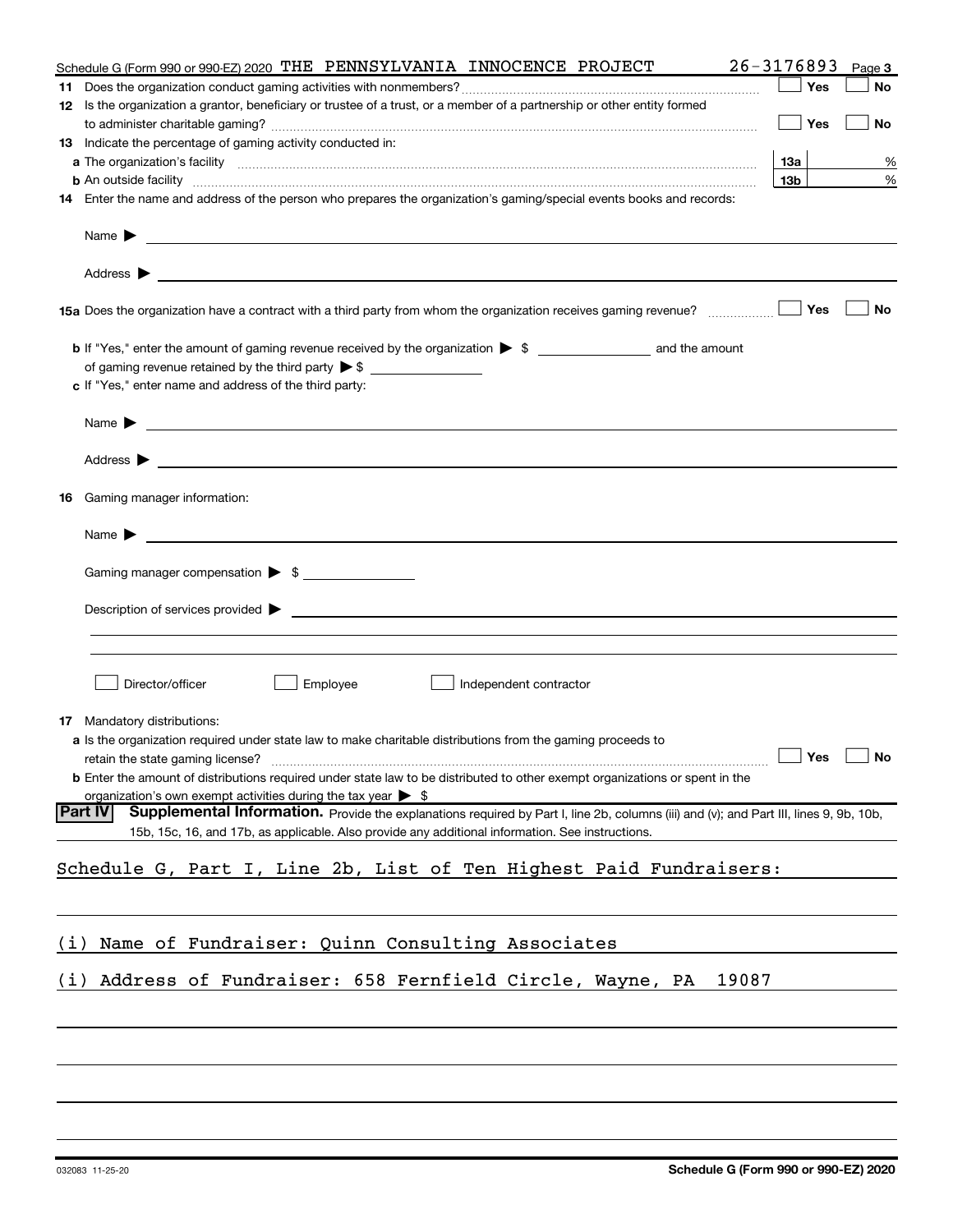| Schedule G (Form 990 or 990-EZ) THE PENNSY<br><b>Part IV</b> Supplemental Information (continued) | THE PENNSYLVANIA INNOCENCE PROJECT |  | 26-3176893 Page 4 |  |
|---------------------------------------------------------------------------------------------------|------------------------------------|--|-------------------|--|
|                                                                                                   |                                    |  |                   |  |
|                                                                                                   |                                    |  |                   |  |
|                                                                                                   |                                    |  |                   |  |
|                                                                                                   |                                    |  |                   |  |
|                                                                                                   |                                    |  |                   |  |
|                                                                                                   |                                    |  |                   |  |
|                                                                                                   |                                    |  |                   |  |
|                                                                                                   |                                    |  |                   |  |
|                                                                                                   |                                    |  |                   |  |
|                                                                                                   |                                    |  |                   |  |
|                                                                                                   |                                    |  |                   |  |
|                                                                                                   |                                    |  |                   |  |
|                                                                                                   |                                    |  |                   |  |
|                                                                                                   |                                    |  |                   |  |
|                                                                                                   |                                    |  |                   |  |
|                                                                                                   |                                    |  |                   |  |
|                                                                                                   |                                    |  |                   |  |
|                                                                                                   |                                    |  |                   |  |
|                                                                                                   |                                    |  |                   |  |
|                                                                                                   |                                    |  |                   |  |
|                                                                                                   |                                    |  |                   |  |
|                                                                                                   |                                    |  |                   |  |
|                                                                                                   |                                    |  |                   |  |
|                                                                                                   |                                    |  |                   |  |
|                                                                                                   |                                    |  |                   |  |
|                                                                                                   |                                    |  |                   |  |
|                                                                                                   |                                    |  |                   |  |
|                                                                                                   |                                    |  |                   |  |
|                                                                                                   |                                    |  |                   |  |
|                                                                                                   |                                    |  |                   |  |
|                                                                                                   |                                    |  |                   |  |
|                                                                                                   |                                    |  |                   |  |
|                                                                                                   |                                    |  |                   |  |
|                                                                                                   |                                    |  |                   |  |
|                                                                                                   |                                    |  |                   |  |
|                                                                                                   |                                    |  |                   |  |
|                                                                                                   |                                    |  |                   |  |
|                                                                                                   |                                    |  |                   |  |
|                                                                                                   |                                    |  |                   |  |
|                                                                                                   |                                    |  |                   |  |
|                                                                                                   |                                    |  |                   |  |
|                                                                                                   |                                    |  |                   |  |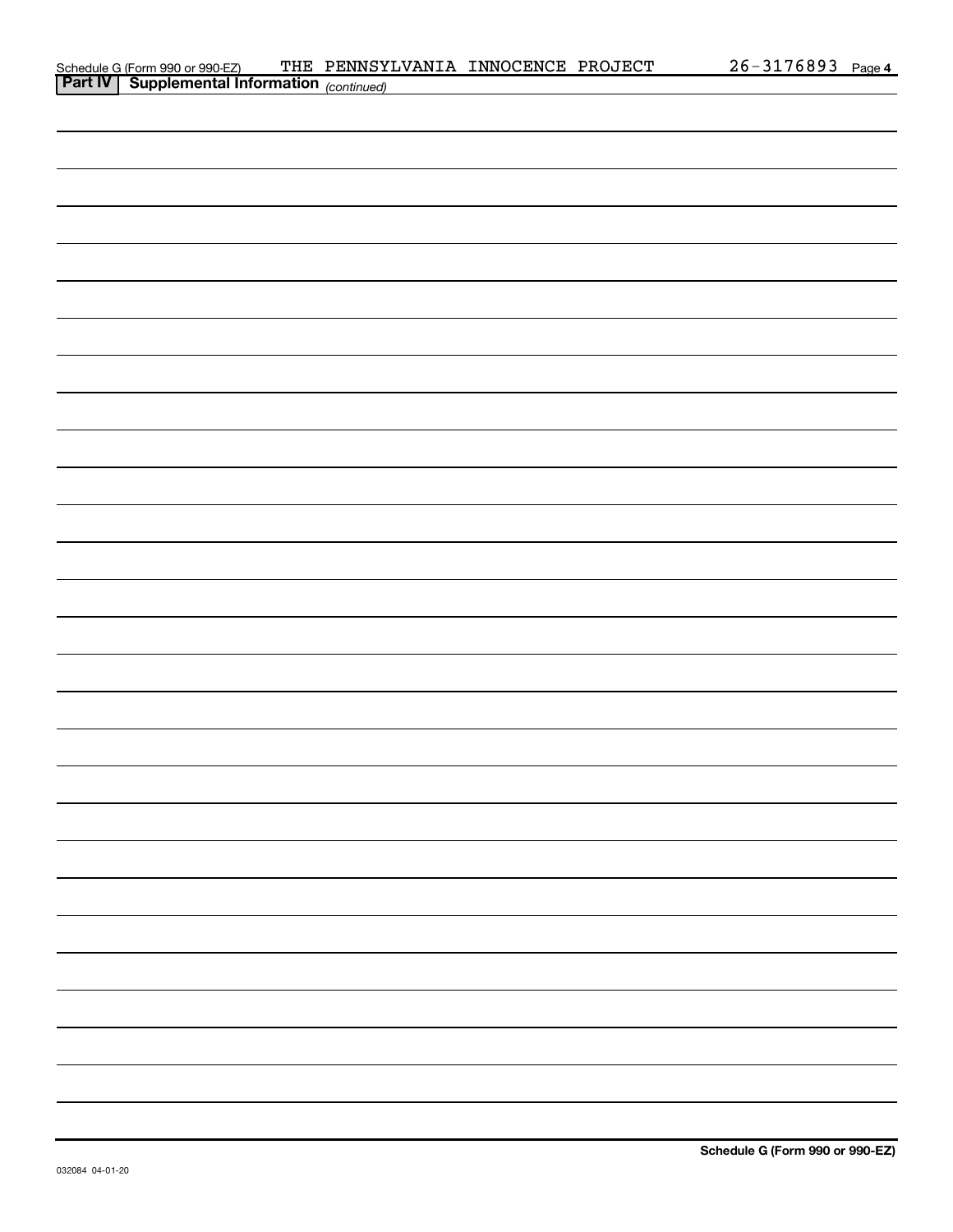(Form 990 or 990-EZ)

Department of the Treasury Internal Revenue Service Name of the organization

Complete to provide information for responses to specific questions on Form 990 or 990-EZ or to provide any additional information. SCHEDULE O  $\blacksquare$  Supplemental Information to Form 990 or 990-EZ

| Attach to Form 990 or 990-EZ. | Go to www.irs.gov/Form990 for the latest information.



THE PENNSYLVANIA INNOCENCE PROJECT 26-3176893

Employer identification number

Form 990, Part III, Line 4a, Program Service Accomplishments:

PaIP receives participation by law students and faculty from accredited

law schools in greater Philadelphia and throughout Pennsylvania, as

well as students and faculty in various other disciplines, including

journalism, criminal justice and forensic science whose academic focus

is directly relevant to advancing PaIP's mission.

Form 990, Part VI, Section B, line 11b:

Form 990 is reviewed and approved by the Executive Director, Per Diem

Accountant and current Treasurer prior to filing.

Form 990, Part VI, Section B, Line 12c:

The Executive Director closely monitors the COI policy on an on-going

basis.

Form 990, Part VI, Section B, Line 15:

The Board of Directors meet in executive session to review and set the

salaries of the top management official (Executive Director) and certain

others, using all necessary data to establish fair and appropriate salaries

for an agency the size and complexity of the Pennsylvania Innocence

Project.

Form 990, Part VI, Section C, Line 19:

Organizing documents, financial and policy statements are made available to

the public upon request.